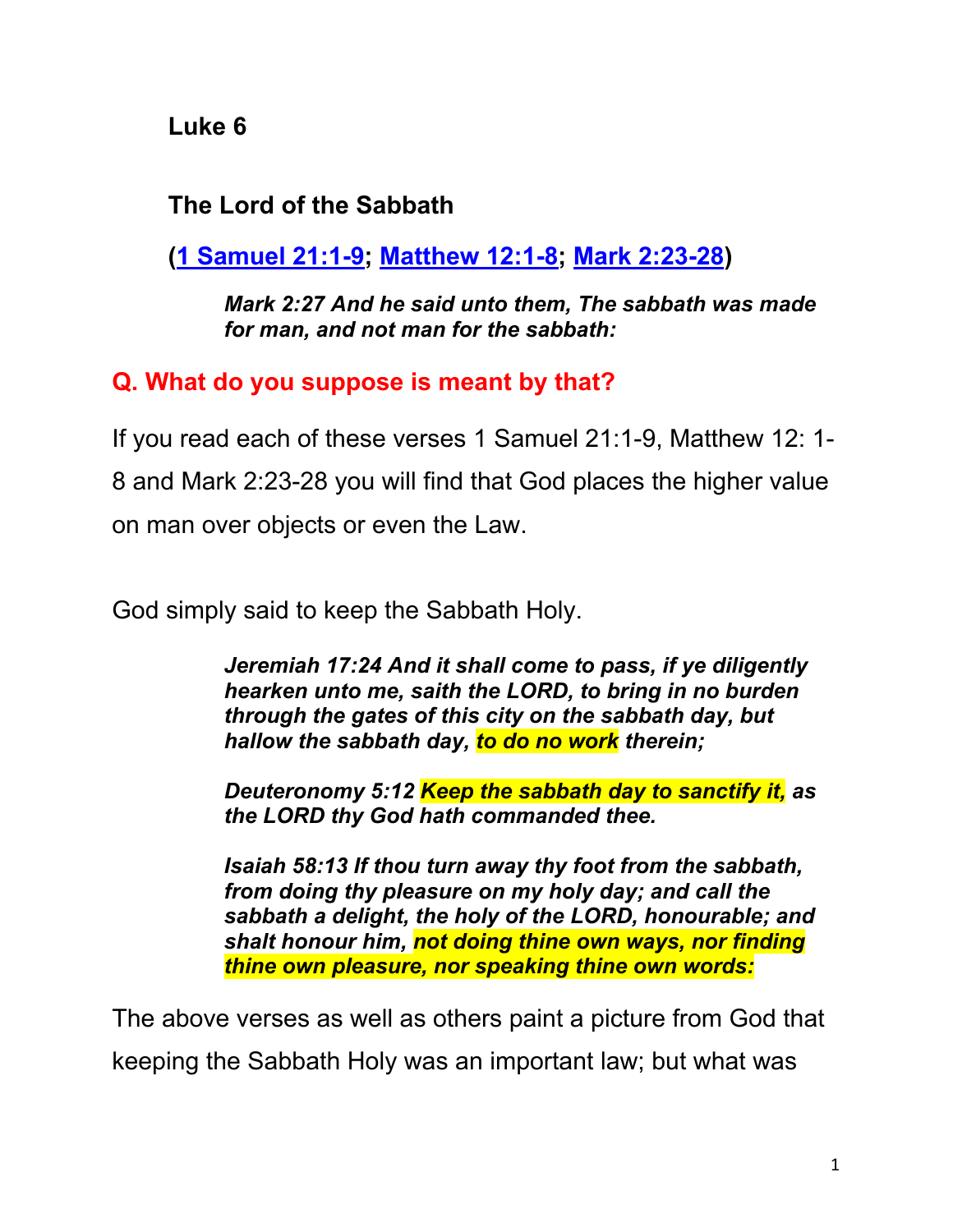God's intent on keeping this one day Holy through the Old Covenant?

This next verse is a culmination of man's interpretation of this Law of the Sabbath.

#### *John 9:16 Therefore said some of the Pharisees, This man is not of God, because he keepeth not the sabbath day. Others said, How can a man that is a sinner do such miracles? And there was a division among them.*

I defy anyone to find anywhere in Scripture especially the law that God would not want or allow anyone to do something Good on the Sabbath.

The problem lies with man, not only man's interpretation but man's desire to attain power over others and sustain that power. What better way than through written Law.

We can see this principal at work even today in the US. Congress and governments around the world; make laws that govern all of the common folks, but they often exempt themselves from specific laws that would make their lives as complicated as they make the lives of those whom they perceived to govern. Unlike the religious leaders that were in place due to genetic linage, our leaders are elected. Both act in reprehensible ways simply due to the fact that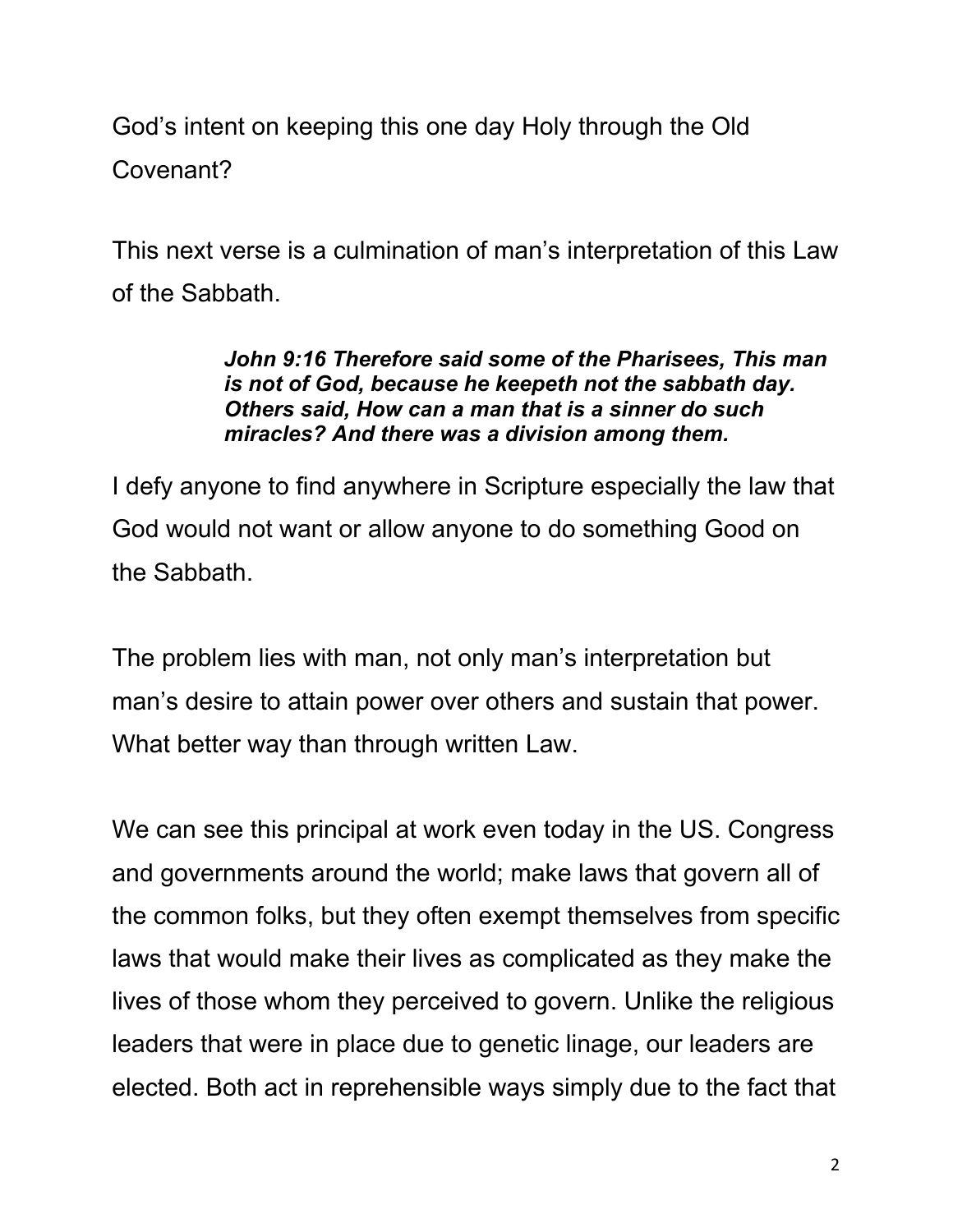they have the power to do so. Some claim their power from God others from "the governed". Regardless of the basis of power, power can and is often abused.

Jesus intends to set the religious leaders straight as to their power over mankind. It will not set well as it challenges the power brokers of the day.

> *John Emerich Edward Dalberg Acton, first Baron Acton (1834–1902). The historian and moralist, who was otherwise known simply as Lord Acton, expressed this opinion in a letter to Bishop Mandell Creighton in 1887:*

*"Power tends to corrupt, and absolute power corrupts absolutely. Great men are almost always bad men."*

Time changes some things but not the immorality of mankind; only Christ can do that.

#### **1And it came to pass on the second sabbath after the first, that he went through the corn fields; and his disciples plucked the ears of corn, and did eat, rubbing**  *them* **in** *their* **hands.**

The first issue to discern here is the term "second sabbath" vs "first sabbath". Even this is argued among commentators. The term "first sabbath" is argued it is within the span of time called the Jubilee. Jubilee was 50 years and there was a beginning and an end to the 50 years of Jubilee. The first sabbath in that 50 years would be referred to the "first sabbath" and the "second first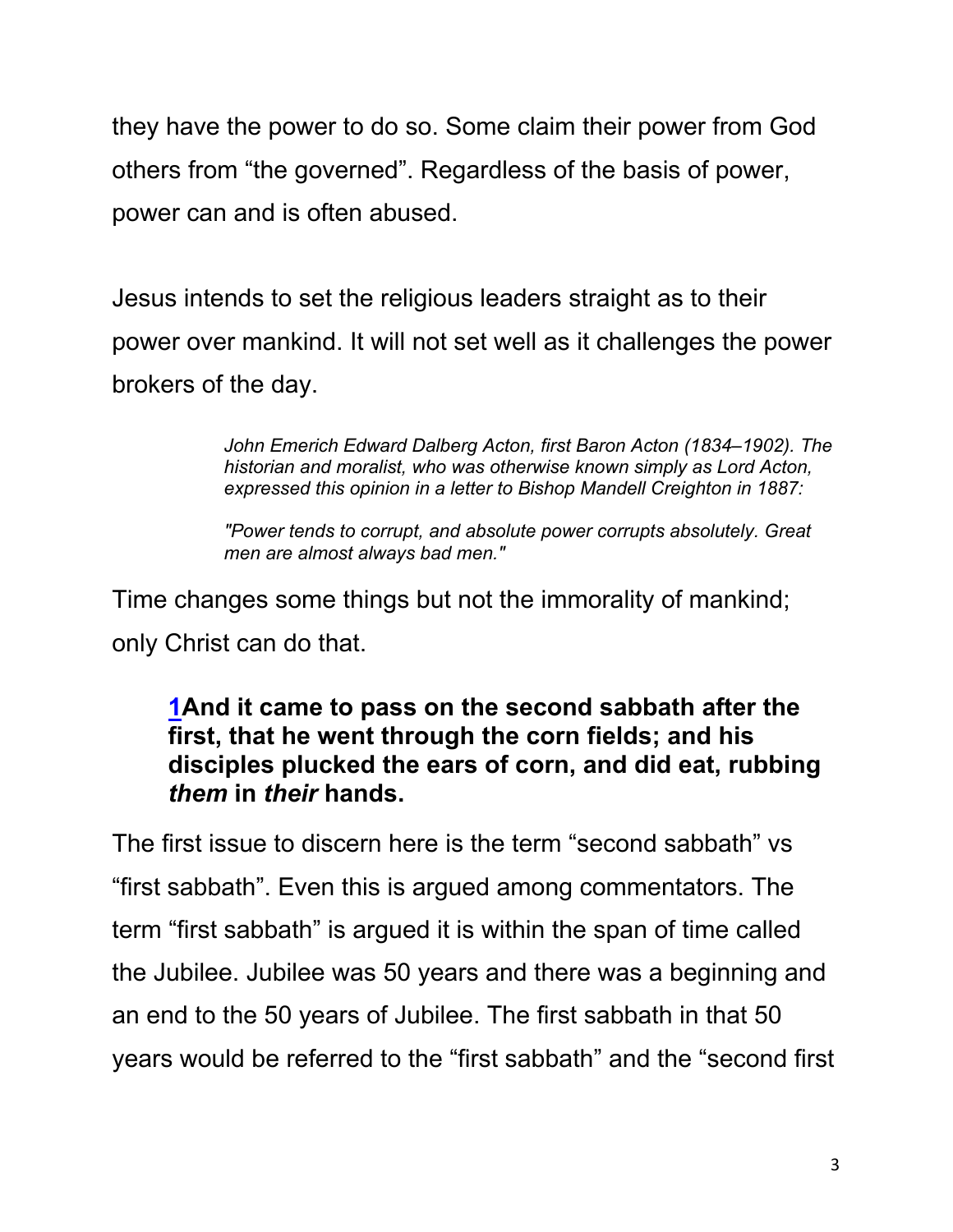sabbath" would the first sabbath of the second year in the 50 year cycle of Jubilee.

Now there may be a simpler explanation of this term based on content of the verses; "first and second" in relation to the time that Jesus was doing something at a certain time. IE: Jesus in chapter 5 healed the paralytic that was lowered down through the roof of a house. In this event Christ revealed that He had power to forgive sins; a monumental revelation that was not received well by the ruling religious leaders. So, the next Sabbath would then be the "first sabbath" after that monumental revelation and the "second sabbath" would be second Sabbath again after that momentous event of forgiving man's sin.

http://gods-word-first.org/bible-study/613commandments.html

Now to the point of the verse; those assigned to follow Jesus and His disciples are filing a complaint as to what the disciples are doing.

### **2And certain of the Pharisees said unto them, Why do ye that which is not lawful to do on the sabbath days?**

*Exodus 20: 8Remember the sabbath day, to keep it holy. 9Six days shalt thou labour, and do all thy work: 10But the seventh day is the sabbath of the LORD thy God: in it thou shalt not do any work, thou, nor thy son, nor thy daughter, thy manservant, nor thy maidservant, nor thy cattle, nor thy stranger that is within thy gates: 11For in six days the*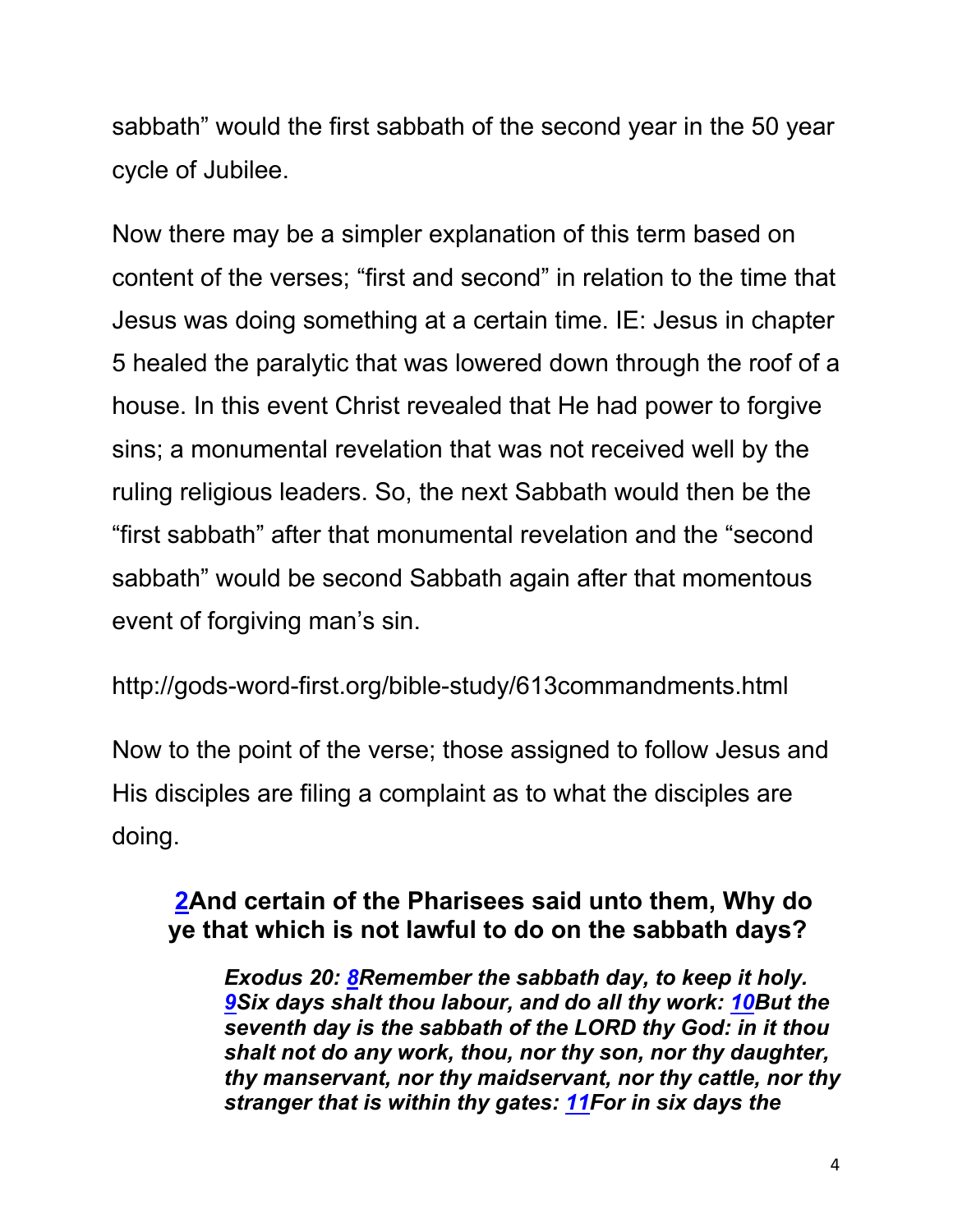*LORD made heaven and earth, the sea, and all that in them is, and rested the seventh day: wherefore the LORD blessed the sabbath day, and hallowed it.*

*Exodus 23:12 12Six days thou shalt do thy work, and on the seventh day thou shalt rest: that thine ox and thine ass may rest, and the son of thy handmaid, and the stranger, may be refreshed.* 

The law is pretty simple, rest, take it easy, don't exert yourself or your livestock or your hired help on the Sabbath. The religious leaders made a number of amendments to this Law of God and put in extremely narrow or in some cases expanded allowances.

For example, from Bible-History.com is this about how far one could travel on the Sabbath; we saw earlier that you were to remain in your place IE Home or hometown as some understand it on the Sabbath.

Over the centuries the authorities within the rabbinical circles of Judaism found ways, from examining the miniscule details of the law, to increase the distance that an Israelite may travel on the Sabbath day. In ancient times they determined that one may travel on the Sabbath from within the city boundaries and this distance was fixed at 2,000 cubits. They based this on Joshua 3:4-5:

*"And they commanded the people, saying, When you see the ark of the covenant of the Lord your God, and the priests the Levites bearing it, then ye shall remove from your place, and go after it. Yet there shall be a space between you and it, about 2,000 cubits by measure; come not near it, thay ye may know the way by which ye must go: for ye have not passed this way heretofore."*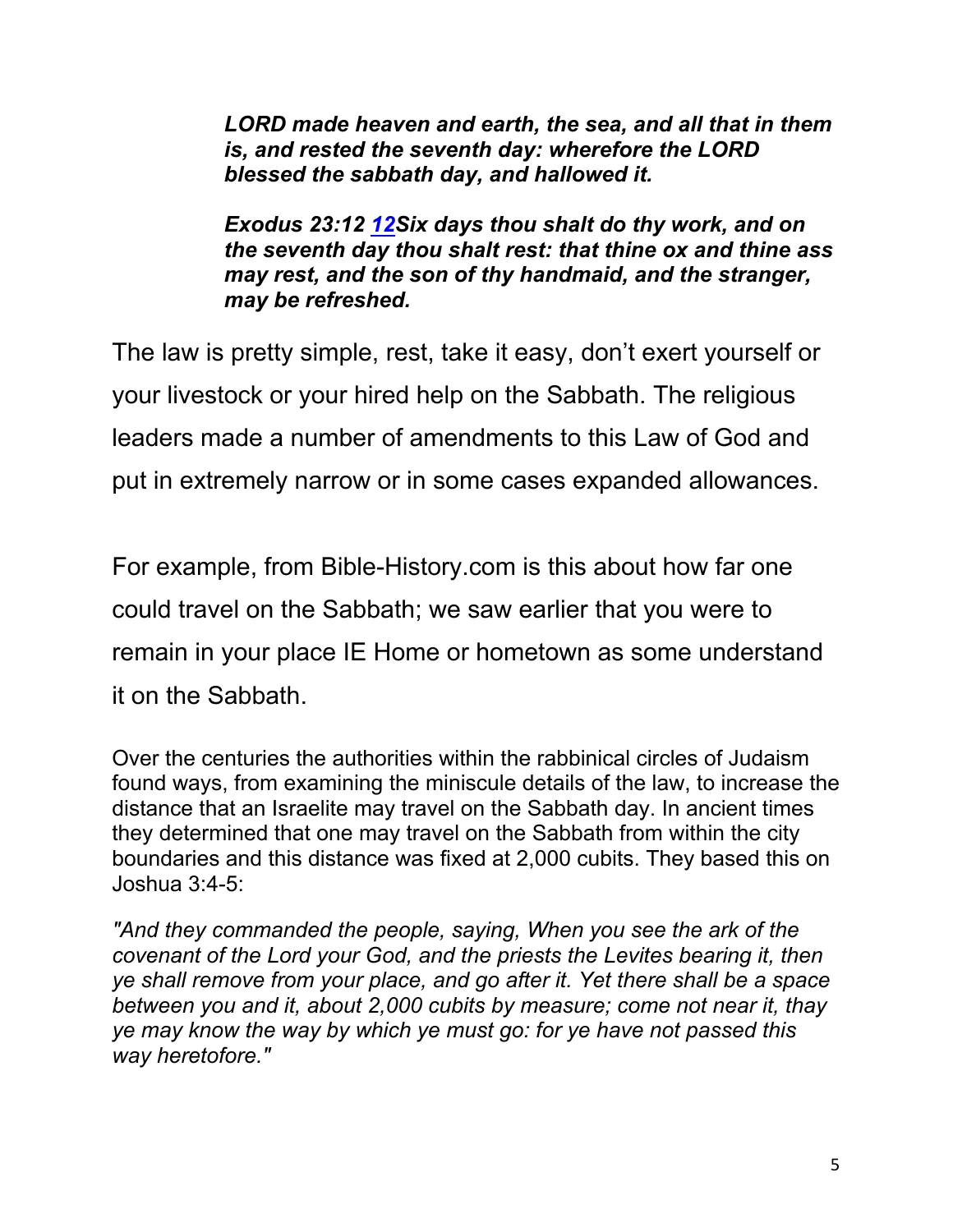The cubit is 17.5" short or 20.4" long Hebrew Cubit. Based on those lengths a person could travel between roughly  $\frac{1}{2}$  to  $\frac{3}{4}$  of a mile on the sabbath under the law.

So, if you were hungry and you were standing in a field of wheat, which would be sin anyway unless it was within the city limits; doubtful, it was a sin to pull off the wheat head, rub it between your hands, blow off the chaff and eat the wheat berries; it was a sin of work.

This allegation was made by at least one of those assigned to follow Christ at the direction of the religious leaders. In this response Jesus will make a defense of what His disciples did but will clear it up even more in Mark 2.

#### *Mark 2:27 And he said unto them, The sabbath was made for man, and not man for the sabbath:*

All of the laws that the Jews added to God's law worked from the premise that man was made for the Sabbath and that anything man did aside from walk a short distance and sit was a sin.

**3And Jesus answering them said, Have ye not read so much as this, what David did, when himself was an hungred, and they which were with him; 4How he went into the house of God, and did take and eat the shewbread, and gave also to them that were with him; which it is not lawful to eat but for the priests alone?**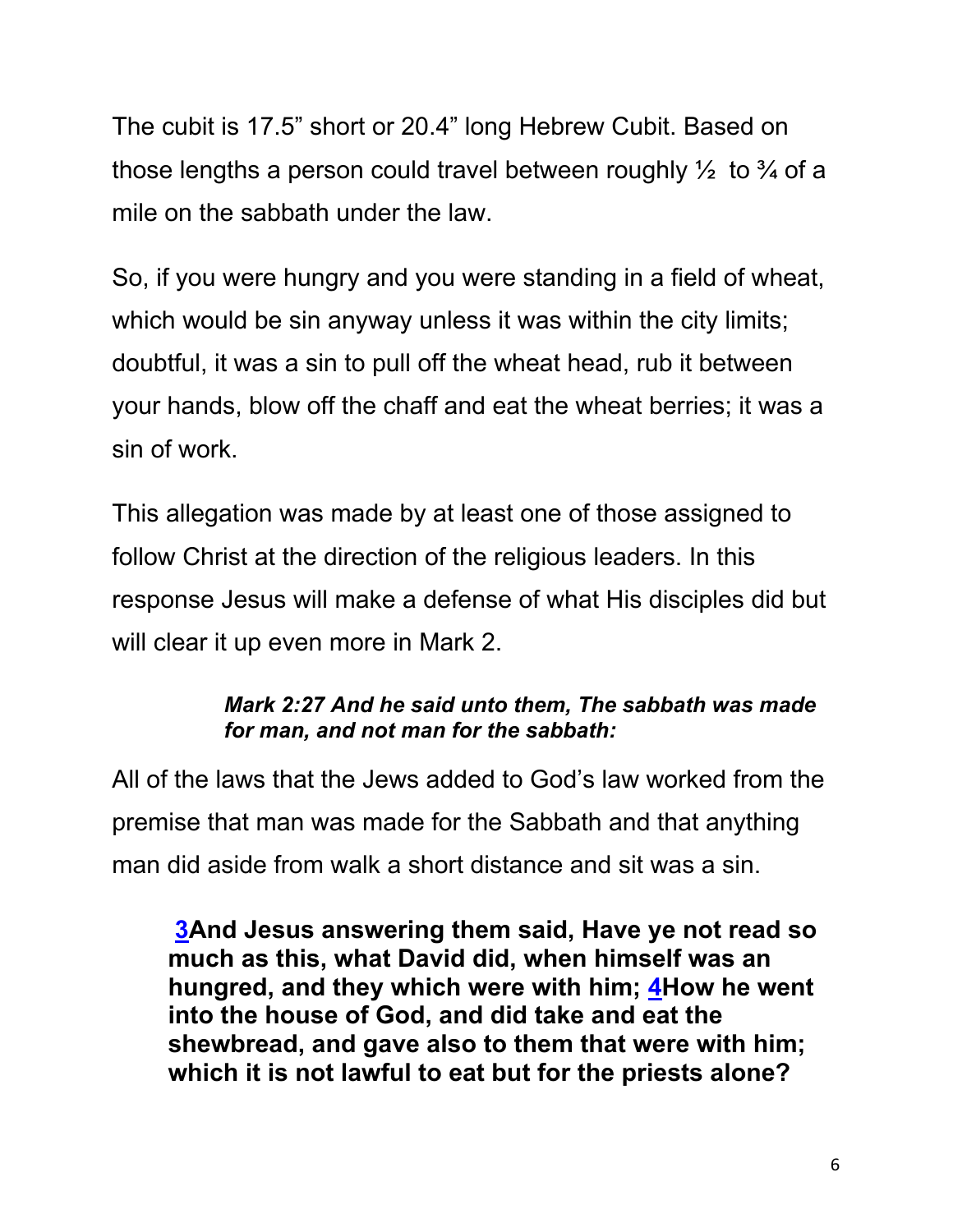## **5And he said unto them, That the Son of man is Lord also of the sabbath.**

Jesus closes His response with a succinct response that further angered them. That is that He said that the "Son of man is Lord also of the sabbath". He just told them that He was the Lord of the Sabbath as well as Lord over sin and sickness.

## **Jesus Heals on the Sabbath**

**(Matthew 12:9-14; Mark 3:1-6)**

**6And it came to pass also on another sabbath, that he entered into the synagogue and taught: and there was a man whose right hand was withered. 7And the scribes and Pharisees watched him, whether he would heal on the sabbath day; that they might find an accusation against him.**

The ever-vigilant power brokers of the day would of course be watching with a biased eye toward anything Jesus was going to do; both in speech and action.

## **8But he knew their thoughts, and said to the man which had the withered hand, Rise up, and stand forth in the midst. And he arose and stood forth.**

Christ had no fear of man nor spirit. He knew their thoughts; again, those who were tasked by the religious leaders to follow Jesus and make accusations. In spite of knowing they were there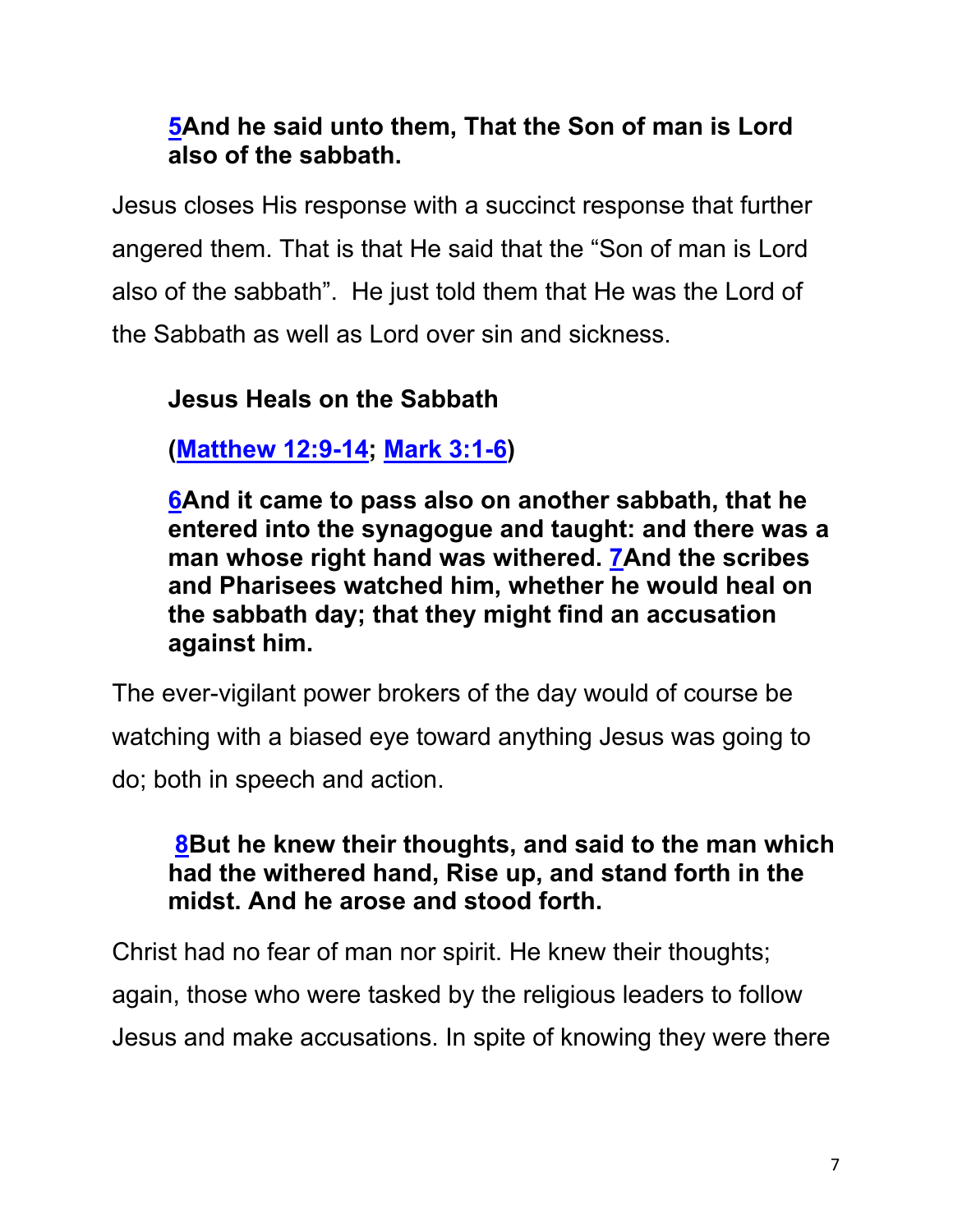to observe and report any violation of law Jesus did what Jesus did; He healed, and He Loved.

#### **9Then said Jesus unto them, I will ask you one thing; Is it lawful on the sabbath days to do good, or to do evil? to save life, or to destroy** *it***?**

Knowing the thoughts of the religious spies He openly displays His disdain for their lack of compassion and love by inviting the man with the withered hand to stand up so there was no doubt that everyone's attention was on him. Jesus then askes this man a question, not religious spies but the common man that would undoubtedly know the law but would likely have been made to feel that he was unqualified to answer questions about the law. That was reserved for the more learned religious powers.

Therein lies a truth about the New Covenant. A relationship with Christ allows all mankind to have understanding of the law and relationship with God and His Christ. We have been given that ability under the New Covenant. We are encouraged to study and understand in essence God's letter to us; the Bible.

> *Acts 17:11 These were more noble than those in Thessalonica, in that they received the word with all readiness of mind, and searched the scriptures daily, whether those things were so.*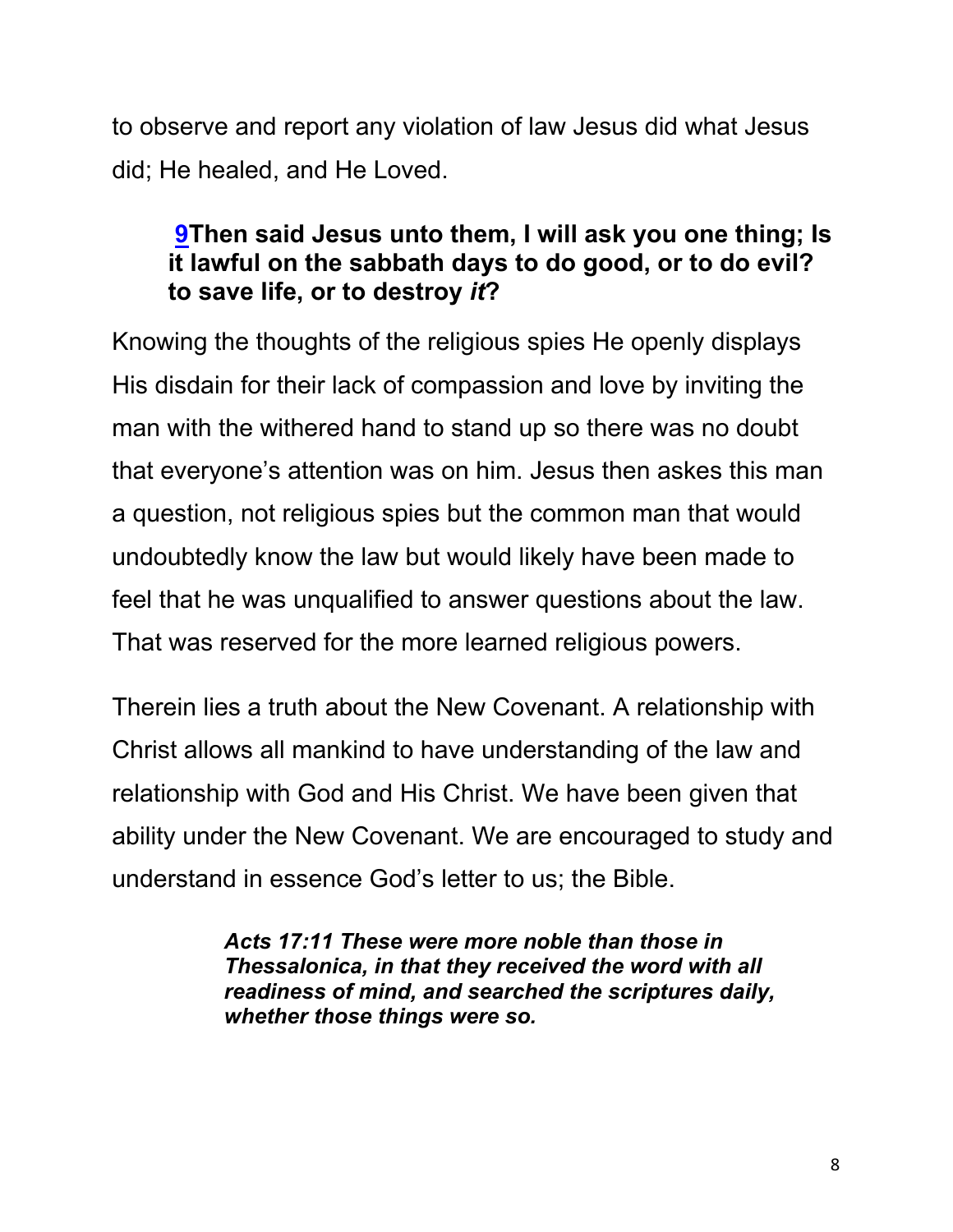*2 Timothy 2:15 Study to shew thyself approved unto God, a workman that needeth not to be ashamed, rightly dividing the word of truth.*

God wants you to have a relationship with Him and in that relationship to study His Word which is Truth. In that process of relationship building and study you will understand.

# **November 3, 2019**

**10And looking round about upon them all, he said unto the man, Stretch forth thy hand. And he did so: and his hand was restored whole as the other. 11And they were filled with madness; and communed one with another what they might do to Jesus.**

Verse 11 brings to mind an issue today; hatred for a person or a belief that on its face seems to want to help but is cast as evil and demonic. That is the hatred of President Trump by the left. I am not comparing President Trump in any way to Jesus, I am comparing the hatred that has erupted in this country toward an individual and those who follow him as being "madness" or deranged.

> *11And they were filled with madness; and communed one with another what they might do to Jesus.*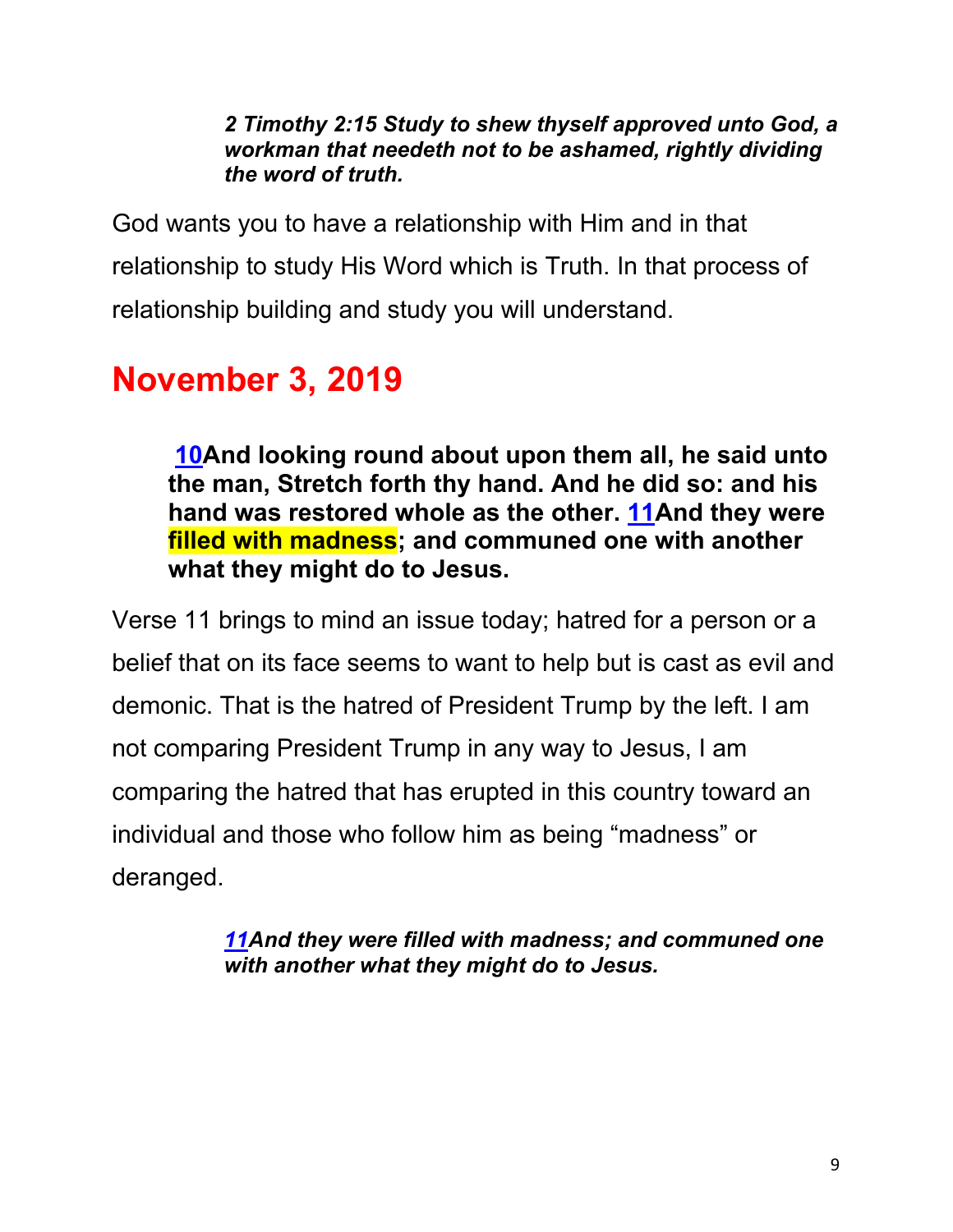I believe a good case can be made Biblically that hatred comes from Satan.

This is obviously about Jesus, their hatred of Him was based more on the power that they might lose than seeking a clear understanding as to what or who He was. Jesus had done only good toward individuals, healing them of physical infirmities, setting them free of the burden of their sins, reuniting families, bringing home mothers and fathers that were isolated due to certain illnesses.

We all get the point that these men were steeped in the law their entire lives; being confronted by a man that was declaring Himself equal with God was an affront to everything they knew.

If they would have taken the time to search the Law and the Prophets and inquire of Jesus as to what things meant they would have had their eyes opened and seen the truth. But satan blinded them to that and the need for power for some was overwhelming.

The Anti-Christ upon his arrival will do a similar thing declaring himself to be god and demanding worship. There are vast differences between Jesus and the anti-Christ. The anti-Christ is all about power, Jesus was all about love, mercy and forgiveness. But many will fall in the end times to follow after the anti-Christ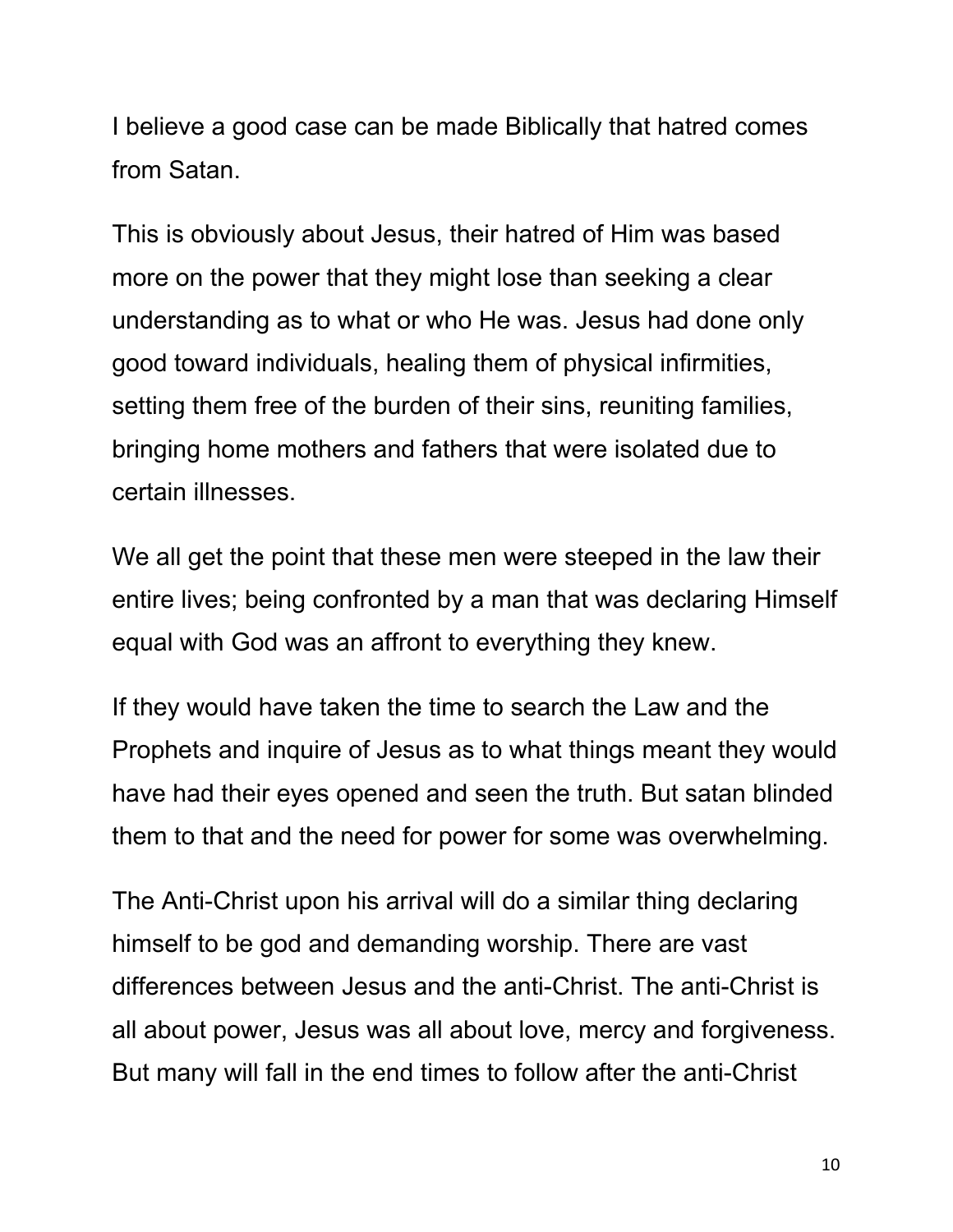and believe him to be a deity. In a lost world satan has again blinded people to TRUTH; people in ours and many cultures believe truth to be whatever they think it is. In an age of fake news, fake facts and people willing to believe more in what is on the internet or some blog than God's Word will cause them to lose everything.

The religious leaders could have sought understanding and been taught by the Creator Himself, but they preferred to anchor themselves in the law and not the Creator God. In the end times people will prefer to anchor themselves in the creation; environmentalism and other religions than in the Creator God.

## **The Twelve Apostles**

**(Matthew 10:1-4; Mark 3:13-19)**

**12And it came to pass in those days, that he went out into a mountain to pray, and continued all night in prayer to God. 13And when it was day, he called** *unto him* **his disciples: and of them he chose twelve, whom also he named apostles; 14Simon, (whom he also named Peter,) and Andrew his brother, James and John, Philip and Bartholomew, 15Matthew and Thomas, James the** *son* **of Alphaeus, and Simon called Zelotes, 16And Judas** *the brother* **of James, and Judas Iscariot, which also was the traitor.**

Vs 12 declares that Christ was in "prayer"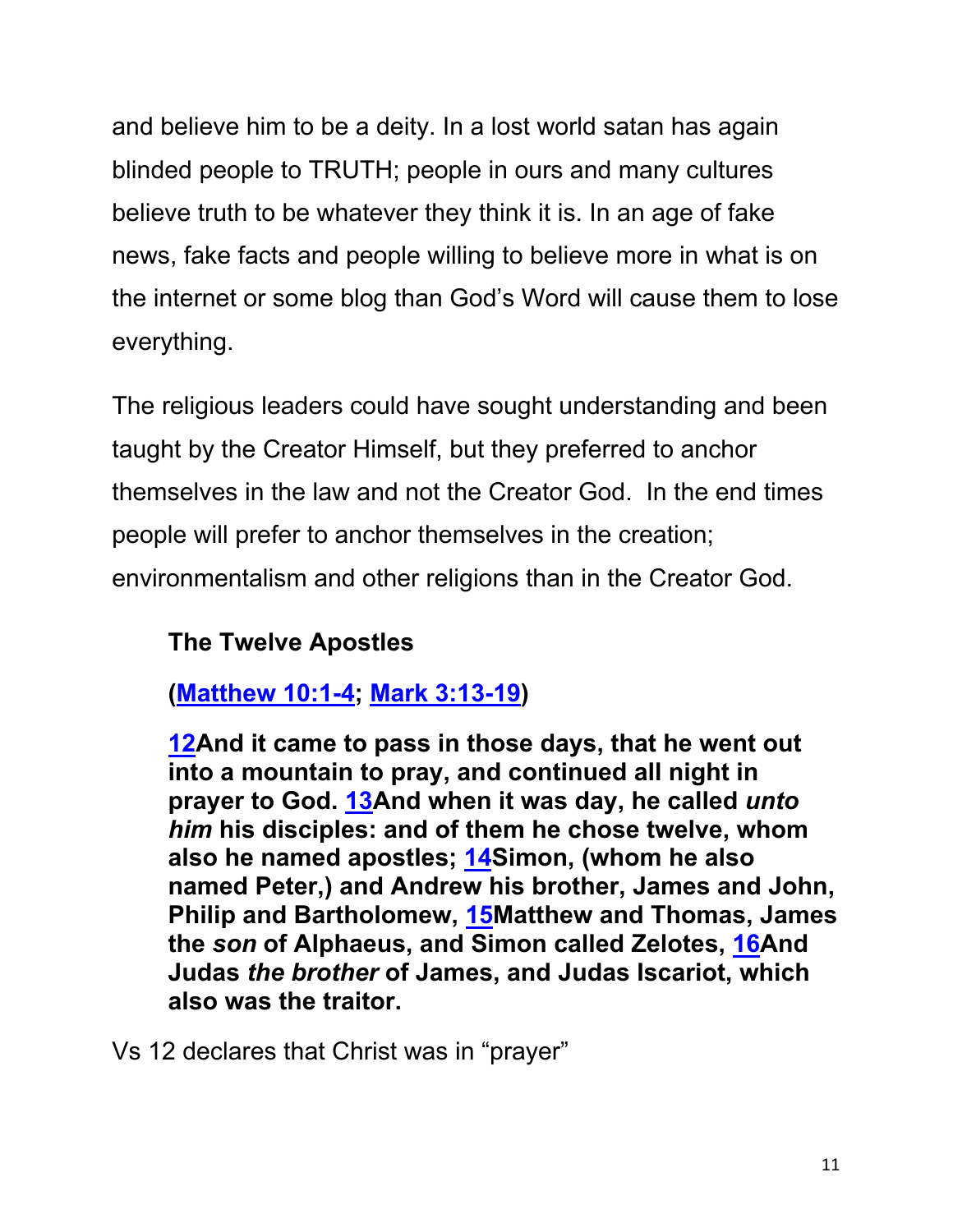*Phonetic Spelling: (pros-yoo'-khom-ahee) Definition: to pray Usage: I pray, pray for, offer prayer. literally, to interact with the Lord by switching human wishes (ideas) for His wishes as He imparts faith ("divine persuasion"). Bible Hub*

Pray is really just talking to God, actively speaking to Him and actively listening to His response. But how does God speak to us?

There have been times when I have heard a small inner voice that is not audible to the world but inside each of us we have that ability to hear God through the Spirit in our Spirit. We can learn to heed that voice and respond according to it or we can ignore it. I have learned over time that if I ignore it even in the slightest thing I will regret it. If I heed it I have found it saves me from frustration even in very small things.

I will tell you a story of a man that I know who an Army Range for over 20 years was. He had made many deployments and had experience injuries consistent with many parachute jumps. When he retired from the military, he was given a full medical exam which revealed a neck vertebrae injury that the Army decided needed to be fixed on his exit. During surgery they miscalculated and paralyzed him from the neck down. When I first met this man he was in a wheel chair that he could move about by pushing a tube with his head that was connected to the drive system on the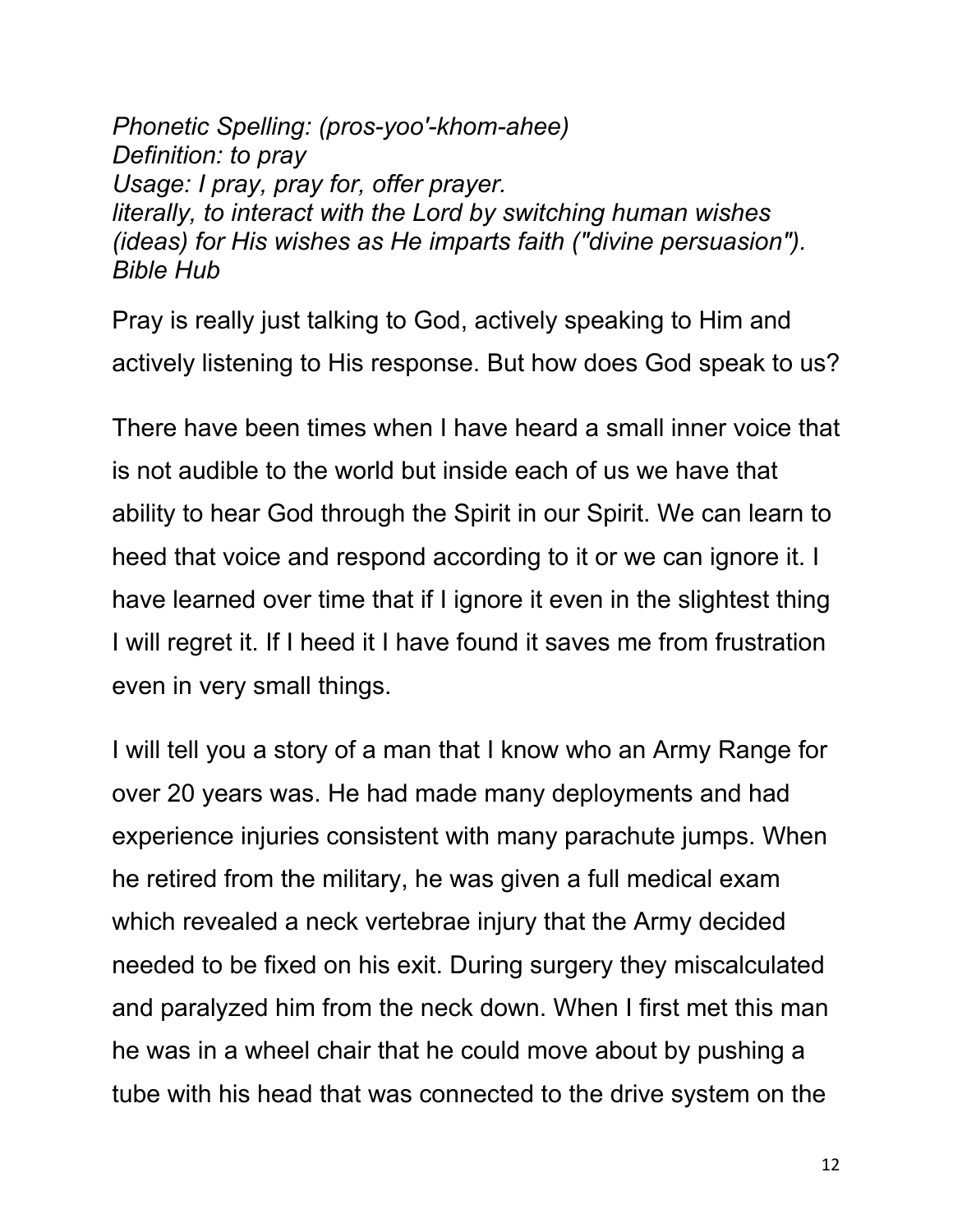chair. His hands were badly gnarled up due to atrophying of his muscles. He could barely turn his head to look at you.

He had been in this condition for about 5 years when we met. We became friends and within a year he was standing using a walker. He related how that had come about. He had decided he was going to end his life and through conversations with nurse discovered that if he took a certain combinations and dosages of his medication he could end his life.

On the morning he had selected to end his life just prior to taking the medication he said he asked God if He was really there. This man was not a believer as you might imagine from that question.

He went on with his question: God if you are really there, what do you want me to do?

He said he heard a literal voice speak clearly to him and it said; "Get up!" This man said he laughed and responded to the voice saying, "I'm paralyzed I can't get up". The man said the voice repeated what it had said; "Get up!" With all the strength he could muster he was able to get his legs to slide off the side of the bed. He said he could not feel a thing but in a moment he was standing on his feet with the rest of his body leaning against the bed.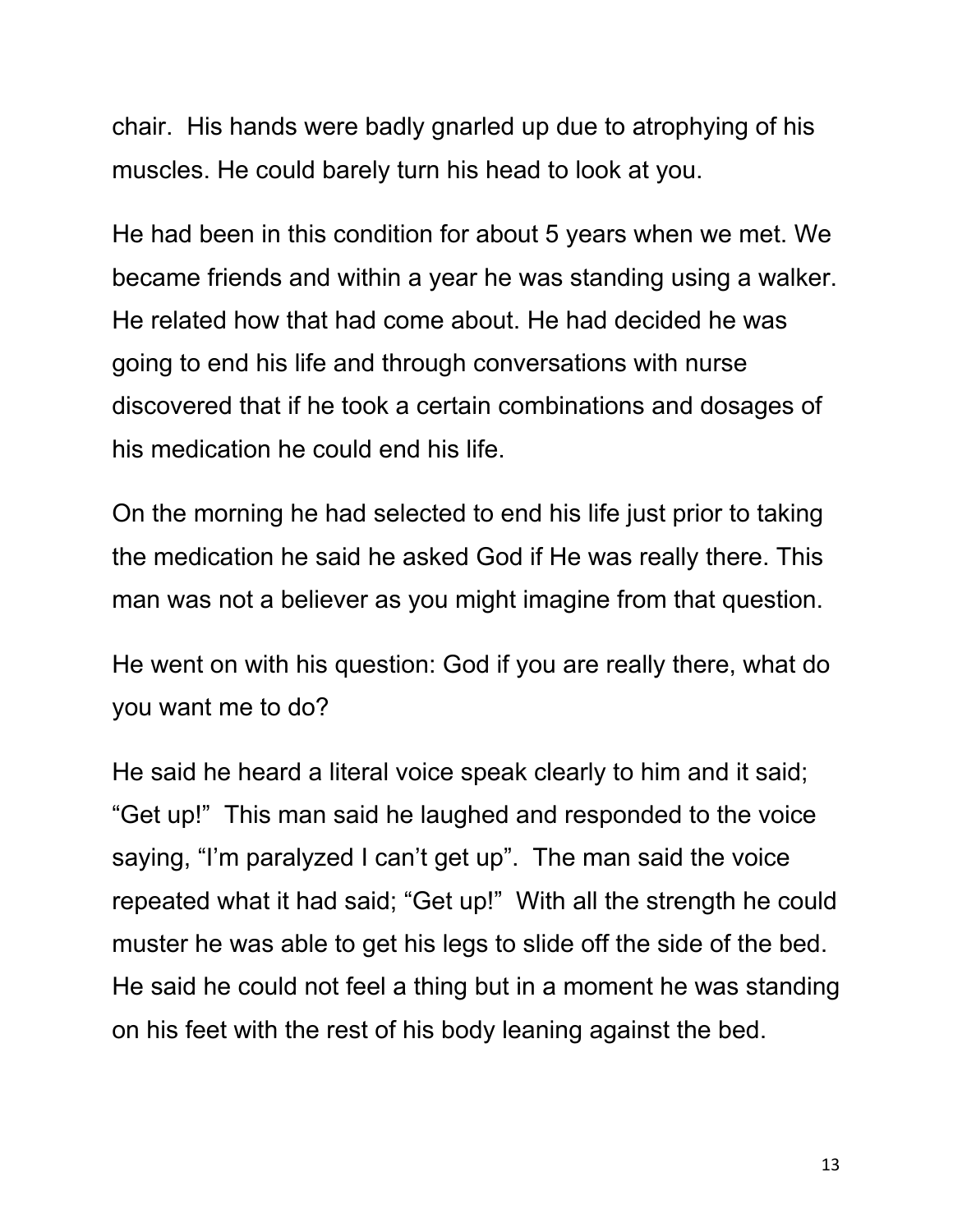From that day on this man continued to work on learning how to walk again and today if you saw him walk up to you, you would not know that he is still paralyzed from the neck down. He has no feeling whatsoever below his neck. His strength in his grip is incredible. He has a wonderful attitude about life and love Christ with his whole heart. He is a walking miracle and gives all credit to God. In his case he heard the voice of God and obeyed.

**Q.** What do we do when we hear the voice of God in our lives?

The conversation Jesus had with His Father in Heaven took all night according to this verse. In the end, it tells us that the 12 disciples were chosen.

**Q.** What is the difference between Disciple and Apostle besides the spelling.

The Greek word for apostle

*Phonetic Spelling: (ap-os'-tol-os) Definition: a messenger, one sent on a mission, an apostle Usage: a messenger, envoy, delegate, one commissioned by another to represent him in some way, especially a man sent out by Jesus Christ Himself to preach the Gospel; an apostle.*

Whereas the Greek word for Disciple is;

*Phonetic Spelling: (math-ay-tes') Definition: a disciple Usage: a learner, disciple, pupil.*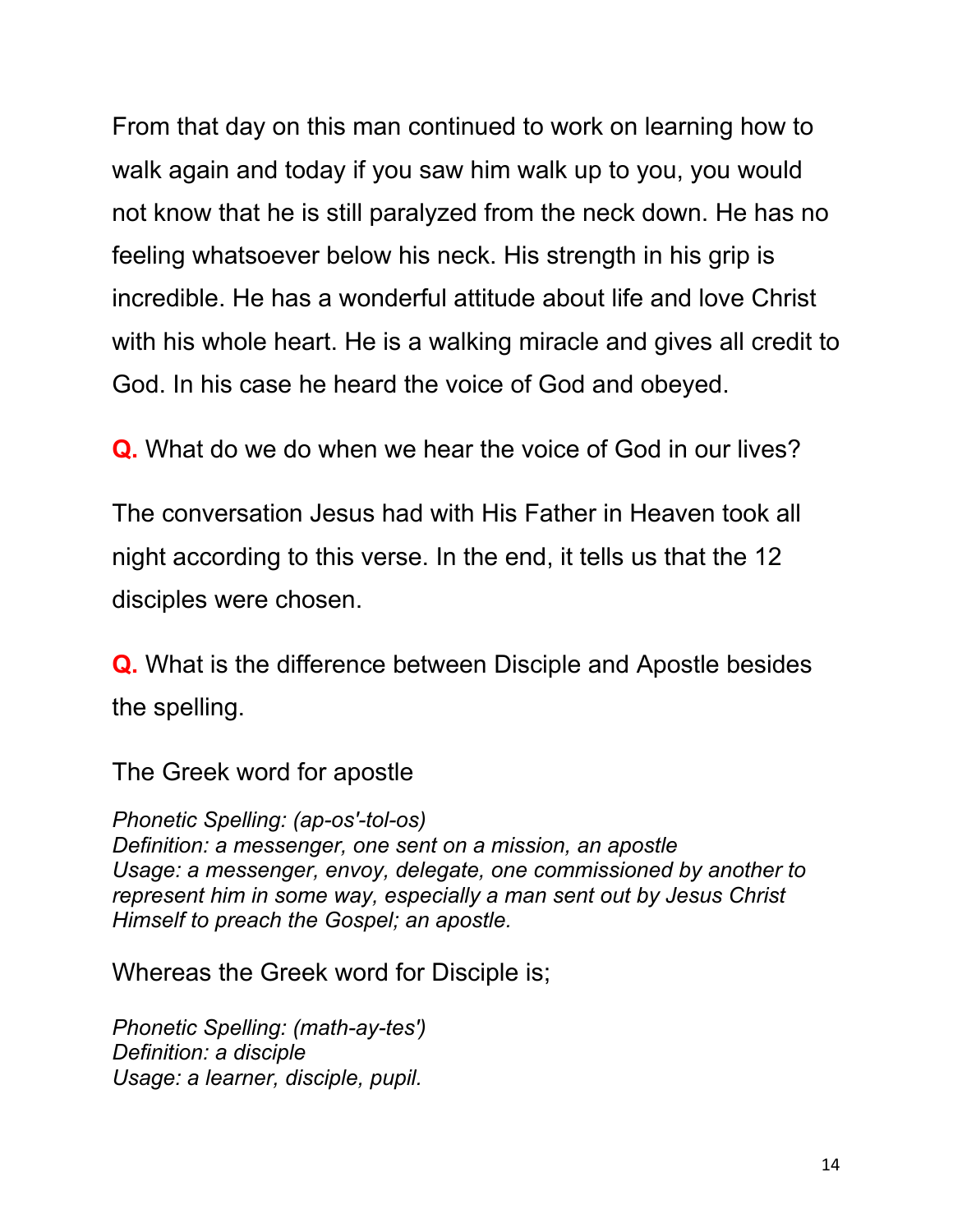So, it depends on the context and position; a disciple is like a student; learning about something.

An Apostles is a messenger, sent out on a mission by an authority.

Apparently there were more than 12 disciples of Christ but He chose 12 to go on a special mission and they were called His Apostles.

# **Jesus Ministers to a Great Crowd**

# **(Matthew 4:23-25)**

**17And he came down with them, and stood in the plain, and the company of his disciples, and a great multitude of people out of all Judaea and Jerusalem, and from the sea coast of Tyre and Sidon, which came to hear him, and to be healed of their diseases;**

We just learned the difference between disciples and apostles and now we see that Christ came down with them; the them are His disciples which number ostensibly more than 12 but we are not told the exact number.

A large group of people came to near where Jesus had spent the night in prayer. It is referenced by many scholars as an area called the Horns of Hattin, it is an ancient volcano that sits above the Sea of Galilee. Wikipedia photo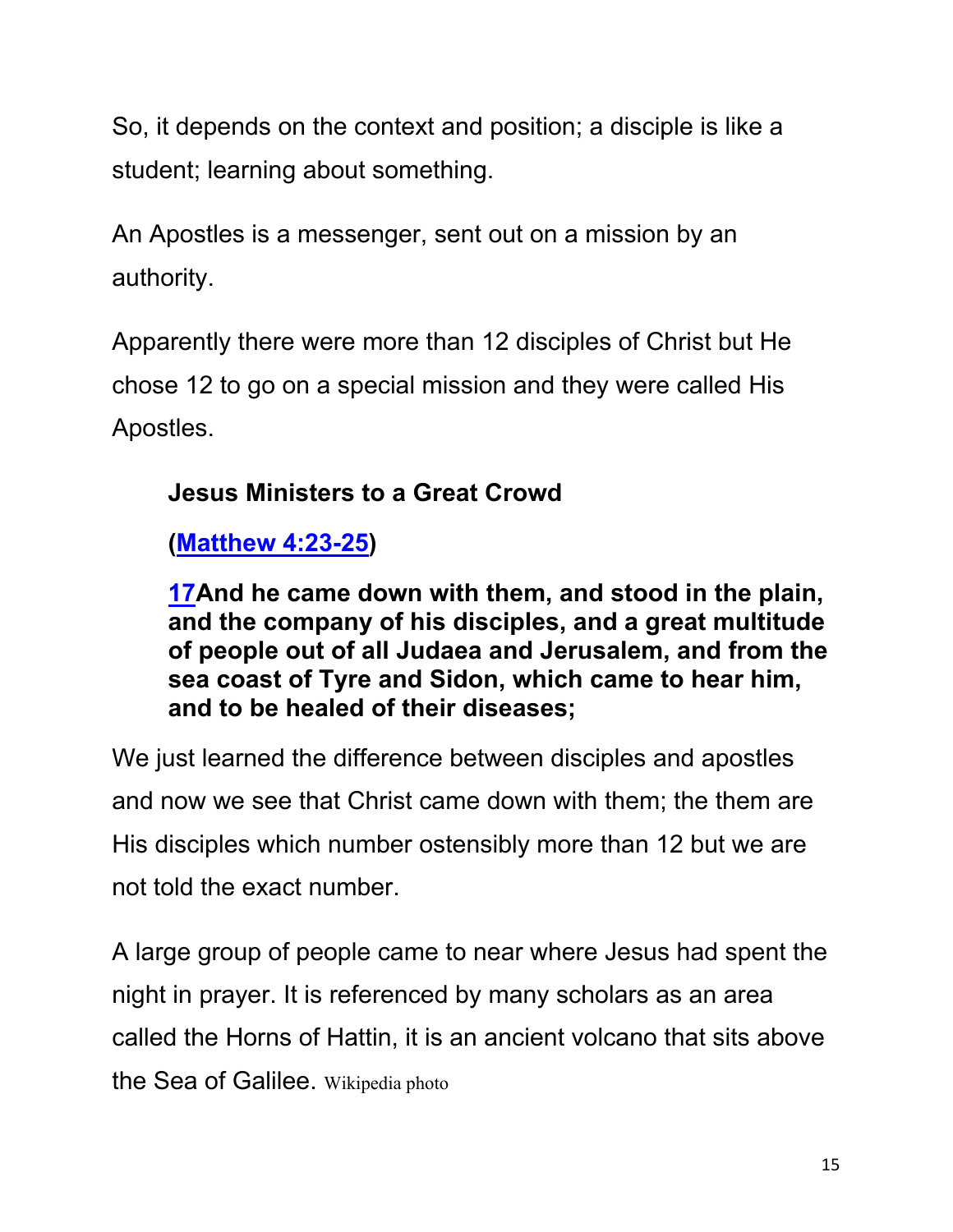

Even though Israel is small compared to any state in the United States it was still some distance to travel; It would be about 35 miles from Tyre and 50 miles from Sydon to the area around Galilee.

Jesus came down from the top of this ancient volcano to a plain; meaning a level or flat spot where he meet this large group of people.

Vs 17 tells us that this large group of people came for two reasons; to hear Jesus speak and to be healed of their diseases.

This large group of people were made up of " to rigid and careless Jews, to Romans and Greeks, to Phoenicians from Tyre and Sidon, and to nomad Arabs from Idumaea."; according to Pulpit Commentary.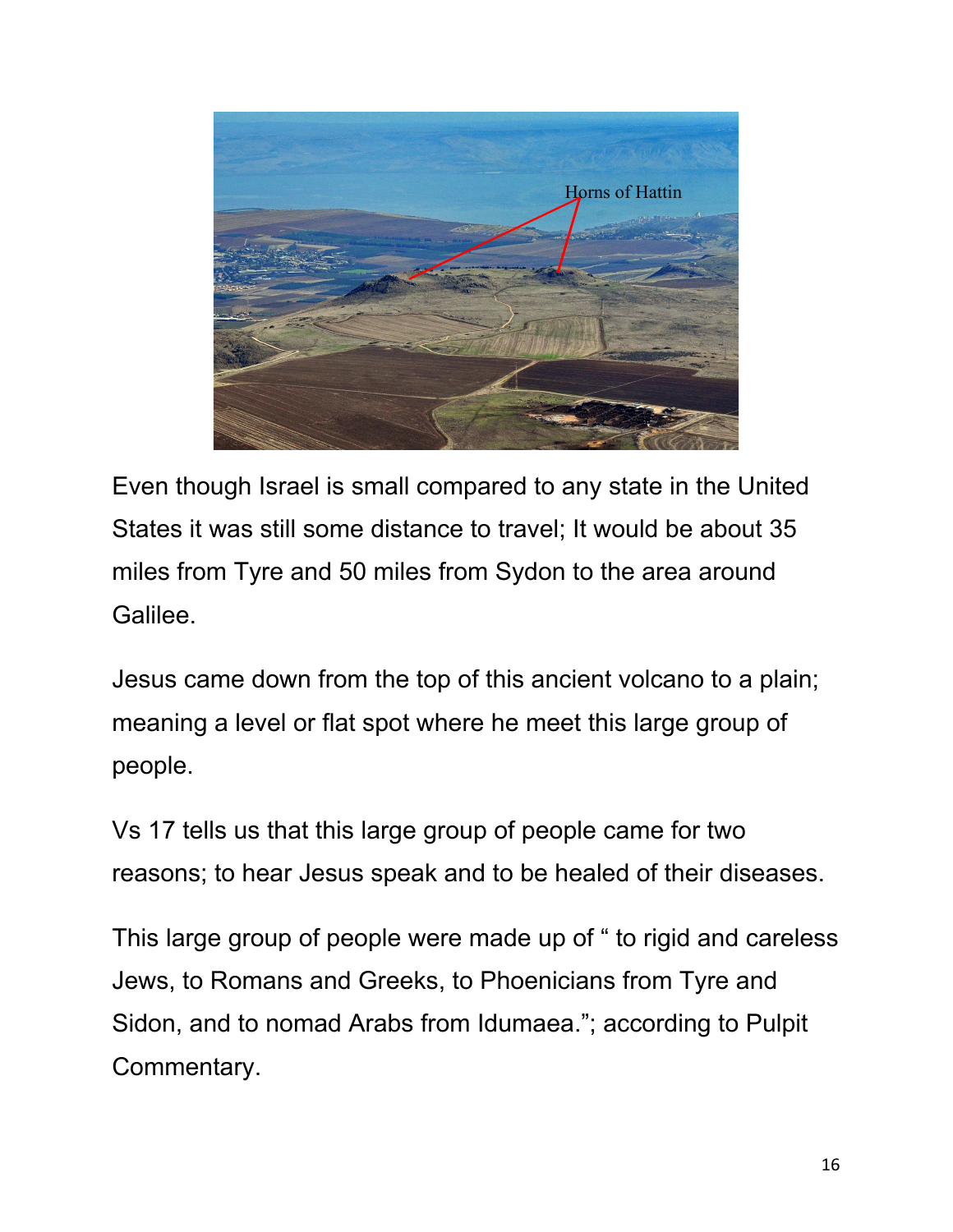**Q.** Does anyone remember the linage of Idumaea?

The word in English is Edom and the father of the Edomites was Esau the twin brother of Jacob; their father being Isaac who was the son of Abraham.

#### **18And they that were vexed with unclean spirits: and they were healed. 19And the whole multitude sought to touch him: for there went virtue out of him, and healed**  *them* **all.**

We are not told how many, but a number of these people were "vexed with unclean spirits".

Many commentators are silent on the understanding of this term "unclean spirits". There are several approaches to understanding this scripturally. The first is that these unclean spirits are of the demon nature, led by satan to attack and possess in some measure human beings.

*Phonetic Spelling: (ak-ath'-ar-tos) Definition: unclean, impure Usage: unclean, impure.*

*169 akáthartos (an adjective, derived from 1 /A "not" and 2513 /katharós, "clean, purged") – properly, not pure (because mixed), i.e. adulterated with "a wrong mix" and hence "unclean" (because tainted by sin). Bible.org*

The Strong's definition of "unclean spirit" above seems to indicate a clean spirit is made an unclean spirit by its mixing together. That mixing together started at the Garden with the fall of man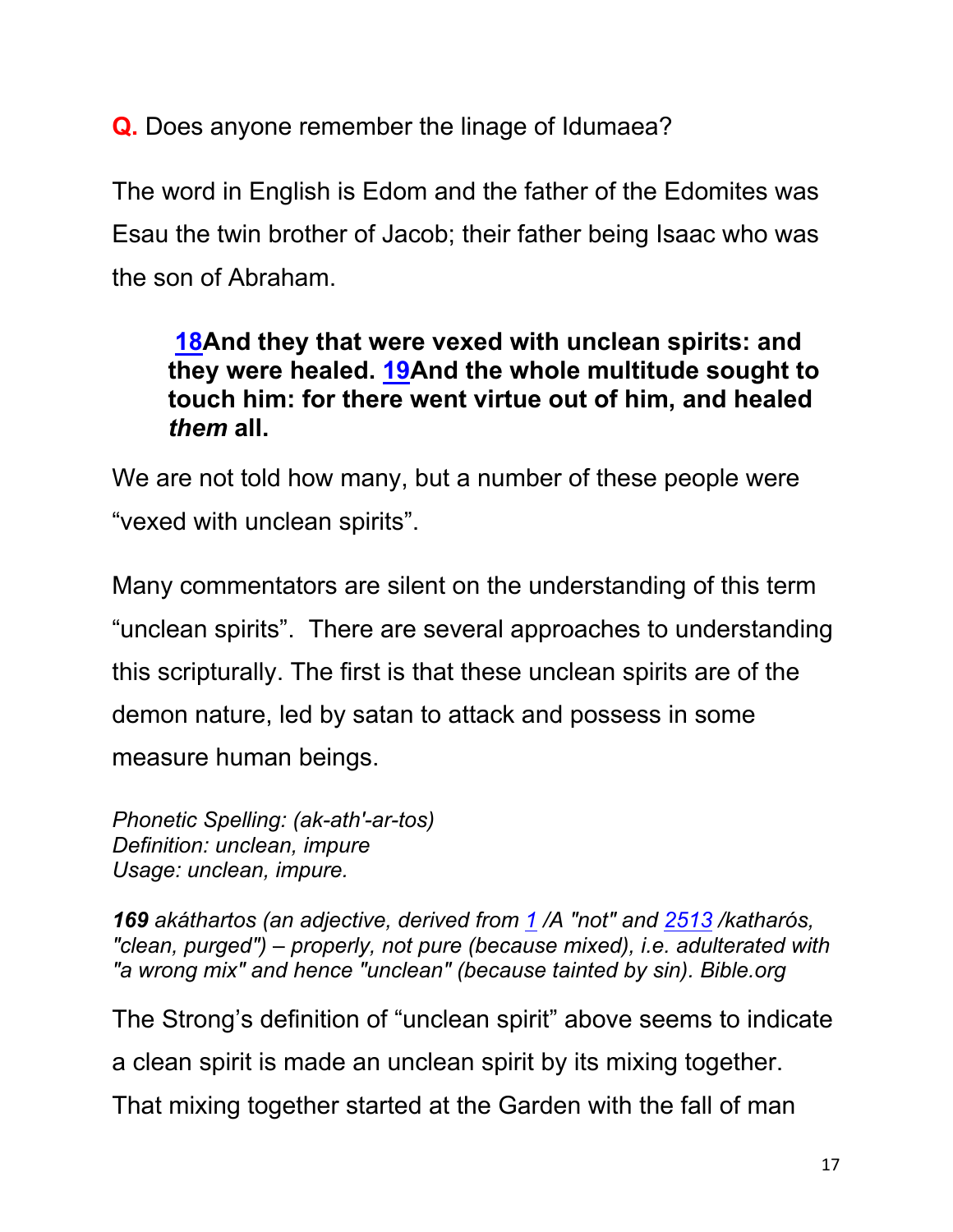through sin. All then became in what might be described as "unclean spirits".

An alternative understanding would be that sin in the life of any human opens them up to demon possession. The exception would be a Christian, even though involved in committing a sin the believer would not be accessible by demons for possession but may be influenced by demons if they continue in sin. The reason Christians are not available to demons for possession is found in the basics of our redemption.

> *Acts 20:28 28Take heed therefore unto yourselves, and to all the flock, over the which the Holy Ghost hath made you overseers, to feed the church of God, which he hath purchased with his own blood.*

Purchased with His Own Blood

*1 Corinthians 6:20For ye are bought with a price: therefore glorify God in your body, and in your spirit, which are God's.*

Bought with a price; that price was Jesus' Blood

*1 Corinthians 7: 23Ye are bought with a price; be not ye the servants of men.* 

*John 1: 12But as many as received him, to them gave he power to become the sons of God, even to them that believe on his name: 13Which were born, not of blood, nor of the will of the flesh, nor of the will of man, but of God.*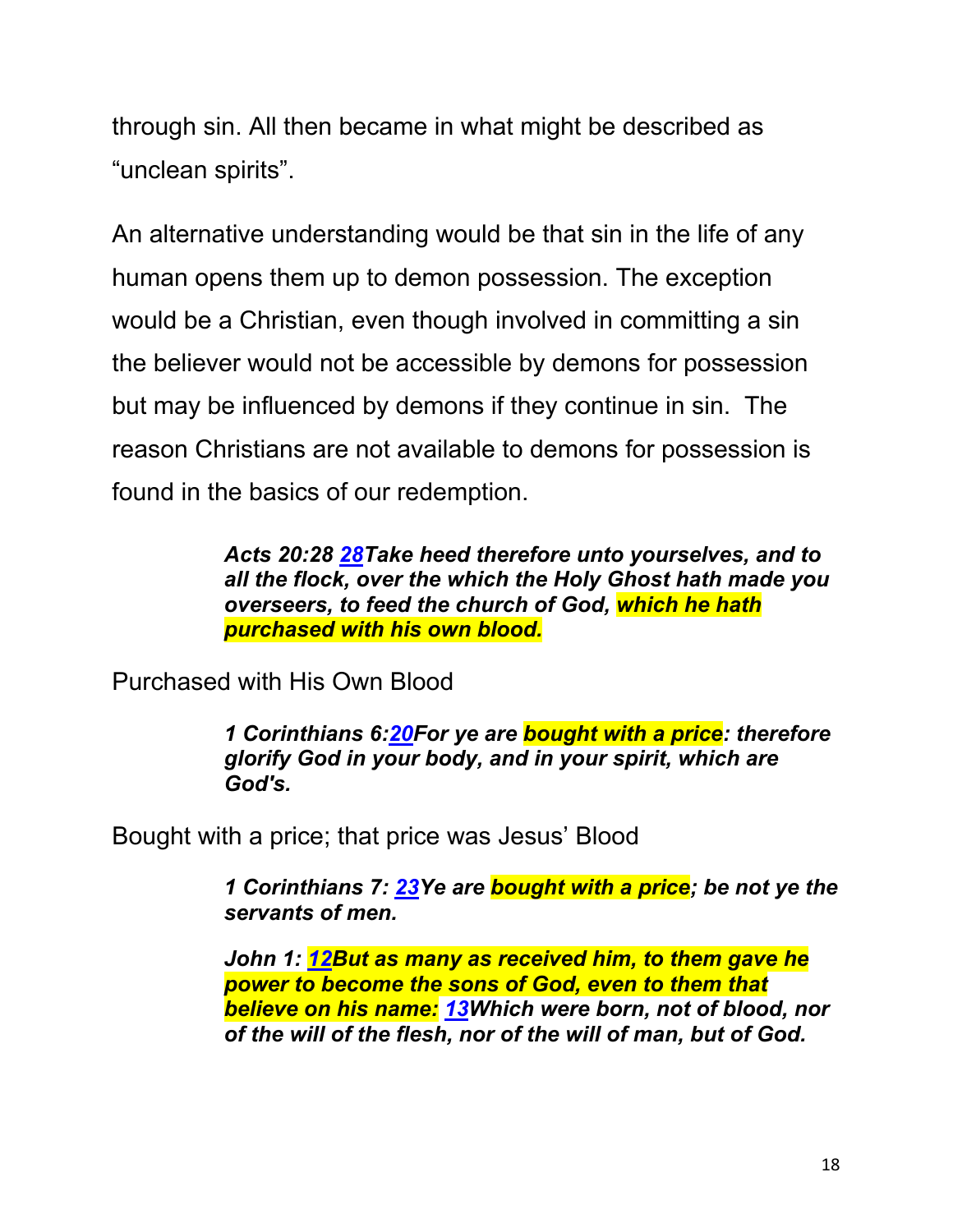God's perfect Will was that all men would be saved, in His Permissive Will God allows all men to choose; God makes it quite impossible once you hear the Truth of what was done for each of us to reject that Truth. However, the will of man can and often does reject the Truth of Christ. Those people are highly susceptible to the demon possession.

> *John 14: 23Jesus answered and said unto him, If a man love me, he will keep my words: and my Father will love him, and we will come unto him, and make our abode with him. 24He that loveth me not keepeth not my sayings: and the word which ye hear is not mine, but the Father's which sent me.*

*Matthew 26:41Watch and pray, that ye enter not into temptation: the spirit indeed is willing, but the flesh is weak.*

For the believer it really comes down to our defense against powers and principalities being; **OBEDIENCE** to God's Word. As believers we must fight that fight daily against the desires of the flesh and walk in obedience to God's Word.

The last part of verse 19

#### *19And the whole multitude sought to touch him: for there went virtue out of him, and healed them all.*

Apparently, there were so many people in need of healing that Jesus could not physically deal with all of them, so He allowed His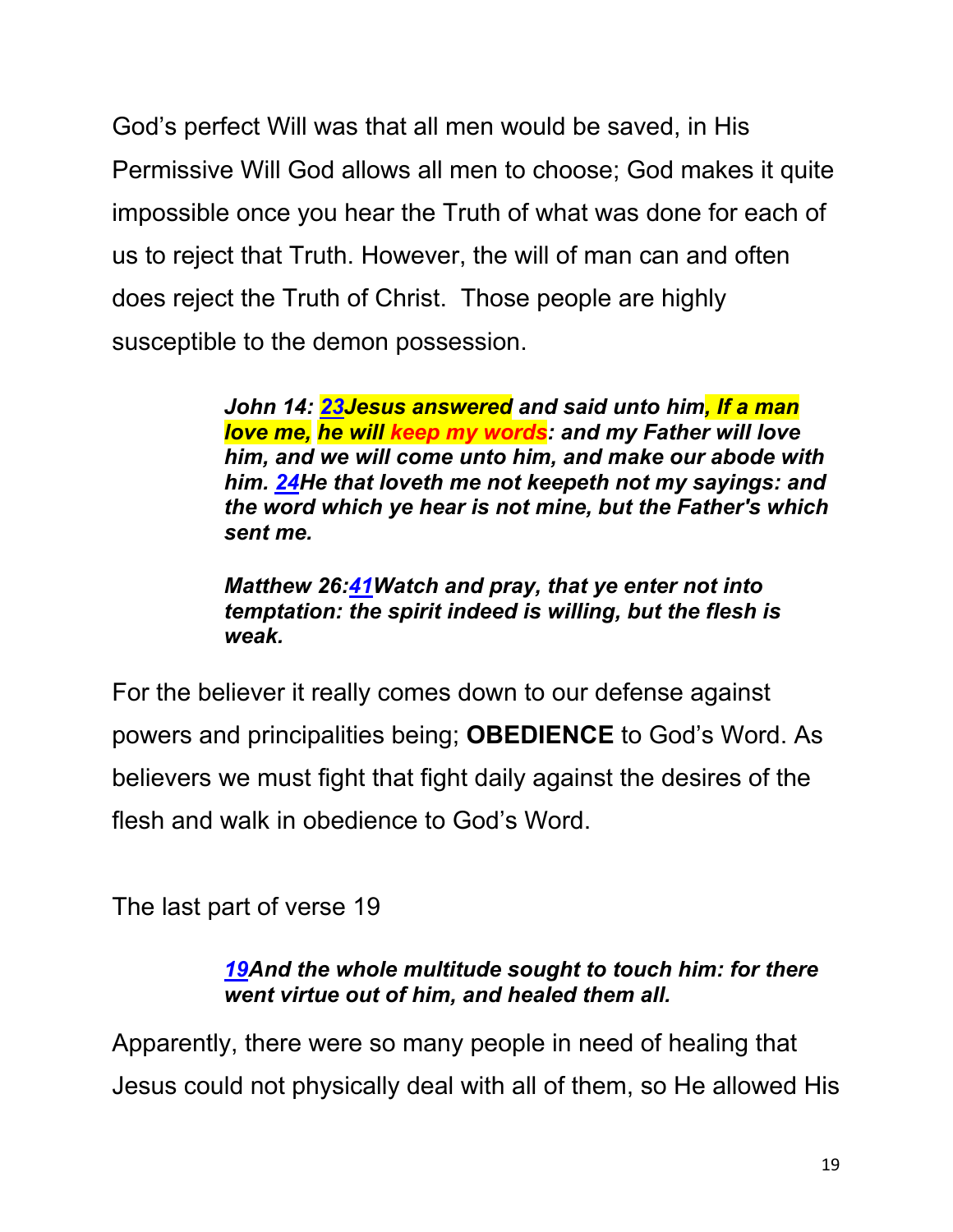power to go out from Him by merely touching Him or His garments.

Be careful here in that there are some who would take this verse somewhere it does not take us. This was specific to Jesus, it did not even include His Disciples at least at this point. Be very careful about taking a verse out of its context and making a doctrine of it that is not intended. The Power that comes through the Holy Spirit is neither for sale nor ill-intentioned acquisition. It is decided upon solely by the Holy Spirit to carry out God's mission.

> *Acts 8: 17Then laid they their hands on them, and they received the Holy Ghost. 18And when Simon saw that through laying on of the apostles' hands the Holy Ghost was given, he offered them money, 19Saying, Give me also this power, that on whomsoever I lay hands, he may receive the Holy Ghost. 20But Peter said unto him, Thy money perish with thee, because thou hast thought that the gift of God may be purchased with money. 21Thou hast neither part nor lot in this matter: for thy heart is not right in the sight of God. 22Repent therefore of this thy wickedness, and pray God, if perhaps the thought of thine heart may be forgiven thee. 23For I perceive that thou art in the gall of bitterness, and in the bond of iniquity. 24Then answered Simon, and said, Pray ye to the Lord for me, that none of these things which ye have spoken come upon me.*

Back to vs 19, the power that left Jesus simply by touching His garments is not a license to create an industry of healings. There was one exception to this an this has been taken to an extreme as well and that is "prayer cloths". In Act we find this verse;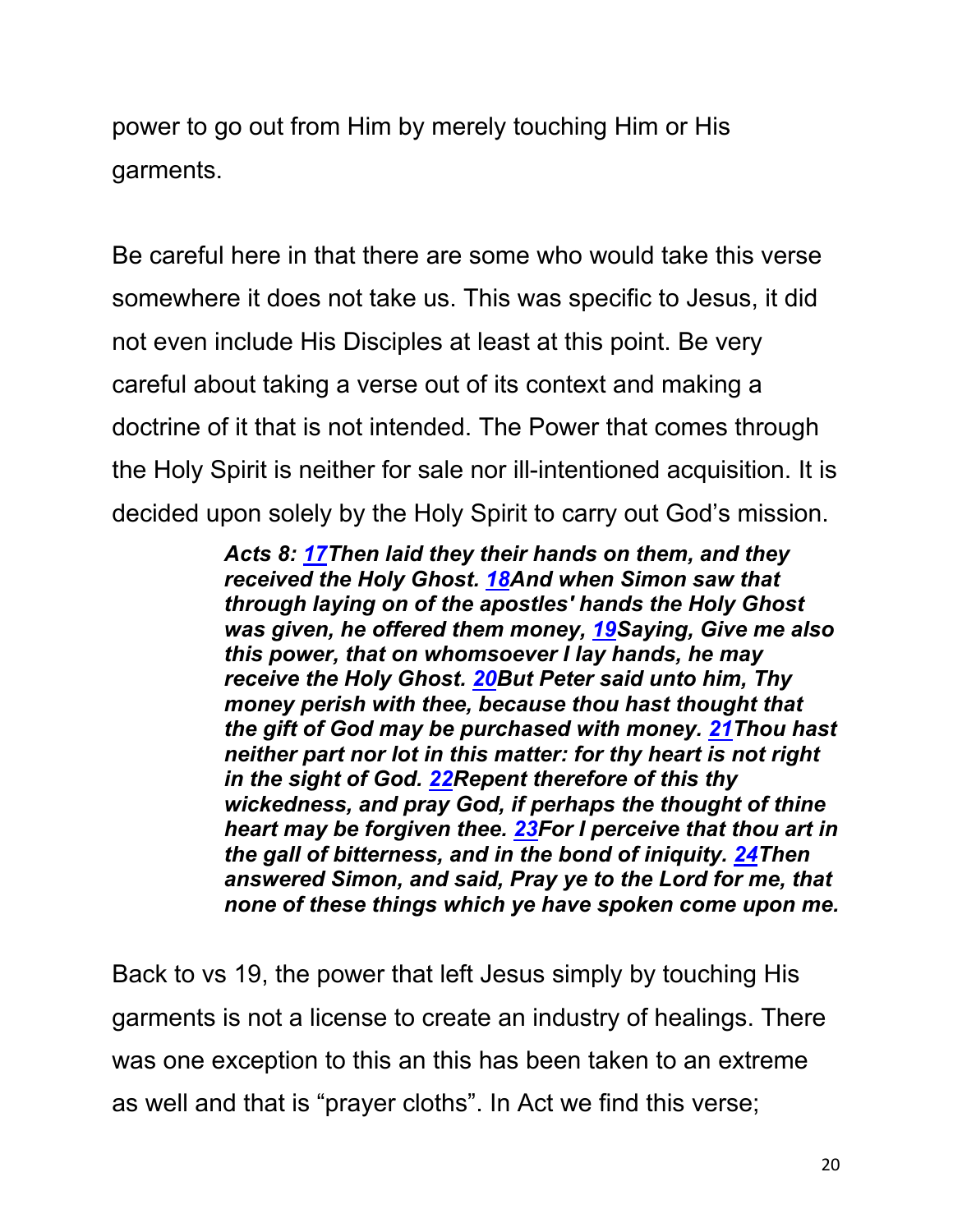*Acts 19: 11And God wrought special miracles by the hands of Paul: 12So that from his body were brought unto the sick handkerchiefs or aprons, and the diseases departed from them, and the evil spirits went out of them.*

*The Sons of Sceva*

*13Then certain of the vagabond Jews, exorcists, took upon them to call over them which had evil spirits the name of the Lord Jesus, saying, We adjure you by Jesus whom Paul preacheth. 14And there were seven sons of one Sceva, a Jew, and chief of the priests, which did so. 15And the evil spirit answered and said, Jesus I know, and Paul I know; but who are ye?* 

I believe God placed this event contiguous with the cloths sent out from Paul as a warning. Just because someone else is given a certain power from the Holy Spirit don't think that it is intended for you. If God wants you to have a certain power such as Healing, He will make it abundantly clear as to what you are to do. That goes for all the Gifts of the Spirit. So be careful not to fall into false doctrine nor create false doctrine by saying something that is not verifiable through God's Word.

# **November 24, 2019**

#### **The Beatitudes**

**(Psalm 1:1-6; Matthew 5:3-12)**

**20And he lifted up his eyes on his disciples, and said, Blessed** *be ye* **poor: for yours is the kingdom of God.**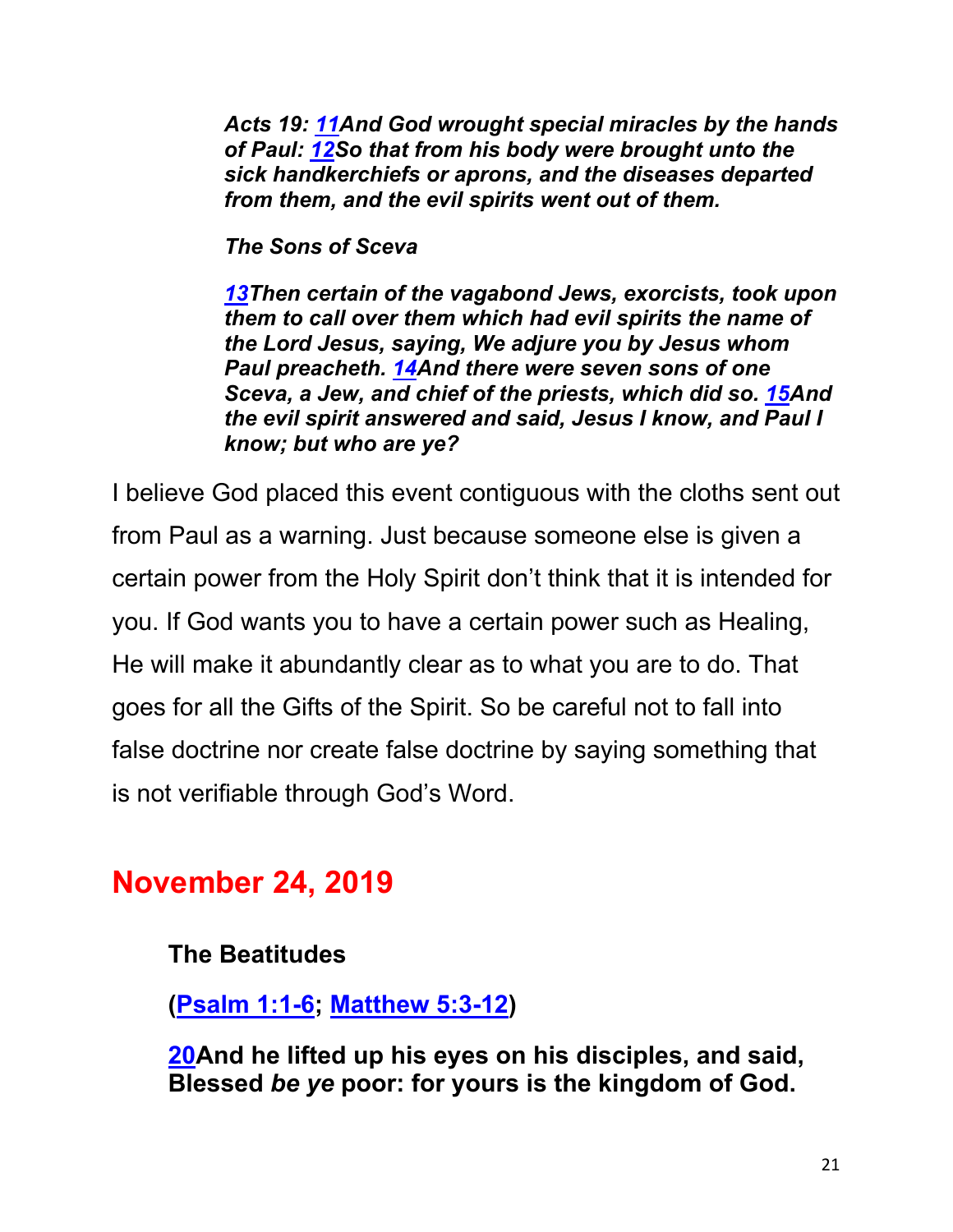Jesus often used Old Testament or put a better way; verses from the Law and Prophets as a basis for a way to declare the New Covenant. As an example, this is from Psalms 1, which Jesus uses the same format;

> *Psalms 1:1Blessed is the man that walketh not in the counsel of the ungodly, nor standeth in the way of sinners, nor sitteth in the seat of the scornful.*

*2But his delight is in the law of the LORD; and in his law doth he meditate day and night.*

*3And he shall be like a tree planted by the rivers of water, that bringeth forth his fruit in his season; his leaf also shall not wither; and whatsoever he doeth shall prosper.*

*4The ungodly are not so: but are like the chaff which the wind driveth away.*

*5Therefore the ungodly shall not stand in the judgment, nor sinners in the congregation of the righteous.*

*6For the LORD knoweth the way of the righteous: but the way of the ungodly shall perish.*

Some could take verse Mark 6:20 as saying that only poor people will inherit the kingdom of God. I am pretty sure that is not what is meant here. To find out we need to define the word "poor". Most of us would think it has to do with wealth or lack of it which in our vernacular is quite accurate. But what did Jesus mean when He said it?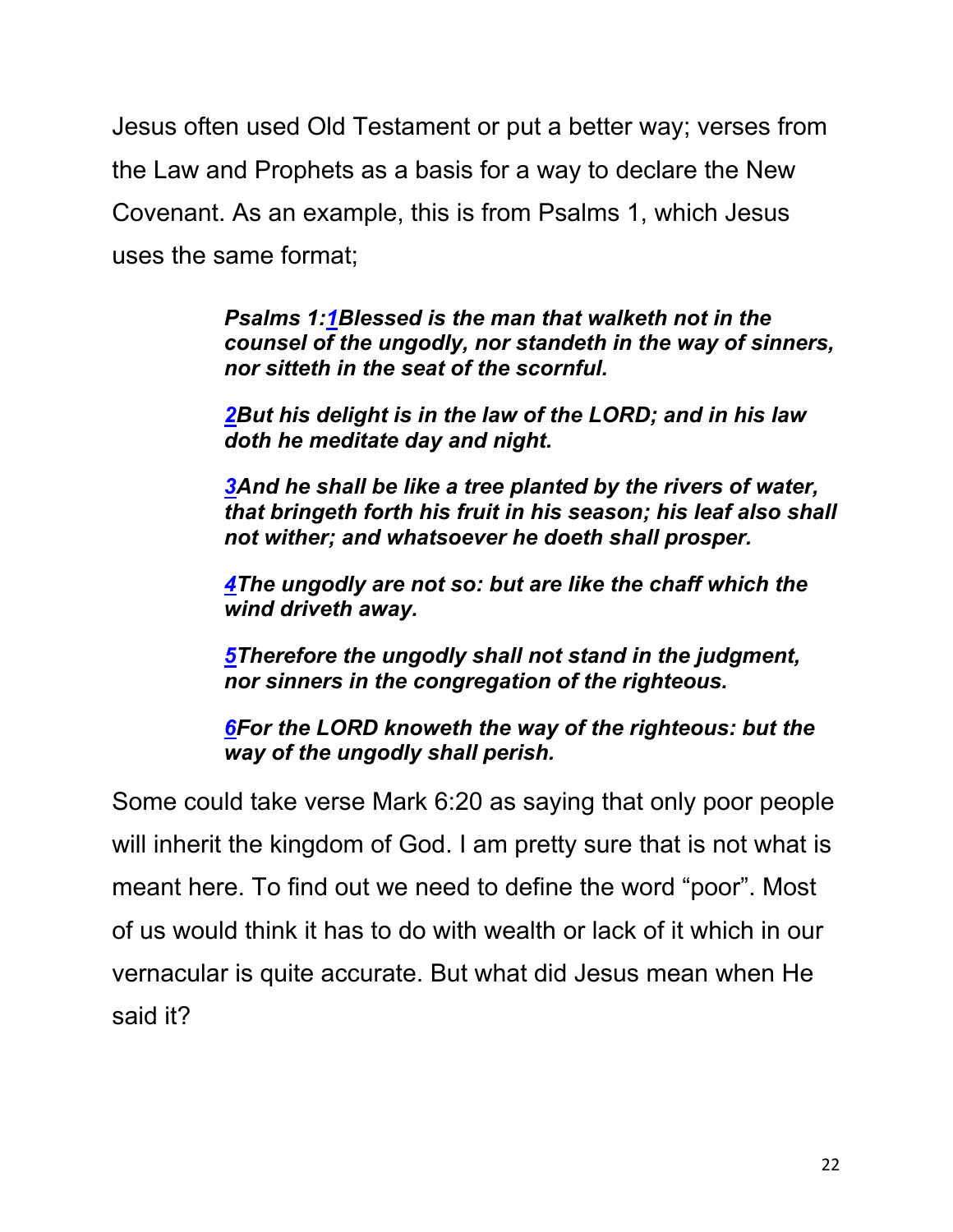Strong's concordance defines this word "poor" like this;

#### *Phonetic Spelling: (pto-khos') Definition: (of one who crouches and cowers, hence) beggarly, poor*

The word used is not about wealth it is about appearance, look or facade.

The idea is that a poor person usually does not put on ostentatious airs, but is contrite, humble, having nothing of value to boast of and feeling nothing of pride in possessions. The idea of a person who has stooped down at the waist to not give a manner of power is what is meant. So, we can say with confidence if it is a heart condition revealed by an outward apperance; contrite, humble that will inherit God's Kingdom then we can say with equal assurance the heart condition of those who put on airs of dominance, haughty and fleshly power will not inherit God's Kingdom unless they humble themselves before God and repent; seeking Christ as their Savior.

So, verse 20 simply means that the "humble will inherit the Kingdom of God.

### **21Blessed** *are ye* **that hunger now: for ye shall be filled. Blessed** *are ye* **that weep now: for ye shall laugh.**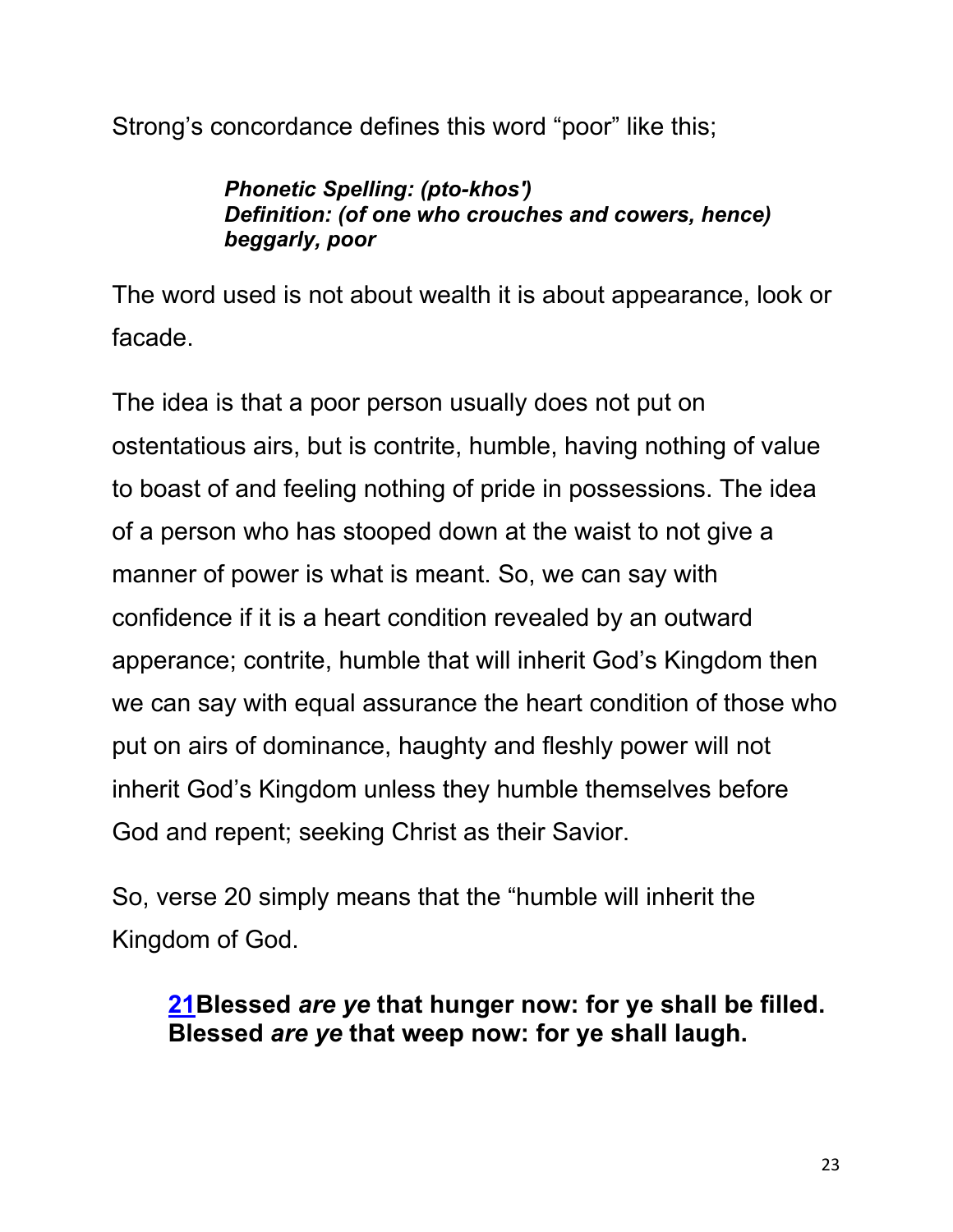Jesus will continue to identify certain characteristics that separate the flesh from the spirit. He is not speaking specifically of fleshly hunger here even though that can be partially what He speaks of but;

**Q.** What type of hunger is Jesus talking about?

Spiritual food; Spiritual Truth that leads to Spiritual Knowledge, God's Knowledge. God's knowledge is far above man's knowledge or understanding.

> *1 Corinthiams 3: 19For the wisdom of this world is foolishness with God. For it is written, He taketh the wise in their own craftiness. 20And again, The Lord knoweth the thoughts of the wise, that they are vain. 21Therefore let no man glory in men. For all things are yours; 22Whether Paul, or Apollos, or Cephas, or the world, or life, or death, or things present, or things to come; all are yours; 23And ye are Christ's; and Christ is God's.*

As humans before being born again, there was a thirst or hunger for what is really true. Blaise Pascal said;

> **"There is a God-shaped vacuum in the heart of each man which cannot be satisfied by any created thing but only by God the Creator, made know through Jesus Christ."**

The notion that a person has this void strikes mankind at different

ages, some as children recognize that there are so many

questions and no answers. So, they begin a quest for truth and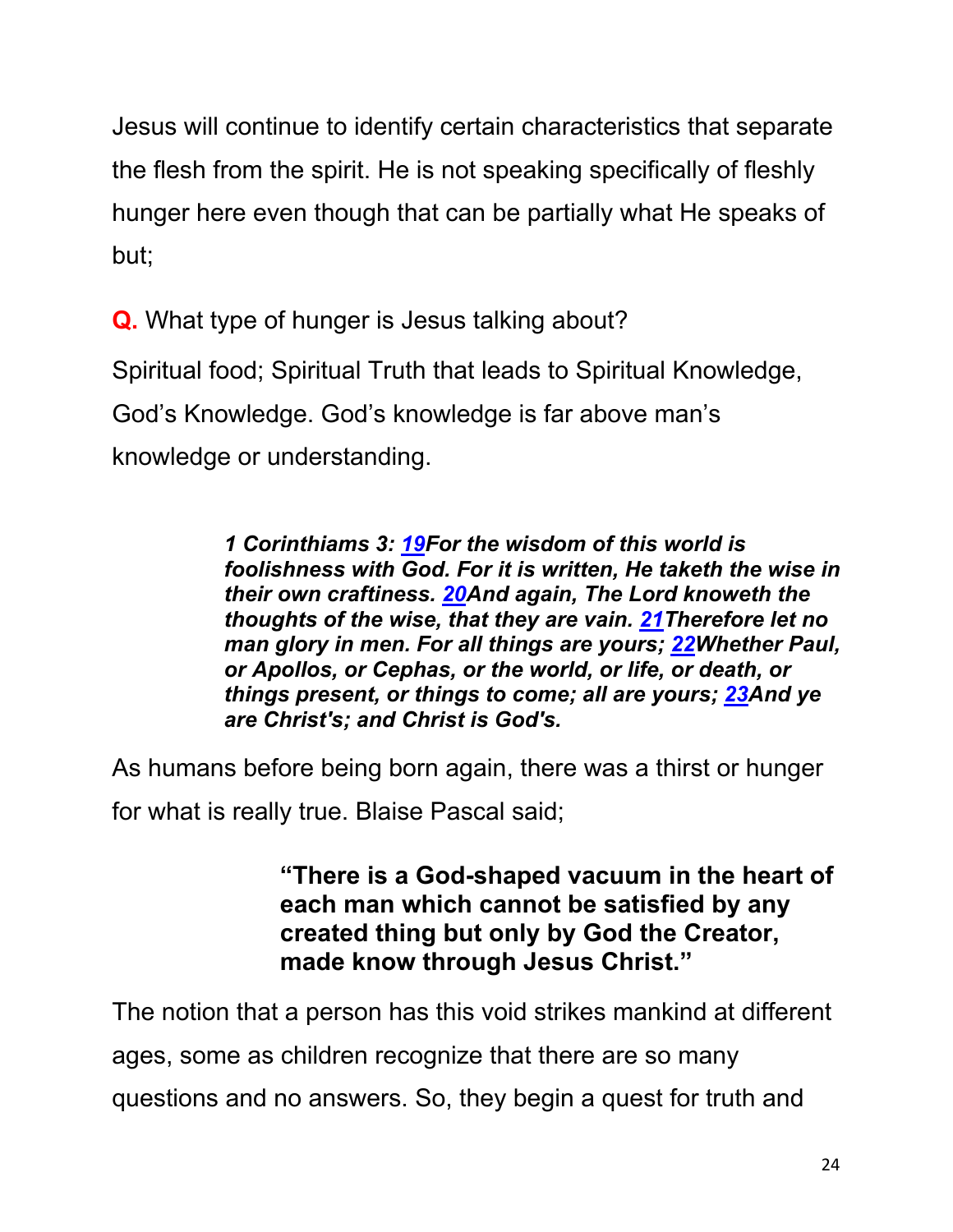search in often all the wrong places. Drugs, witchcraft, sex, gambling, drinking; Satan has a list of lies that can drag mankind into all types of deviant behavior and all of them disguised as truth or a new age term perhaps nirvana.

Jesus includes in vs 21 the idea of those who weep now will laugh in the future. The focus is on those who are mistreated here in this earthly life, not just due to misfortune even though that can be part of it, but He speaks of those who follow Him and are mistreated because of their belief to the point of tears. It is those who will be rewarded at the Judgement Seat of Christ; forever innocent, with that verdict of rewards from the lips of Jesus, their tears will turn into joy and laughter not at those who are found guilty but out of pure joy in the Spirit will they laugh. A laughter perhaps like the pure laugh of a baby that is delighted by someone who loves tickling them. As believers we will be tickled beyond belief by being in the presence of the God of Creation and we will laugh the laugh of the innocent.

> *Romans 14: 10But why dost thou judge thy brother? or why dost thou set at nought thy brother? for we shall all stand before the judgment seat of Christ.*

> *2 Corinthians 5:10For we must all appear before the judgment seat of Christ; that every one may receive the things done in his body, according to that he hath done, whether it be good or bad.*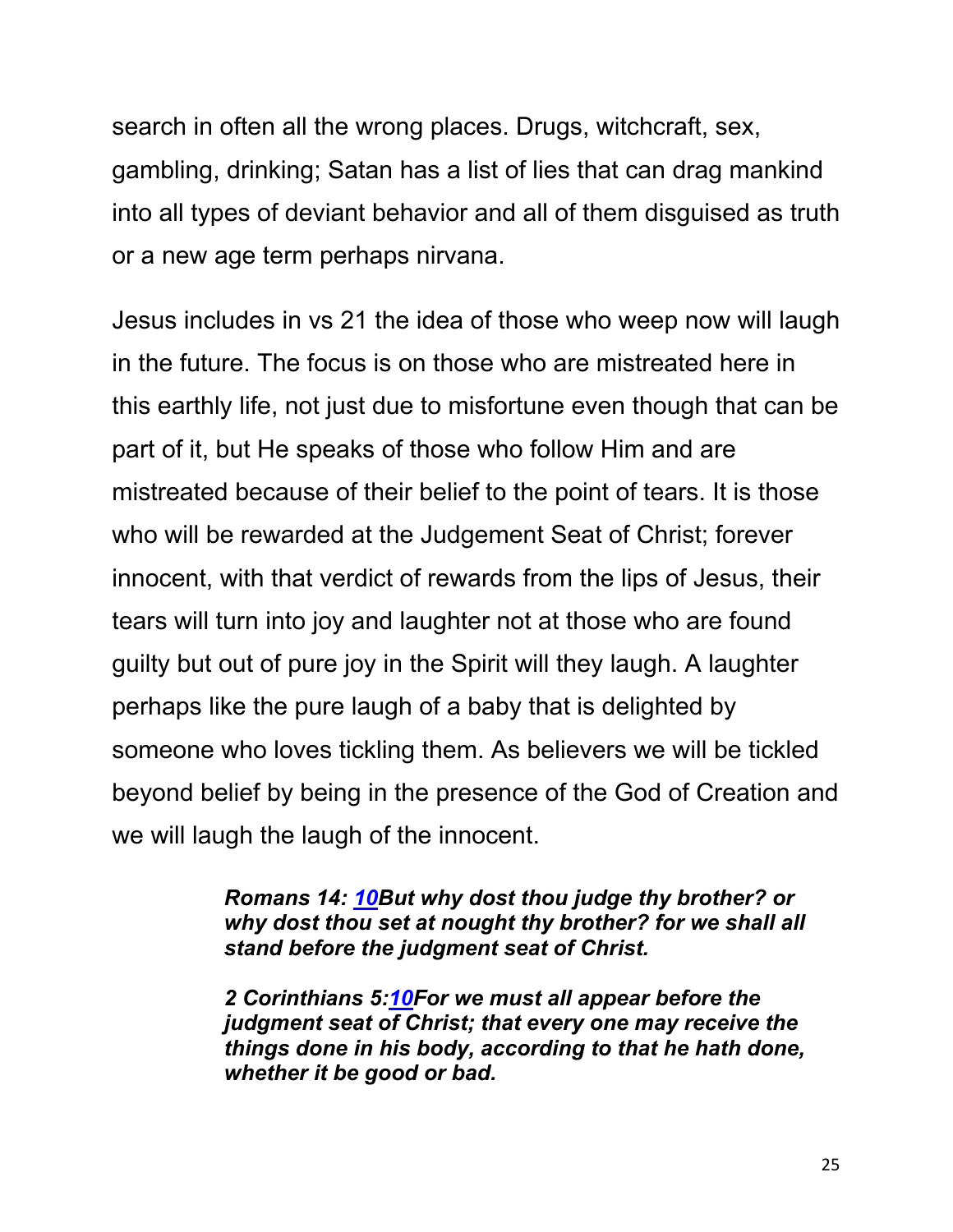This judgement seat of Christ is called the Bema seat, although "Bema" is not a Biblical term it came from the Roman culture around the Olympics when a judge would sit on an elevated platform and determine which order runners crossed the finish line. Perhaps you can see the inference here between this type of elevated judges platform and the implications of Jesus judging only Christians for the work they performed in His Name referred to in Romans 10:14. This Bema seat is not a seat of judgement but of weighing out the effort put forth; as in a race one person comes in first, the next is second place, both finished the race but, in an order, based on performance. This performance is never to be confused with Salvation; Salvation is not based on Works it is based solely on Christ and His Blood on the cross.

Rewards are based on obedience in this case what we would call performance after Salvation has been received.

#### **22Blessed are ye, when men shall hate you, and when they shall separate you** *from their company***, and shall reproach** *you***, and cast out your name as evil, for the Son of man's sake.**

This verse enhances what we have just spoken of. Jesus calls people blessed when men hate you. Not hatred of you for you, but hatred of you for what you believe and refuse to deny; that Christ is the Messiah Son of God and that He died for all our sins.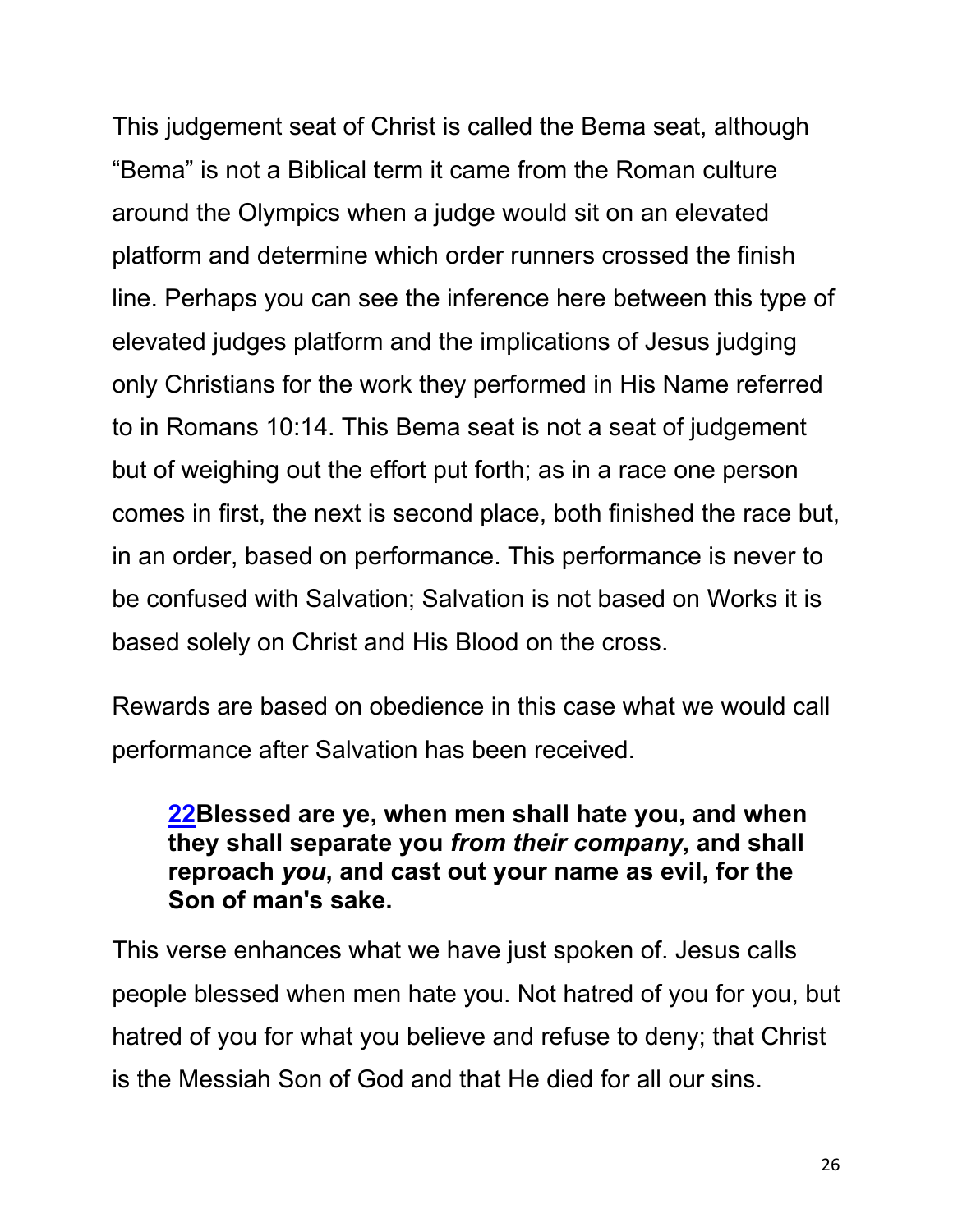We all have the ability to act in a way that people won't like us; it is called among other things as being obnoxious or boorish. If people don't like us because we are that type of person, don't put that in the same category as being disliked for our Christian belief.

> *Romans 8:14Bless them which persecute you: bless, and curse not. 15Rejoice with them that do rejoice, and weep with them that weep. 16Be of the same mind one toward another. Mind not high things, but condescend to men of low estate. Be not wise in your own conceits. 17Recompense to no man evil for evil. Provide things honest in the sight of all men. 18If it be possible, as much as lieth in you, live peaceably with all men. 19Dearly beloved, avenge not yourselves, but rather give place unto wrath: for it is written, Vengeance is mine; I will repay, saith the Lord. 20Therefore if thine enemy hunger, feed him; if he thirst, give him drink: for in so doing thou shalt heap coals of fire on his head. 21Be not overcome of evil, but overcome evil with good.*

The prescription given here is to NOT be obnoxious or boorish in our lives as Christians. Self-awareness is key in how others perceive us. If people don't want to be around you, don't just assume it is your belief in Christ do a self-examination and see if perhaps it is our personal behavior that is off putting.

We have seen it over the centuries as men have hated Christ Himself and have cast that same hatred upon men and women who love Christ with their whole hearts. It is those whom Jesus calls "Blessed" in vs 22.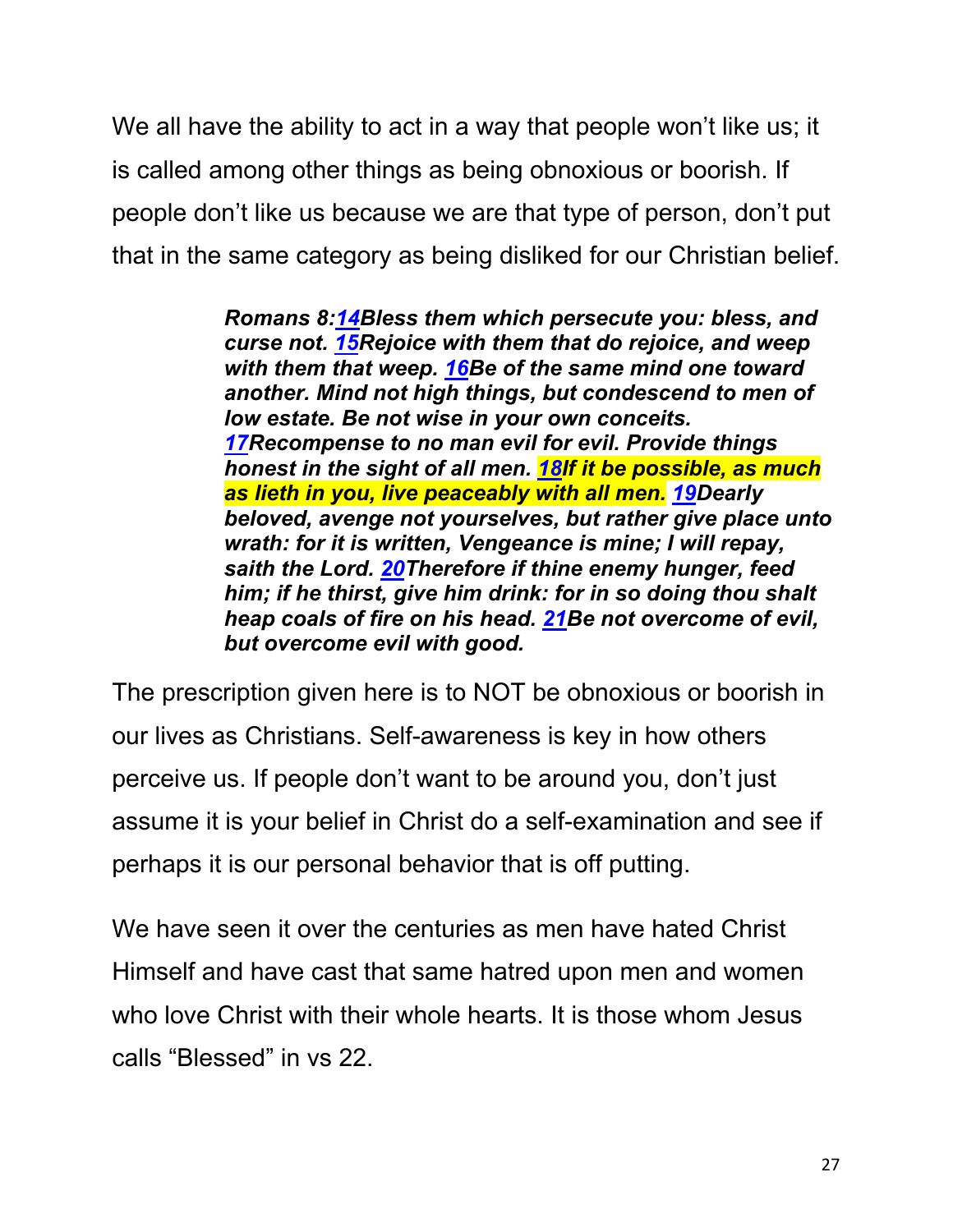**23Rejoice ye in that day, and leap for joy: for, behold, your reward** *is* **great in heaven: for in the like manner did their fathers unto the prophets.**

Verse 23 harken back to verse 21

#### *21Blessed are ye that hunger now: for ye shall be filled. Blessed are ye that weep now: for ye shall laugh.*

The day that we will be filled and laugh is the same day that we stand before the Judgement Seat of Christ not for punishment but for the rewards, which He longs to give us for our faithfulness. In that day at that rewards ceremony we will leap for joy not only for the reward we are given but for the understanding we gain at that moment; what being in Christ's presents for ever really means.

This is quoted from Pulpit Commentary; Bible.org

*Well and faithfully did his followers in after, days fulfil their Master's prophetic charge. Not only did men like Paul and his brother apostles welcome persecution "for the Name" with joy, but long after Paul and his fellows had "fallen asleep," Christians in well-nigh every populous centre of the empire followed the same glorious lead. Indeed, we find the great teachers of the faith positively condemning the fiery zeal of men and women who even too literally obeyed this and other like charges of their adored Master, who positively courted a painful martyrdom, too willingly throwing away their lives, so deeply had words like these burned into their souls. The terrible persecutions which many of the old Hebrew prophets underwent were well known. These men of God endured this treatment during several generations, while evil princes sat on the thrones of Judah and Israel. Thus Elijah mourned the wholesale massacre of his brother prophets when Ahab and Jezebel reigned (1 Kings 19:10). Urijah was slain by Jehoiakim (Jeremiah 26:23). Jeremiah himself underwent long and painful persecution. Amos was accused and banished, and, according to tradition, beaten to death. Isaiah, so the Jews said, was sawn asunder by*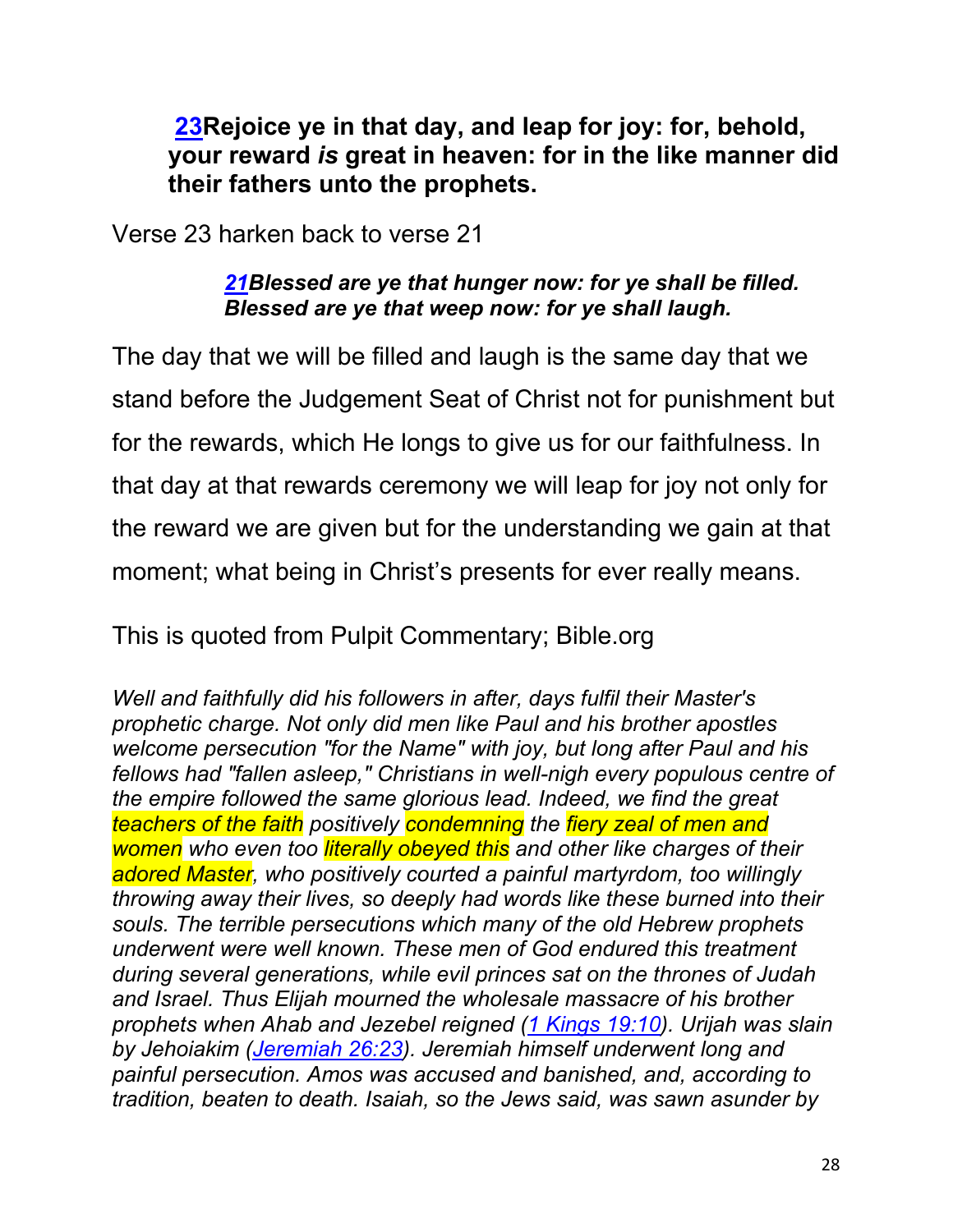*order of King Manasseh. These are only a few instances of the treatment which faithful prophets of the Lord had undergone.* 

There will be abundant reasons to leap for Joy and Laugh a Holy Laugh at the entrance into Heaven and the presence of God, Jesus, the Holy Spirit and these many fearless prophets and martyrs of the past.

## **Woes**

# **(Amos 6:1-7)**

## **24But woe unto you that are rich! for ye have received your consolation.**

Just as Christ described the humble and contrite as "poor" here He uses wealth to describe those who are the arrogant and selfrighteous, sanctimonious and haughty, believing in man's abilities instead of God. Worshiping creation instead of the Creator.

Vs 24 for those who rely on their money, possessions to see them through the tough times they have already received their inheritance.

So there are two types of riches; earthly riches IE: gold, silver, dollars, yen and property that is temporal- "You can't take it with you", and then there is Heavenly riches; the most valued to a believer is the possession of; Mercy, Grace and Love by God and through that forgiveness and eternal life with Christ.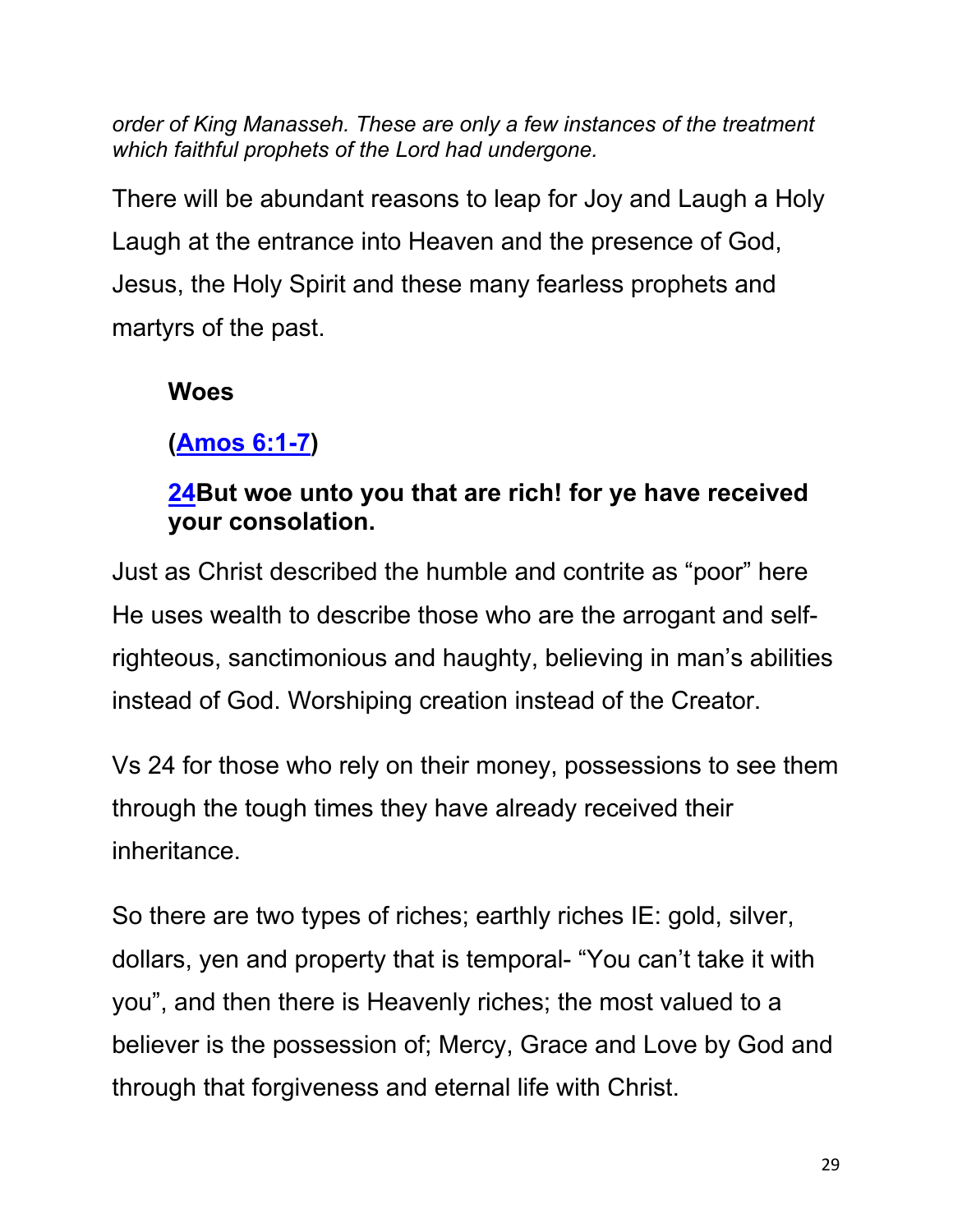Which do you prefer?

## **25Woe unto you that are full! for ye shall hunger. Woe unto you that laugh now! for ye shall mourn and weep.**

This verse is the antithesis of vs 21 for the possessor of these attributes during eternity is a place of fire, wailing and gnashing of teeth.

Jesus in Matthew 13 uses several parables to describe the plight of those referred to here in vs 25.

> *Matthew 13: 41The Son of man shall send forth his angels, and they shall gather out of his kingdom all things that offend, and them which do iniquity; 42And shall cast them into a furnace of fire: there shall be wailing and gnashing of teeth. 43Then shall the righteous shine forth as the sun in the kingdom of their Father. Who hath ears to hear, let him hear.*

The mirror image of the outcomes for the believer and the nonbeliever.

#### **26Woe unto you, when all men shall speak well of you! for so did their fathers to the false prophets.**

Mankind will adore these men and women who have turned their backs on God and extoled the wisdom of man. Who steal from the poor and love money over anything else?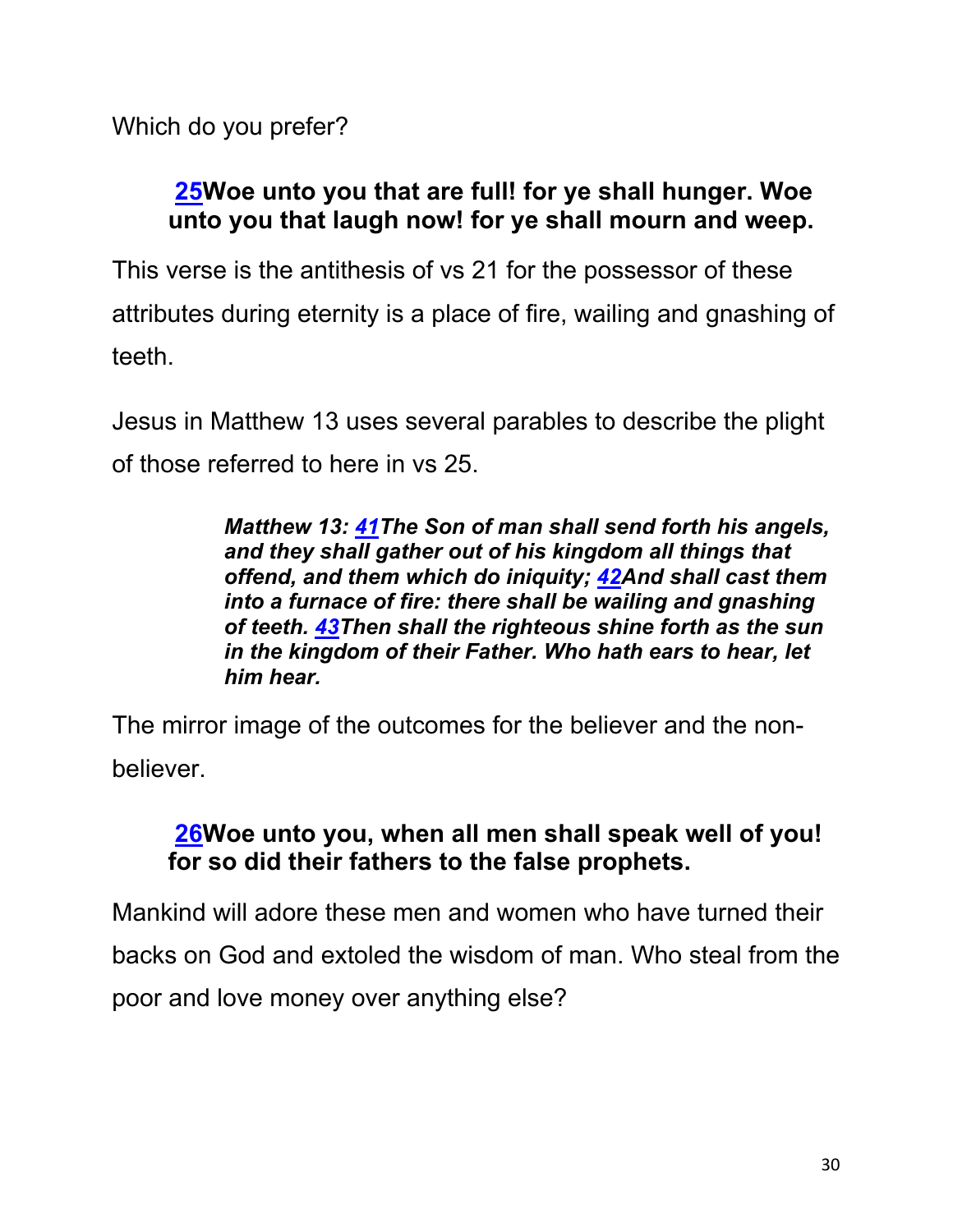As God has told us it is not money that is evil it is the love of money. Love can only serve one master; you cannot love two masters.

Not to pick on or judge anyone but I watched a report on an advertisement for Celine Dion yesterday; if you had to decide is this nurturing and uplifting of Christ and God or of Satan, which do you think it is?

https://www.youtube.com/watch?v=T42P\_8176TA&feature=share &app=desktop

# **Love Your Enemies**

**(Leviticus 24:17-23; Matthew 5:38-48)**

### **27But I say unto you which hear, Love your enemies, do good to them which hate you,**

Perhaps one of the most challenging verses in the Bible, our fleshly nature reacts to hatred with hatred, but Jesus is asking us to relinquish the flesh and its auto response to hate, by loving those who hate us. It is hard to put into words what that looks like, but we know it when we see it.

I know a man that lost his 15-year-old daughter to a man fleeing the police. The police had stopped chasing this man because the situation had gotten too dangerous in downtown Spokane. The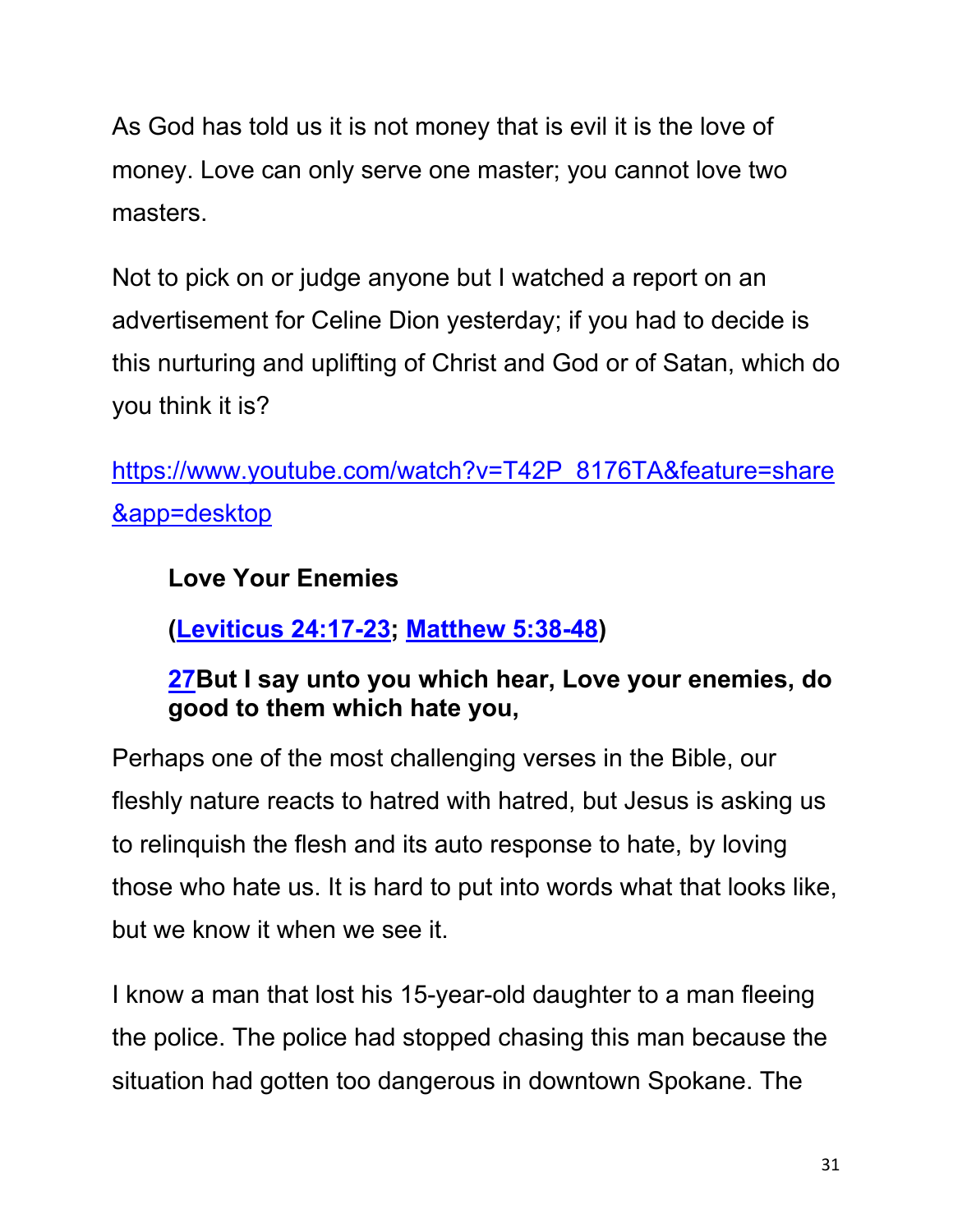fleeing man however continued to drive in excess of 100mph on Sprague Ave.

This man, a Christian man, I know was driving a Chevy Suburban with his wife and three daughters all who lived in Old Town Idaho. He was at a stop light and when it changed, he started through the intersection and was hit at 100 MPH by the fleeing suspect. When my friend's vehicle came to a stop his wife asked the girls if they were alright. Two answered yes but said their sister who sat between them was no longer in the car. She apparently had not fastened her seat belt and was ejected through an open window and killed when she landed on the street.

This friend, about 6 months late went to the jail cell and forgave the other driver who was Muslim and an illegal alien in our country. That is what forgiveness looks like but to reach that point seems a bridge to far within our flesh. It can only be accomplished within and through the Spirit of God.

## **28Bless them that curse you, and pray for them which despitefully use you.**

We are told; "bless them that curse you"...

Strong's has the word Bless in vs 28 as;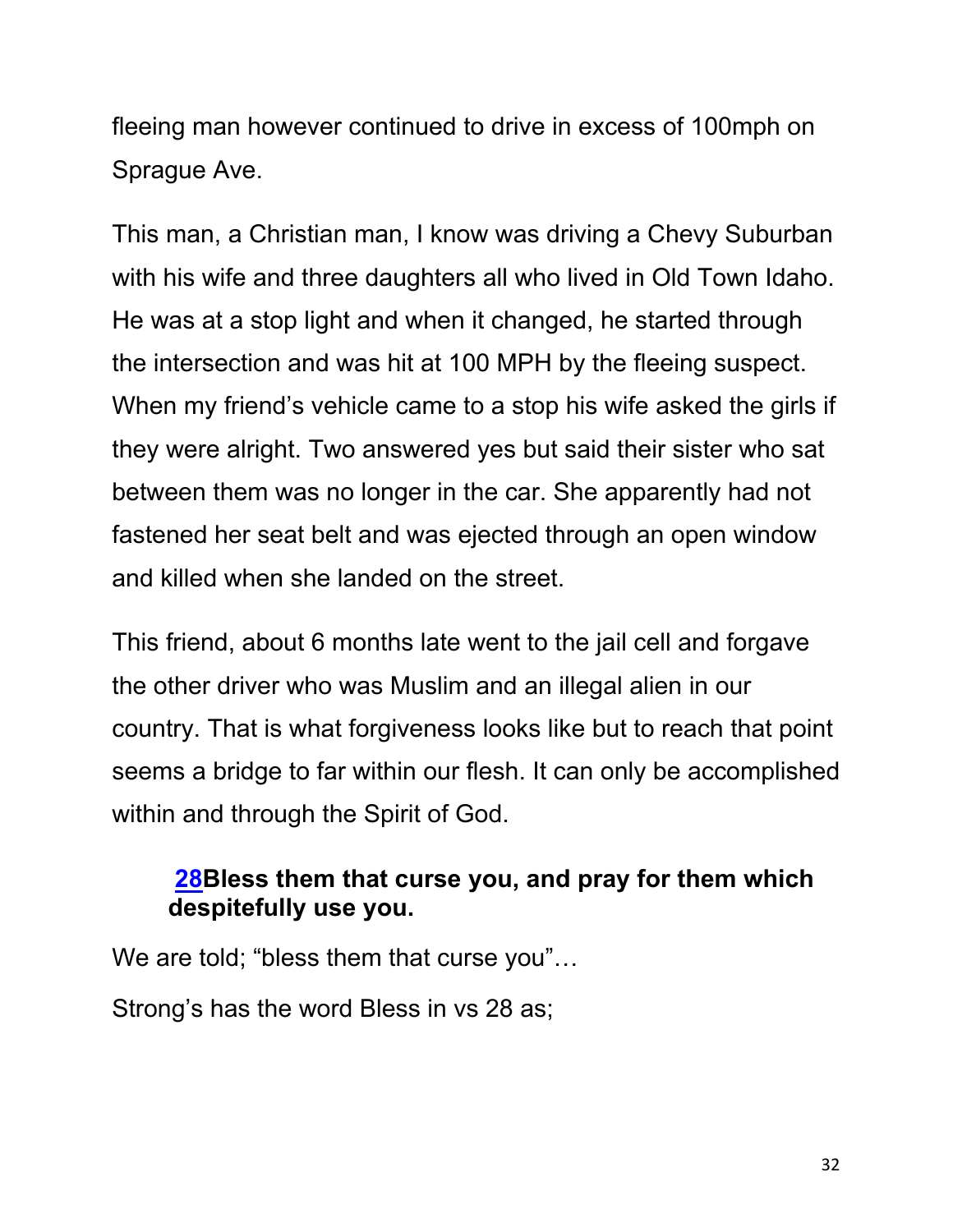Phonetic Spelling: (yoo-log-eh'-o) Definition: to speak well of, praise Usage: (lit: I speak well of) I bless; pass: I am blessed.

To bless someone that curses us is to "speak well of them".

### "**and pray for them which despitefully use you."**

Praying is really just talking with God. So, if we are to "pray for them which despitefully uses us".

According to Webster's;

# **Despitefully: means**

**:** expressing malice or hate

We are not to return to them words that express malice or hate,

but we are to reply with words of Love and Grace.

**29And unto him that smiteth thee on the** *one* **cheek offer also the other; and him that taketh away thy cloke forbid not** *to take thy* **coat also. 30Give to every man that asketh of thee; and of him that taketh away thy goods ask** *them* **not again.**

Our physical life is to take second to our Spiritual existence. It is easy to say and often hard to actually carry out to not respond in the flesh but respond with kindness through the Spirit when we are subjected to physical or verbal abuse. Not only is Jesus telling us to not respond to violence with violence but also if someone takes our possessions, we are not to demand them back. Now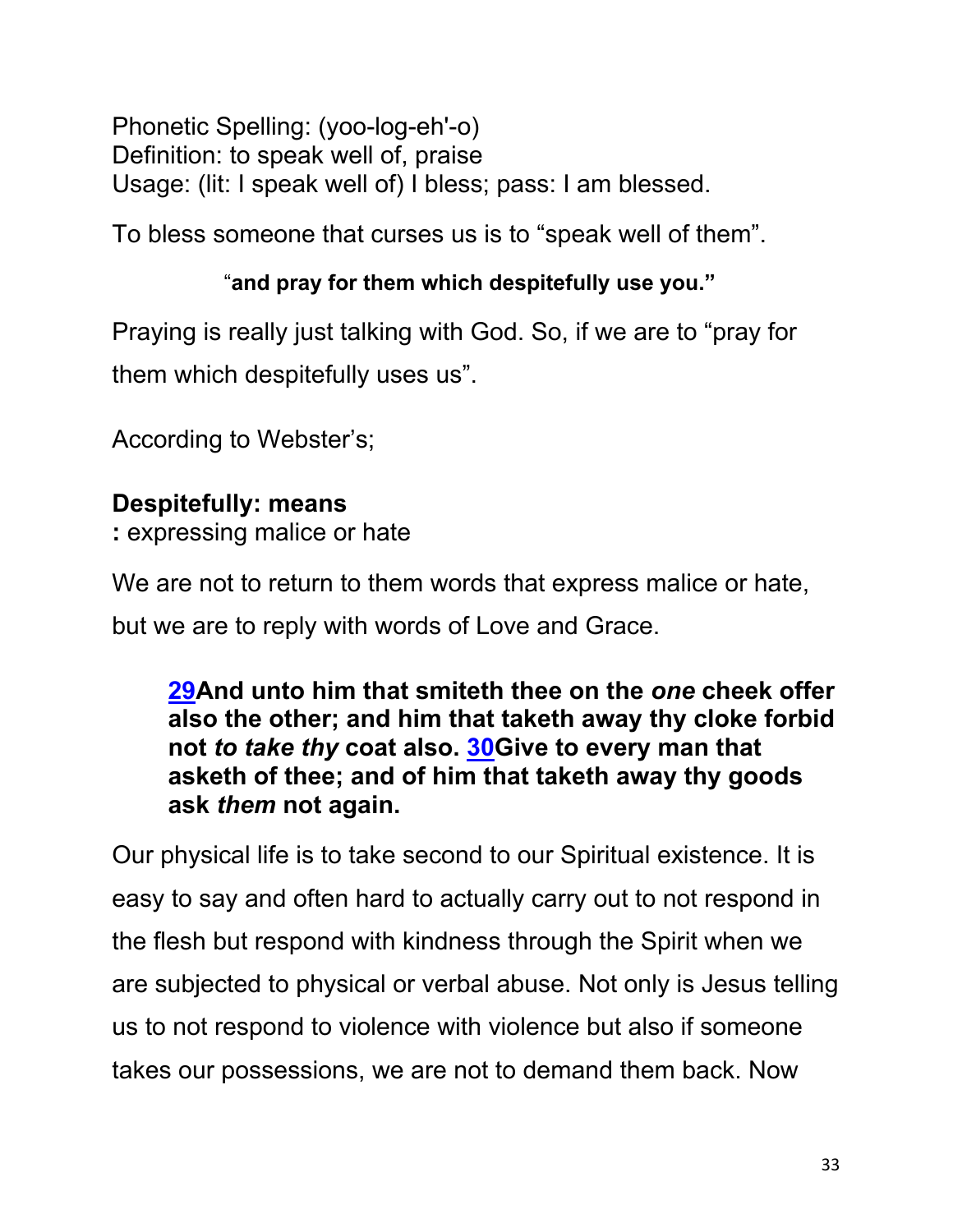that is personally a challenge for me, I will admit. Gill in his commentary couches it a bit differently; he infers that the intent is not to have a public display of disagreement. It harkens to God's position on not suing a brother or sister in Christ due to the public display of a disagreement. It does not say that disagreements won't happen just because you capitulate, it simply says not to make a public display of your disagreement and the suggested manner is; give in to the other person's will and that seems to include non-believers as well. So we as believers are to respond with hospitality and love when demands are made upon us.

I always wonder if there is a line that is crossed by an aggressor that even as Christian's we are to take a stand. I have wrestled with this for years as a peace officer and a Christian. I may be on dangerous ground here, but I will lay out my case and you can examine it Biblically.

I begin with a question:

**Q.** How much does God value human life?

There are perhaps at least two perspectives on that. Does God put higher value on the flesh or the spirit? I believe we can find most Christians conclude that God's emphasis is on the things of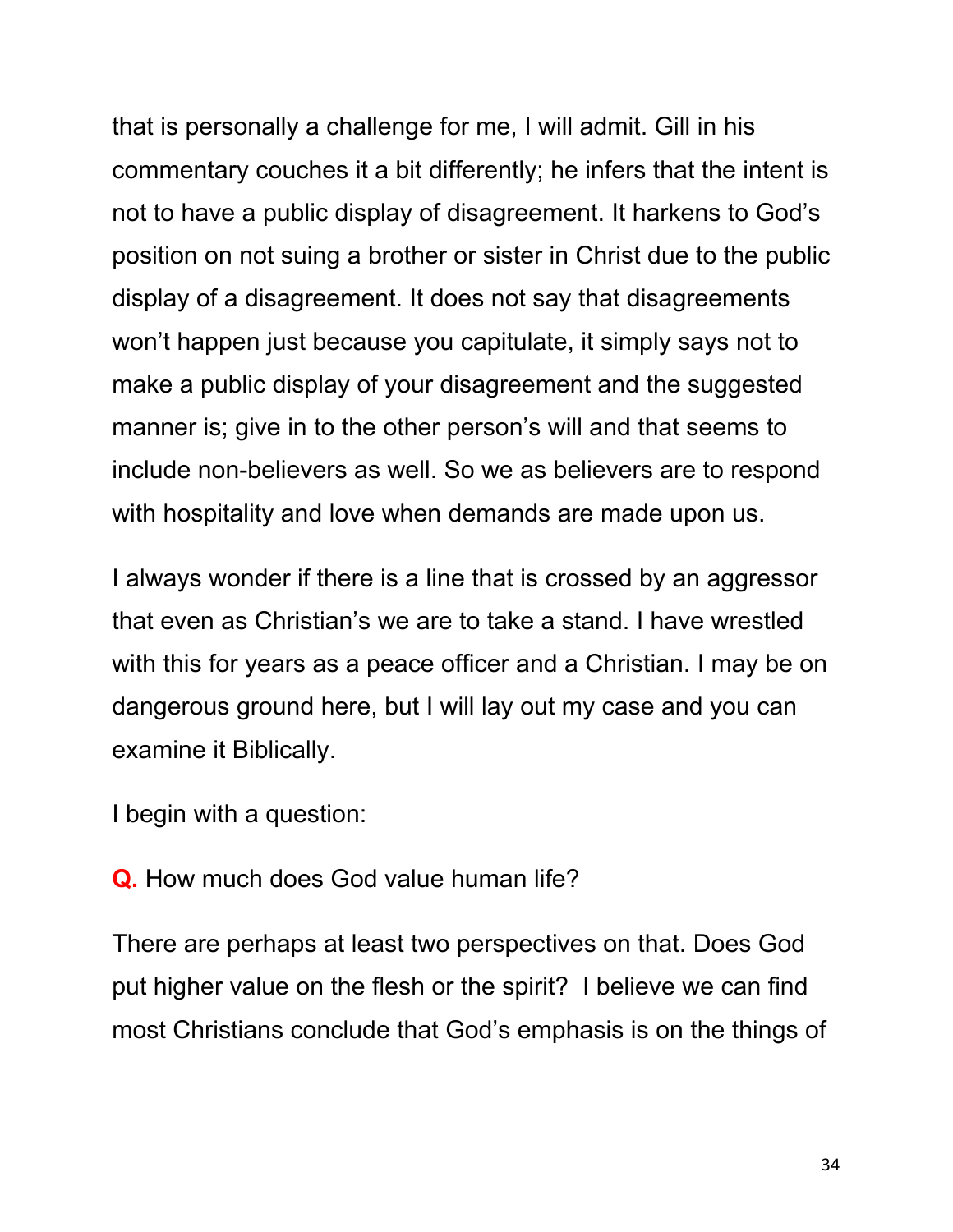eternal value which would point to the Spirit as being most highly valued by God.

> *John 6:27 Labour not for the meat which perisheth, but for that meat which endureth unto everlasting life, which the Son of man shall give unto you: for him hath God the Father sealed.*

The term meat is defined in Strong's concordance; Phonetic Spelling: (bro'-sis) Definition: eating, food Usage: (a) abstr: eating, (b) food, a meal, (c) rust.

It is identified as an abstract idea, in other words not really food but the ideal of preserving our own fleshly lives. Food that we eat to sustain our flesh will not endure, we become hungry again. However, the Food that God provides for our Spirit quenches our hunger once we have taken it in and grown through its inherent properties. That food is the Word of God, it is what we are to feed on daily.

Another question.

**Q**. Was Jesus raise from the dead in Spirit or in body?

He rose in both; Body and Spirit. Apparently, the Body after resurrection takes on certain abilities that were not present in the pre-resurrection flesh. The most obvious is eternal life. The Body that was Christ's including the scars on His Body was raised from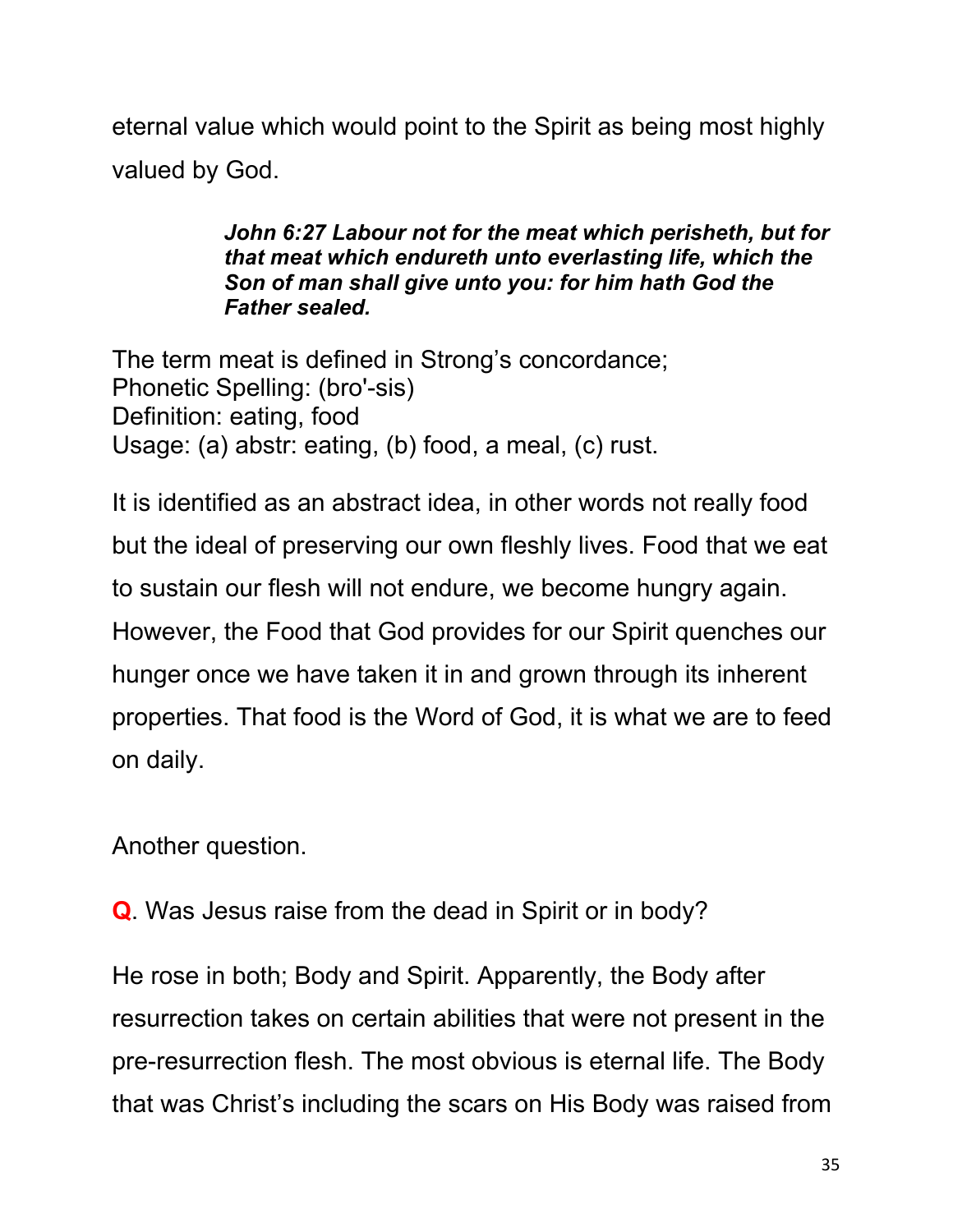the dead the temporal, to everlasting life and will be His for eternity.

Christ was not in bodily form prior to His birth, He was a Spirit that became an Incarnate being. There are indications that Jesus manifested Himself as in images that the human eye could see in the Old Testament; called Christophanies.

Jesus before His birth on earth was equal with God and the Holy Spirit but an individual being. Jesus laid aside His omnipotent power and knowledge and came to earth as a human being and the only Son of God, possessing both eternal and temporal existence like any man or woman. But with one huge difference; He was the only man to exist since Adam that had a living untainted Spirit within Him. Jesus walked a sinless life of obedience to God and maintained that pure untainted eternal Spirit until the cross.

At the Cross that pure untainted Spirit of Christ was declared by God to be guilty of all man-kinds sin and the penalty was death, it was the only way to save mankind from Satan. Jesus fleshly body could feel pain and He agonized over what He knew was to come and asked God to let that cup pass from Him (take the task away) but then declared that; He, Jesus did not want His Will to be done but instead wanted the Father's Will to be done. In other words,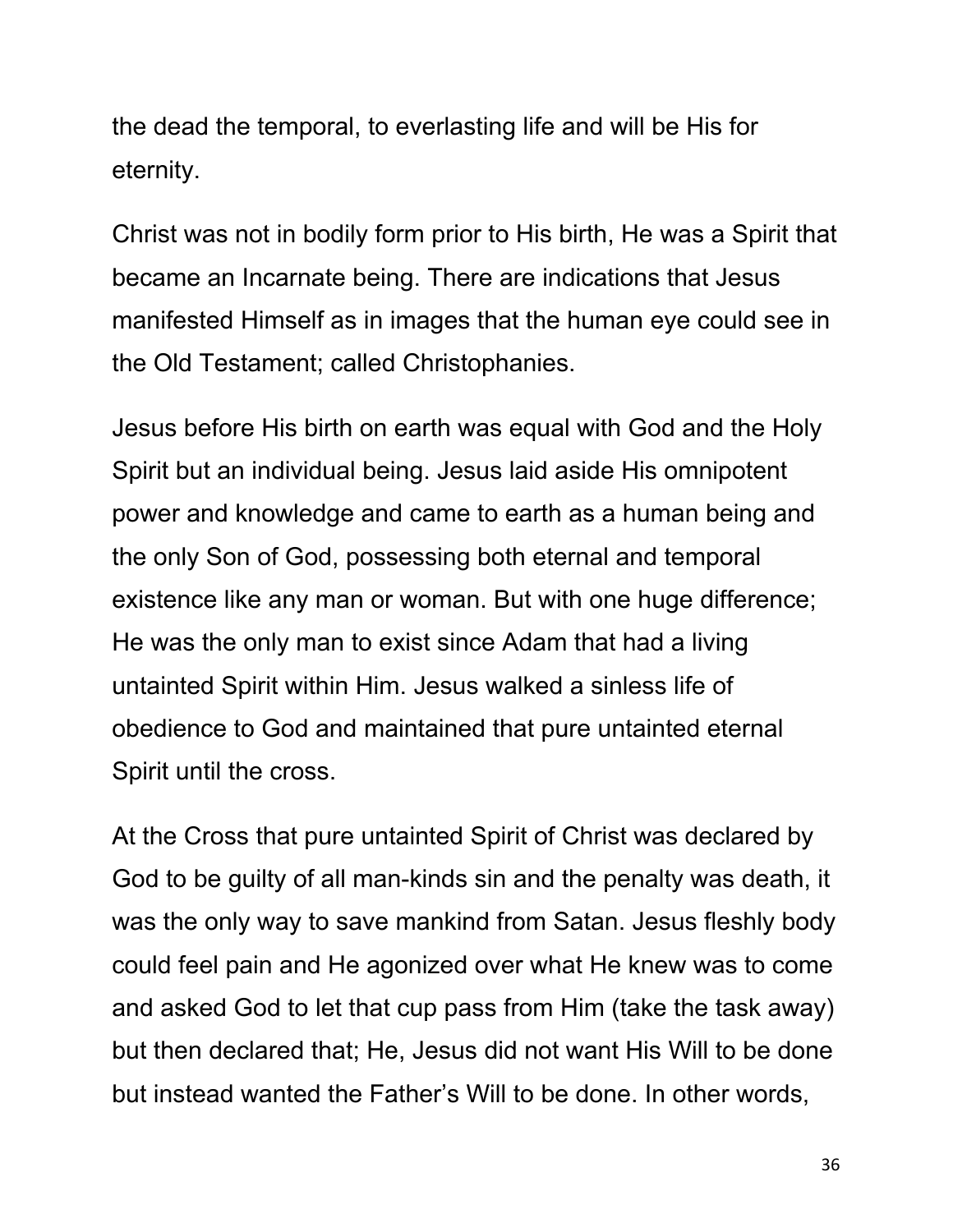I'd rather not do this, but I know it must be done, so let it be so Father.

The enemies of God killed His Son and God did not stop them. He allowed a public display of non-resistance to an obvious hostile enemy whose hearts were led by Satan to destroy any way possible, the Son of God the rightful heir to the Throne of God.

There are many examples throughout the Old Testament where God intervened on behalf of His Chosen people in bloody battles and wars. God would give strength and power to those who were obedient to Him and He would crush the fleshly enemy and allies of Satan.

With so many examples of the opposite approach by God Himself in defense of His Own People how are we to understand that in the New Covenant we are to stand down and allow the enemy or an assailant to have his way with or against Christians or weaker people?

I would note that in the context of what God is asking us in obedience in the New Covenant it has to do with physical possessions and to an extent our physical life. I cannot find a place where God is asking us to surrender our lives to Satan but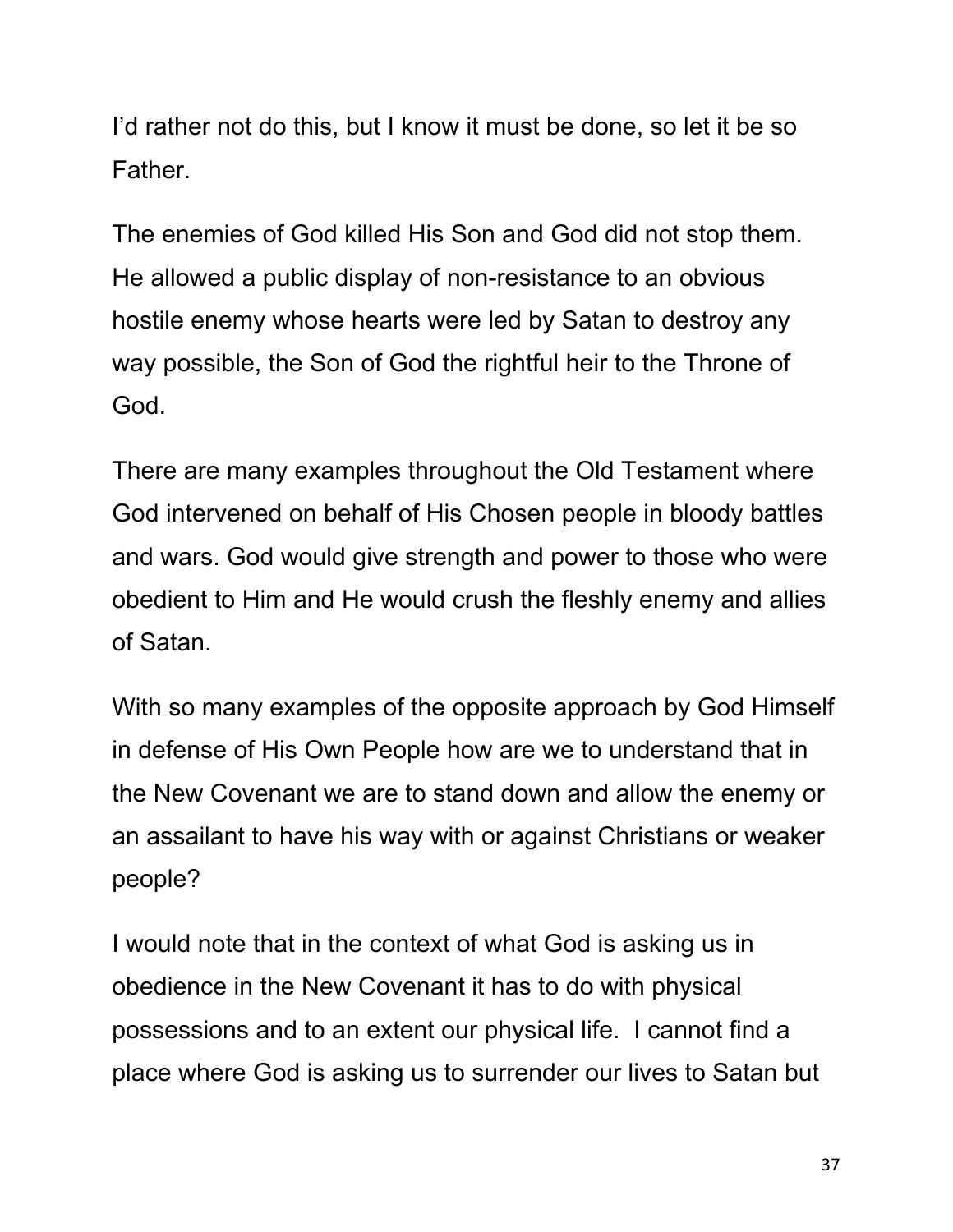instead put on what He calls the Full Armor of God. This verse is in relation to spiritual battles, but we are finding that in today's Satanic economy of this world the spiritual battle is embracing the physical and mental existence as well. The battlefield is for the body, soul and mind of all living men and women, boys and girls.

**Q.** How far do we let the enemy advance into those two arenas before we say enough and take a Biblical stand for those who are about to be destroyed?

Quite simply WE don't allow Satan to advance! It is not up to US, it is solely up to God.

I personally have carried a gun for nearly 50 years and continue to do so. I have in those years, about 30 of them, taken an oath to protect human life. In that time, I have taken the life of one man who was trying to kill another person. I have no regrets in that decision; in fact, I believe I was being used by God to save a life. I still feel obligated to defend human life by any means necessary, but I don't believe I can tell you the same thing. That is up to God how He wants you to respond to physical attacks.

I believe the case is stronger Biblically for me to lay down my weapon and rely solely on God for His protection than is the case for me to take up my gun and insert myself in God's Plan.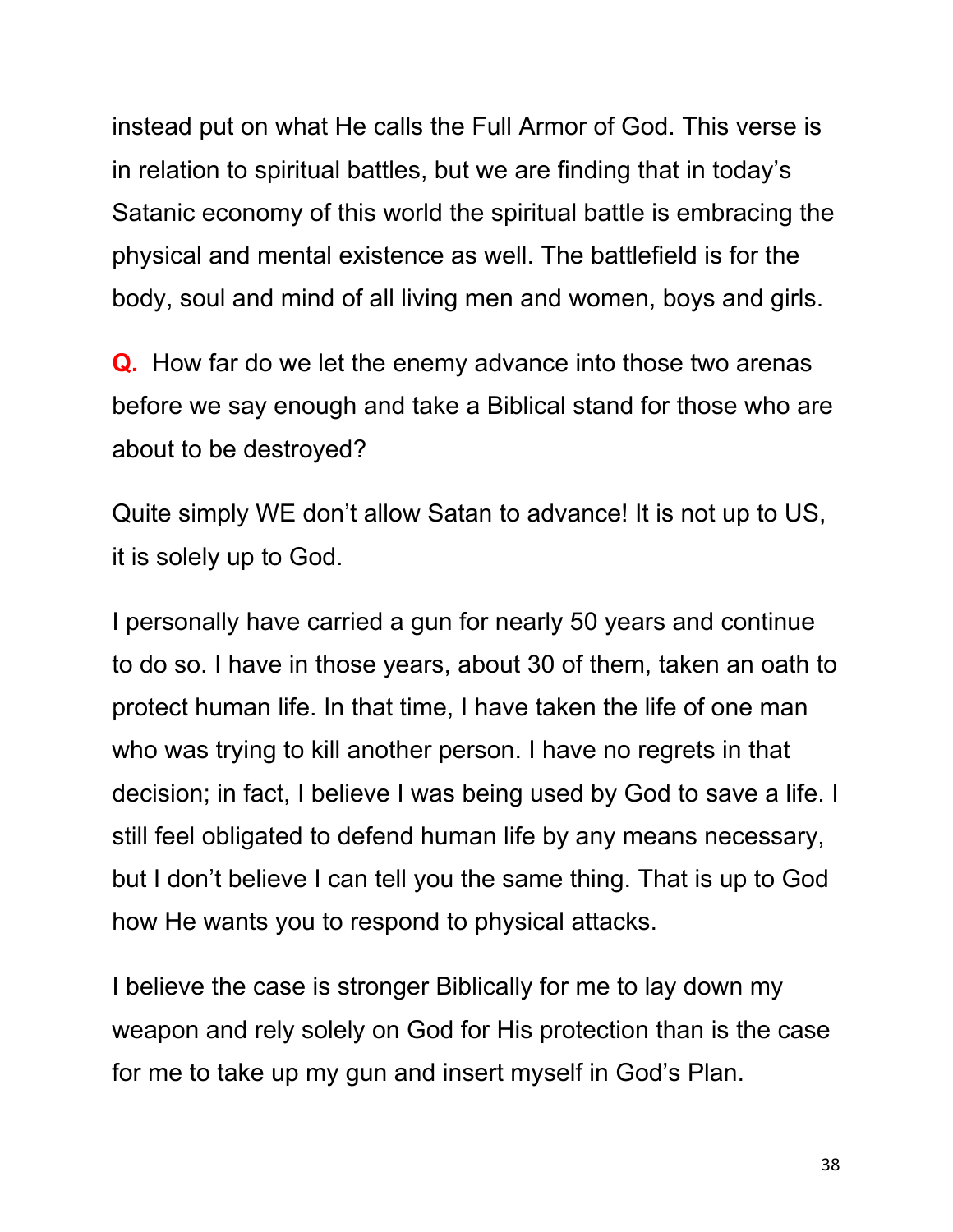Each of you will have to make that decision, walk in obedience to what you understand God is telling you about turning the other cheek and giving your personal possessions to a thief or stronger person who is determined to take your possessions.

Personally, I would not kill a person for stealing my possessions, but I would not allow that same person to take your life if I am there and have the ability to stop them.

Don't take my final analysis as your own, you have to come to that conclusion with God as your souce not me.

## **31And as ye would that men should do to you, do ye also to them likewise.**

Do unto others and you would have them do unto you. I would not steal from another and would prefer they not steal from me. I would not kill another unless he/she intends to kill an innocent person in my presence. I would expect no different behavior if I were to try to kill an innocent person, I would fully expect someone else to stop me by killing me. So, my intent is to never kill an innocent person.

**32For if ye love them which love you, what thank have ye? for sinners also love those that love them. 33And if ye do good to them which do good to you, what thank have ye? for sinners also do even the same. 34And if ye lend** *to them* **of whom ye hope to receive, what thank**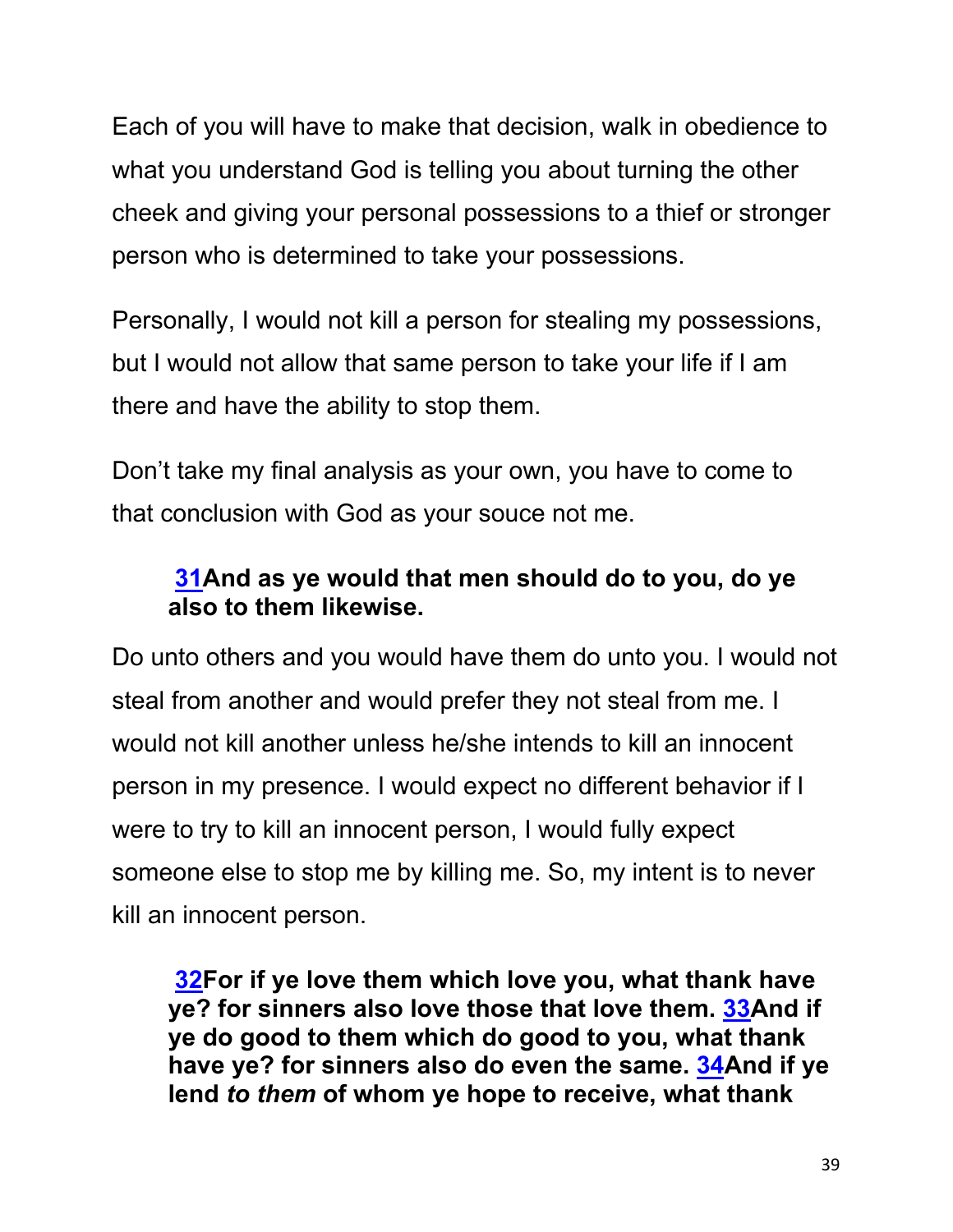**have ye? for sinners also lend to sinners, to receive as much again.**

**35But love ye your enemies, and do good, and lend, hoping for nothing again; and your reward shall be great, and ye shall be the children of the Highest: for he is kind unto the unthankful and** *to* **the evil. 36Be ye therefore merciful, as your Father also is merciful.**

This portrays a glaring flaw in my argument to take a life in order to save a life with a single exception. I am not so sure I would kill a person today that is trying to kill me, I hope I would only use force to prevent them from killing you. My life is not mine it belongs to Jesus and it is something that no enemy can take from me, I give it willingly.

If I intervene in someone's attempt to take your life, I do not feel that this person that is trying to kill you is my enemy, he/she is your enemy. I am an independent  $3<sup>rd</sup>$  party with the ability to stop what is going on. Should I or should I not intervene?

When I killed that man in defense of another, I was not angry with him, I was simply trying to stop him from doing what he was intent on doing and that was taking an innocent life.

I first tried to dissuade him with a show of force; my weapon and verbal commands to drop his knife. When that did not work, I tried to disarm him with less than lethal force; a night stick. When that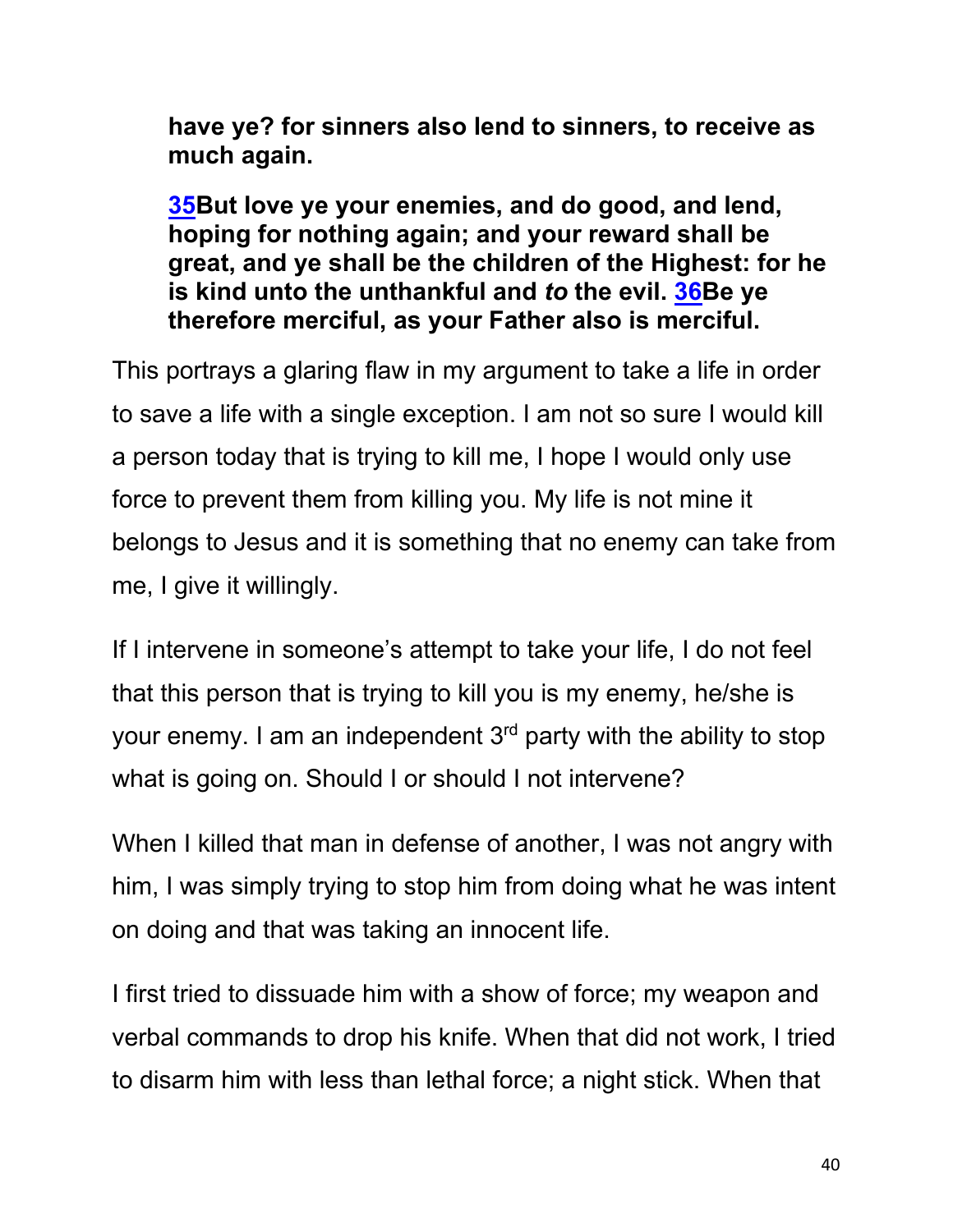failed and only after he stabbed my partner, did I resort to lethal force, shooting him 4 times, or until he stopped trying to kill my partner or myself. I was not angry, I was not trying to judge his motives, I was simply stopping him from taking another humans life.

Immediately upon stopping him I went to his aid, trying to find a way to keep him alive, but that failed as well and he died right there on the street where it all began. I believe I took a life controlled by Satan now beyond hope incapable of repenting and seeking the face of Christ. I did not intend to commit this man to eternity in hell, my only intent was to stop him from ending a life that perhaps had not made that decision to repent as well. What would give this man the right to steal that opportunity from the innocent person. You might ask what gave me the right to choose between the two? That right is found in Romans 13;

> *Romans 13: 1Let every soul be subject unto the higher powers. For there is no power but of God: the powers that be are ordained of God. 2Whosoever therefore resisteth the power, resisteth the ordinance of God: and they that resist shall receive to themselves damnation. 3For rulers are not a terror to good works, but to the evil. Wilt thou then not be afraid of the power? do that which is good, and thou shalt have praise of the same: 4For he is the minister of God to thee for good. But if thou do that which is evil, be afraid; for he beareth not the sword in vain: for he is the minister of God, a revenger to execute wrath upon him that doeth evil. 5Wherefore ye must needs be subject, not only for*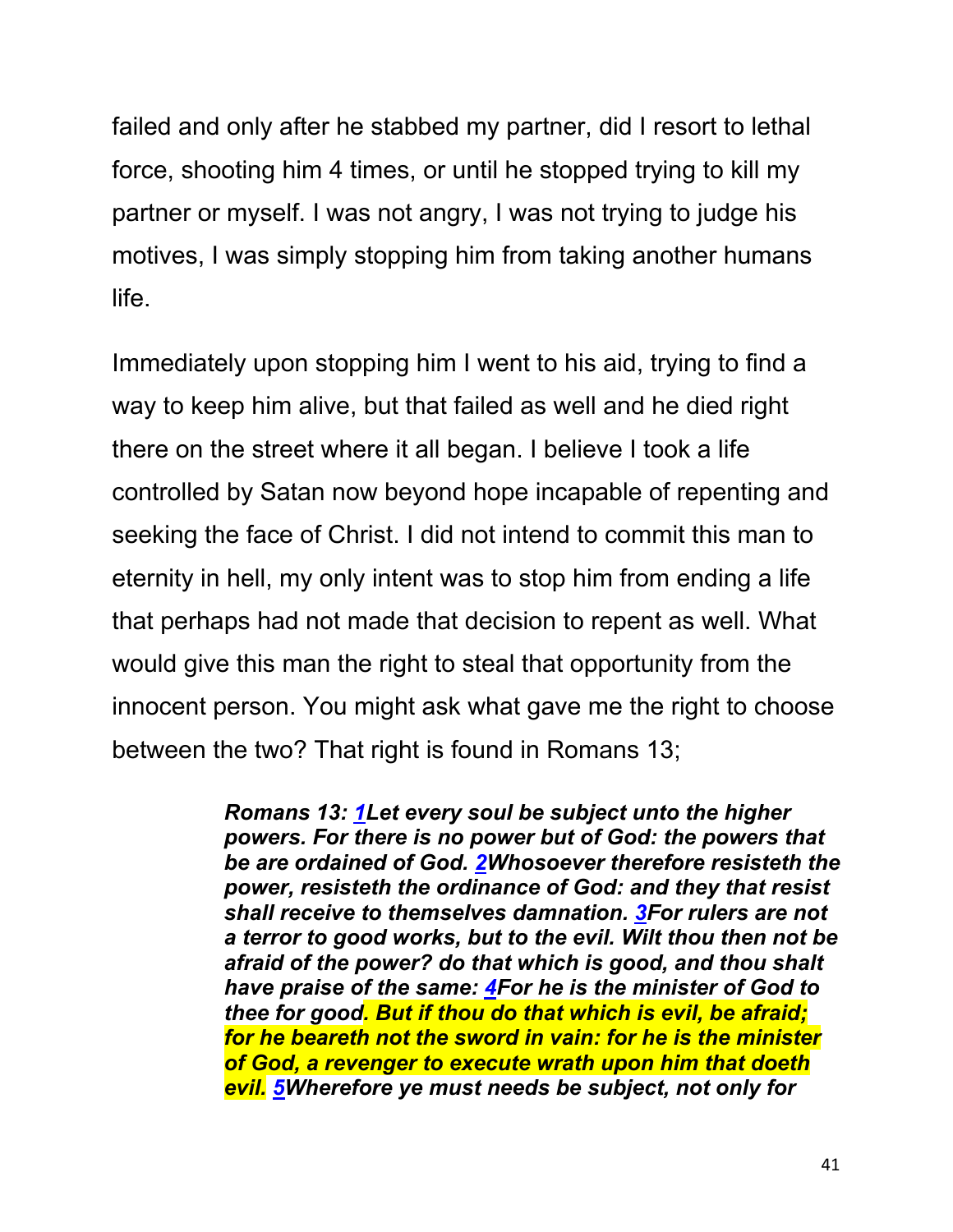*wrath, but also for conscience sake. 6For for this cause pay ye tribute also: for they are God's ministers, attending continually upon this very thing. 7Render therefore to all their dues: tribute to whom tribute is due; custom to whom custom; fear to whom fear; honour to whom honour.*

I don't want to judge anyone, that is God's province alone, I only want to live in peace and be at peace with my neighbors and with those in the world that want peace. For those in the world that want violence and want to kill and rape; there are others like myself that if at all possible and we are there will not let them bring their violence to you. Most Peace Officers and Military men and women would prefer to resolve issues with conversation and TRUTH. If that fails, they are most capable of ending any disagreement with force. Not in a judgement way but simply in a resolution way.

I will say this I am not the image to follow on this issue.

#### **Do Not Judge**

**(Matthew 7:1-6; Romans 14:1-12)**

**37Judge not, and ye shall not be judged: condemn not, and ye shall not be condemned: forgive, and ye shall be forgiven:**

Two major DONT's and one DO for the Christian who is walking in obedience;

Don't Judge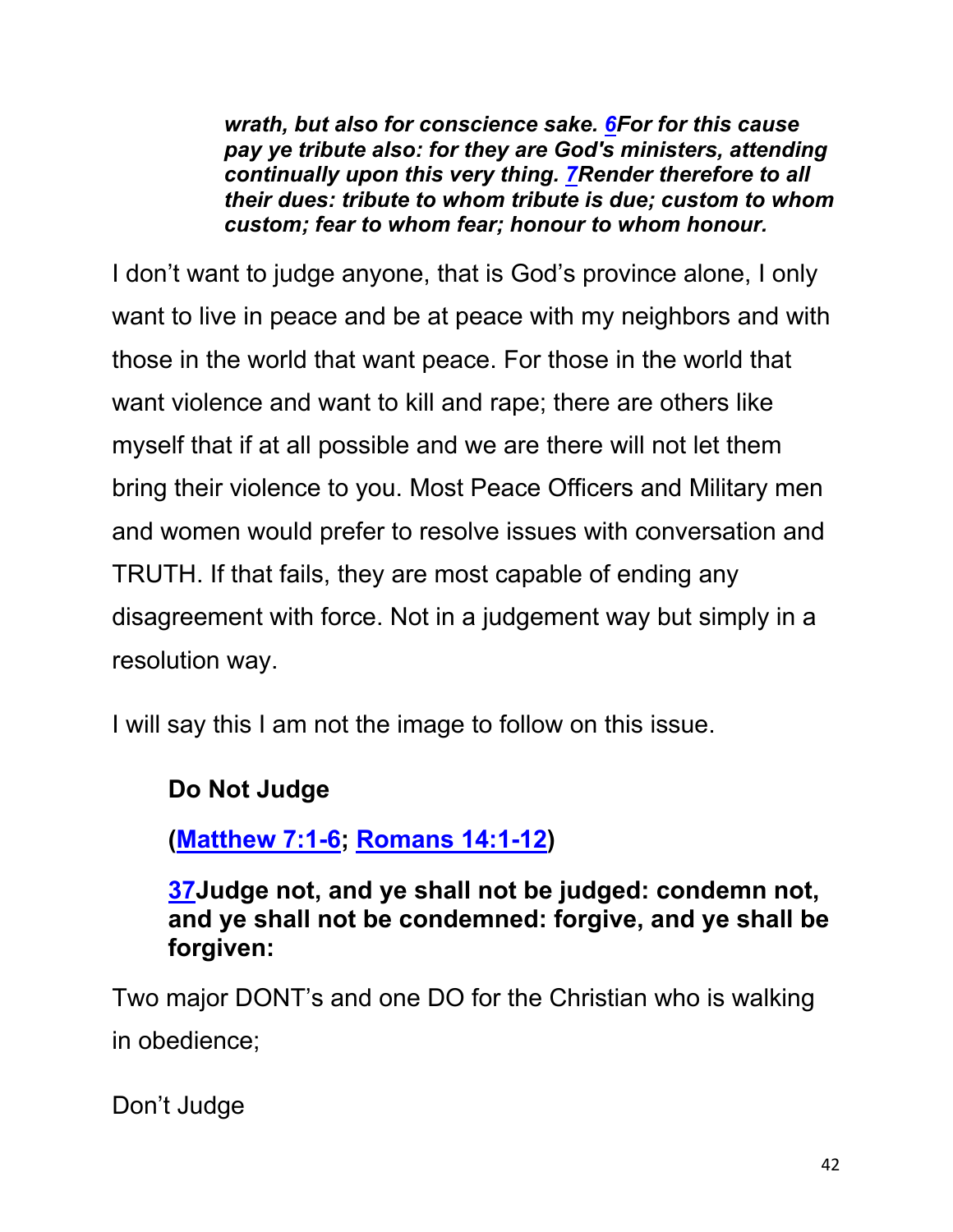Don't Condemn

Do Forgive

If follow this Godly direction the outcome is;

We won't be judged; we won't be condemned, and we WILL be forgiven.

However, this is all predicated on the Blood of Christ. Say for example a person actually lived a life doing these three things correctly, does that mean they are saved. Absolutely NOT. That would be salvation by WORKs and we know that Salvation is based on FAITH and our Faith is in the Blood that Jesus Spilled on the Cross; and that FAITH is given to us by God through HIS GRACE.

> *Ephesians 2: 7That in the ages to come he might shew the exceeding riches of his grace in his kindness toward us through Christ Jesus. 8For by grace are ye saved through faith; and that not of yourselves: it is the gift of God: 9Not of works, lest any man should boast. 10For we are his workmanship, created in Christ Jesus unto good works, which God hath before ordained that we should walk in them.*

**38Give, and it shall be given unto you; good measure, pressed down, and shaken together, and running over, shall men give into your bosom. For with the same measure that ye mete withal it shall be measured to you again.**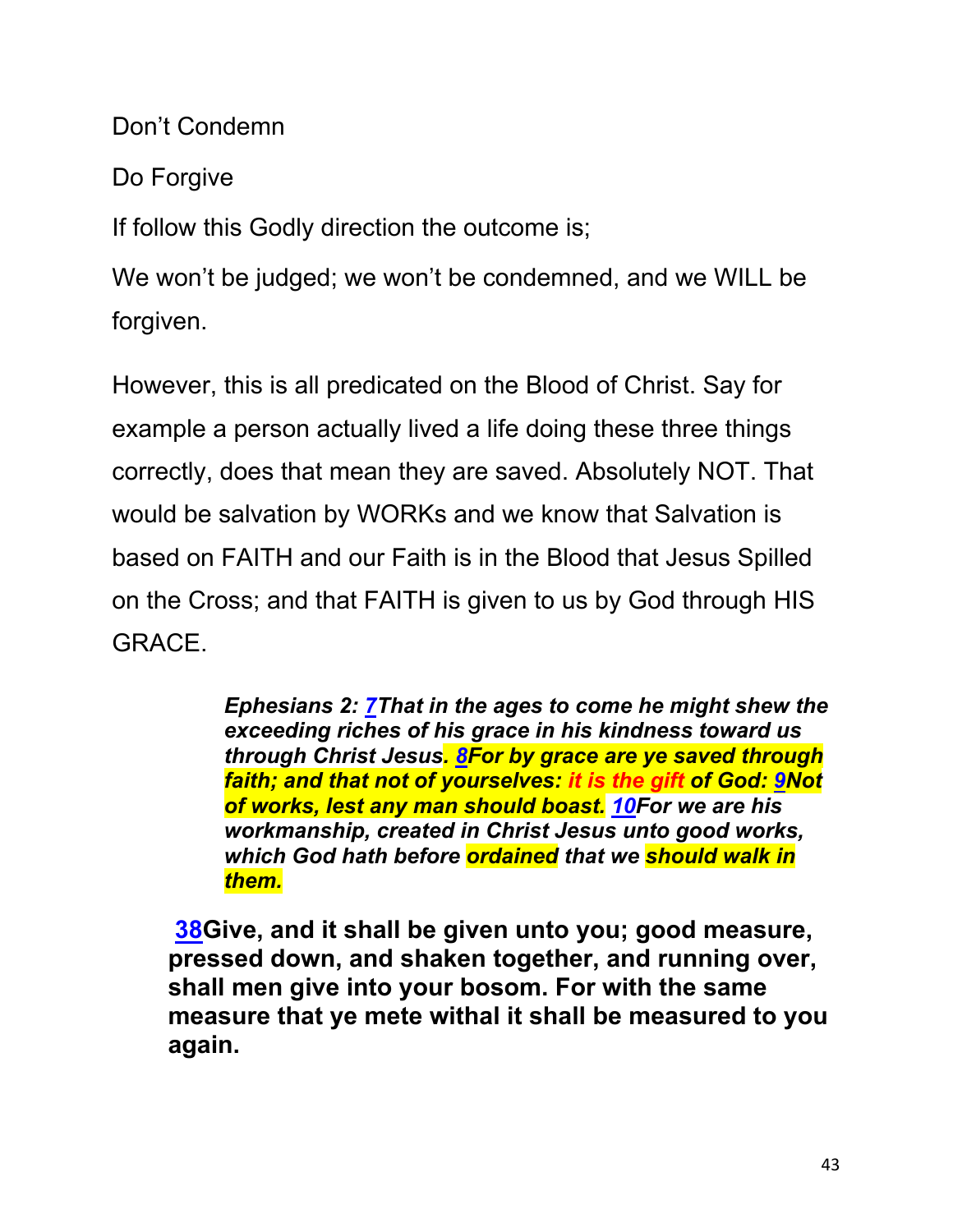Simply put, the abundance of God's Grace, Mercy and Love knows no limits. In return He only asks for a few things; Belief or Faith, Repentance and Obedience.

#### **39And he spake a parable unto them, Can the blind lead the blind? shall they not both fall into the ditch?**

Jesus would use parables, and, in those parables, they read like mathematical equations. In other words; can this do this; or does this happen. The same is true here; Jesus puts forth a simple notion; is it a good idea for a blind person to lead another blind person. I have a story to tell you of a blind person being led by a person that could not see and the outcome was a miracle.

It was in 2007 when we had a climbing team on Mt Rainier. Ryan Job was our spokesman for Camp Patriot and had summitted Mt. Rainier the year before. Ryan as you all know was totally blind from a sniper bullet striking his weapon which deflected metal shrapnel into both of his eyes causing total blindness. Ryan was injured in Ramadi, Iraq as a Navy SEAL on SEAL Team 3.

On this particular day we had received a radio broadcast from our climb team that one member our "Doc" had altitude sickness and needed to come down. Ryan was feeling off as well and decided to come down as well. Two of the team members County Artist Kenny Thomas and Curtis Fawley our main climbing guide; they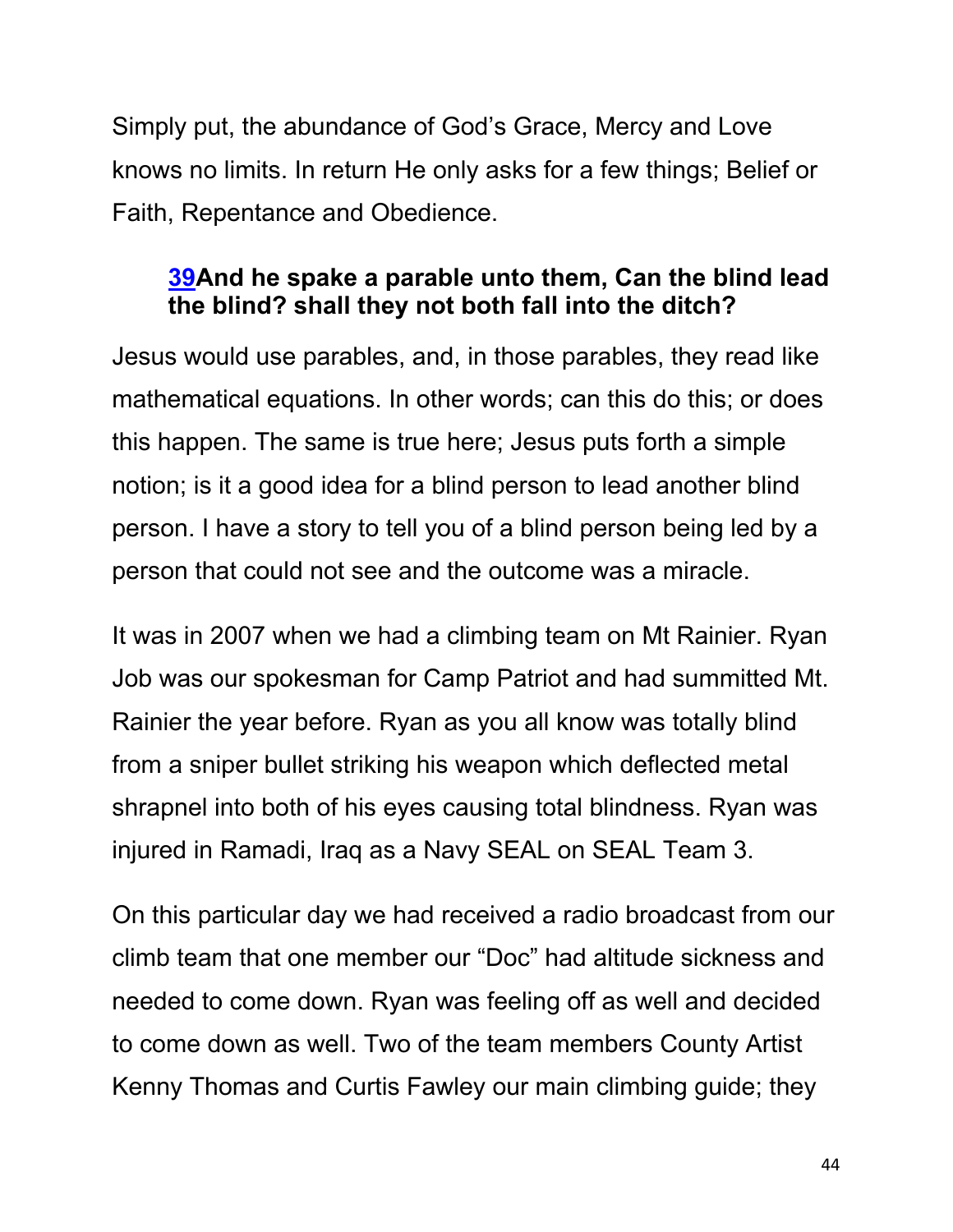agreed to guide them back to the bottom of the snow fields where we would meet them. The climbers would return to the climb team at Camp Muir and we would take Ryan and Doc back to Paradise, our launching spot.

Ryan with Kenny were the first to arrive at the base of the snow fields. Micah and I decided that Micah's friend and I would take Ryan back down and he would wait for Doc and bring him down.

It was so foggy you could see maybe 10 to 15 feet. There was little to no snow below the snow fields all the way to Paradise so walking would not be hard, just steep. Couple that with Ryan being totally blind it was no easy task but doable.

We started down with me in the lead, Ryan behind me and Micah's friend behind Ryan. Each step had to be called out to Ryan so he would know where and how to take his next step. Ryan was quite adept at following the sound of your voice or tapping walking poles to know the direction, he only needed to know if it was a big step of little step and he used his poles for stability.

We had climbed down for maybe 30 minutes and were on a fairly level path, but it seemed foreign to me having just climbed up the mountain. As I said I could not see a thing due to the fog and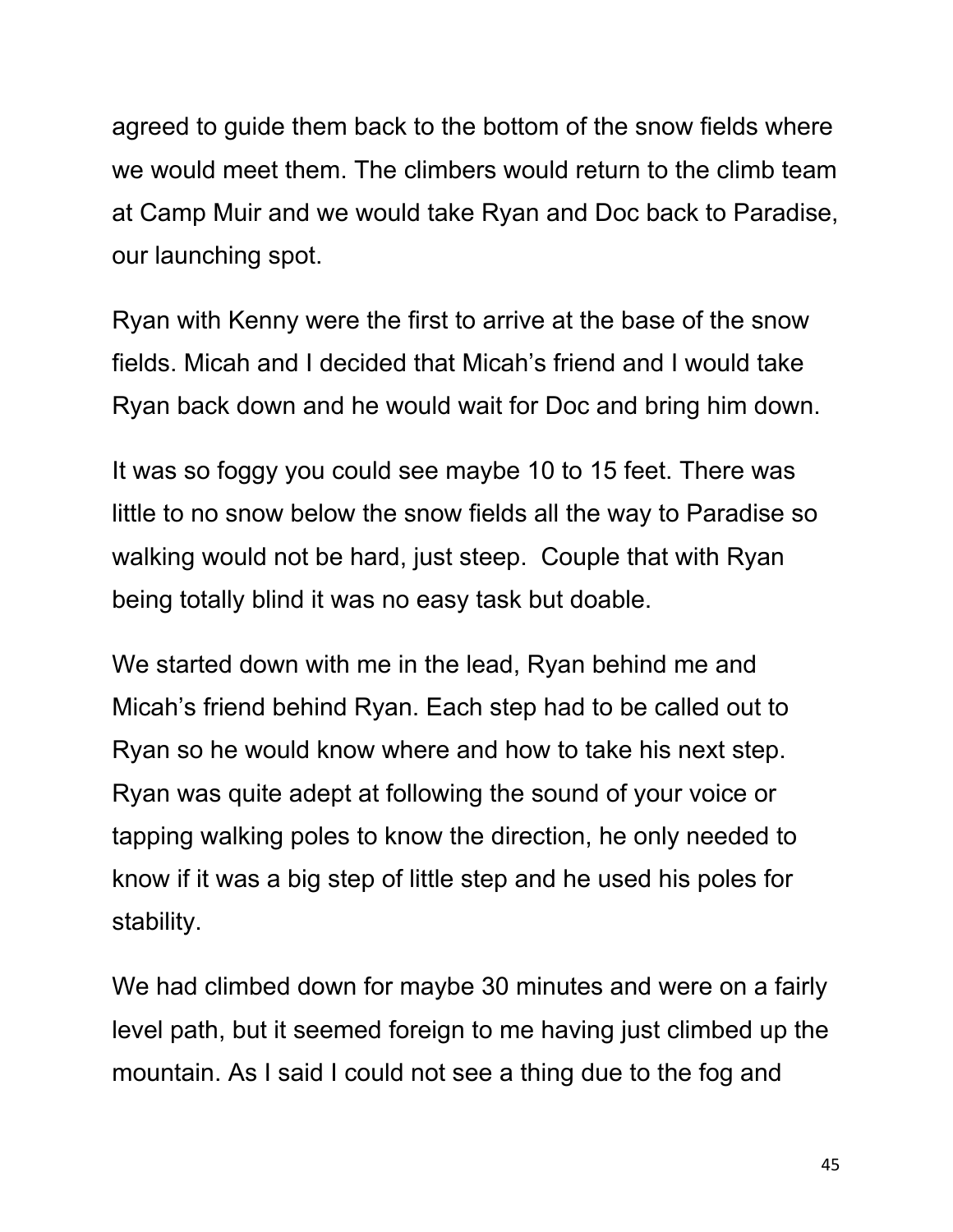Ryan was blind. So, we had someone who could not see leading a blind person. Now remember this Ryan had only come up this mountain twice, once a year before and this time perhaps a day before. I had just climbed up this mountain and I was thinking to myself this is not the right way. At almost that time Ryan said to me; "Bill, I think we are lost." My response more in humor than anything else was, "How would you know your blind man?" We all laughed and then I acknowledged what Ryan said was true, we were indeed lost. It was so foggy I did not want to continue on an unknown trail for fear of stepping off an unseen cliff so I suggested the two of them sit down and let me back track to see if I could find my mistake in direction.

I had walked back through this dense fog for maybe a hundred yards when all of a sudden there was a man standing on top of a rock in a short-sleeved shirt looking into the fog like he could actually see. Mind you, this is Mt. Rainier at around 8,000 feet and it was cold in the fog. I had three layers on with a heavy outer coat and here this guy was in a short-sleeved shirt. Besides that, he looked of middle east decent.

I asked him if he knew the way to Paradise, which now seems like an odd question. He said in perfect English if I continued on this trail another 50 yards when I came to the large rock turn down hill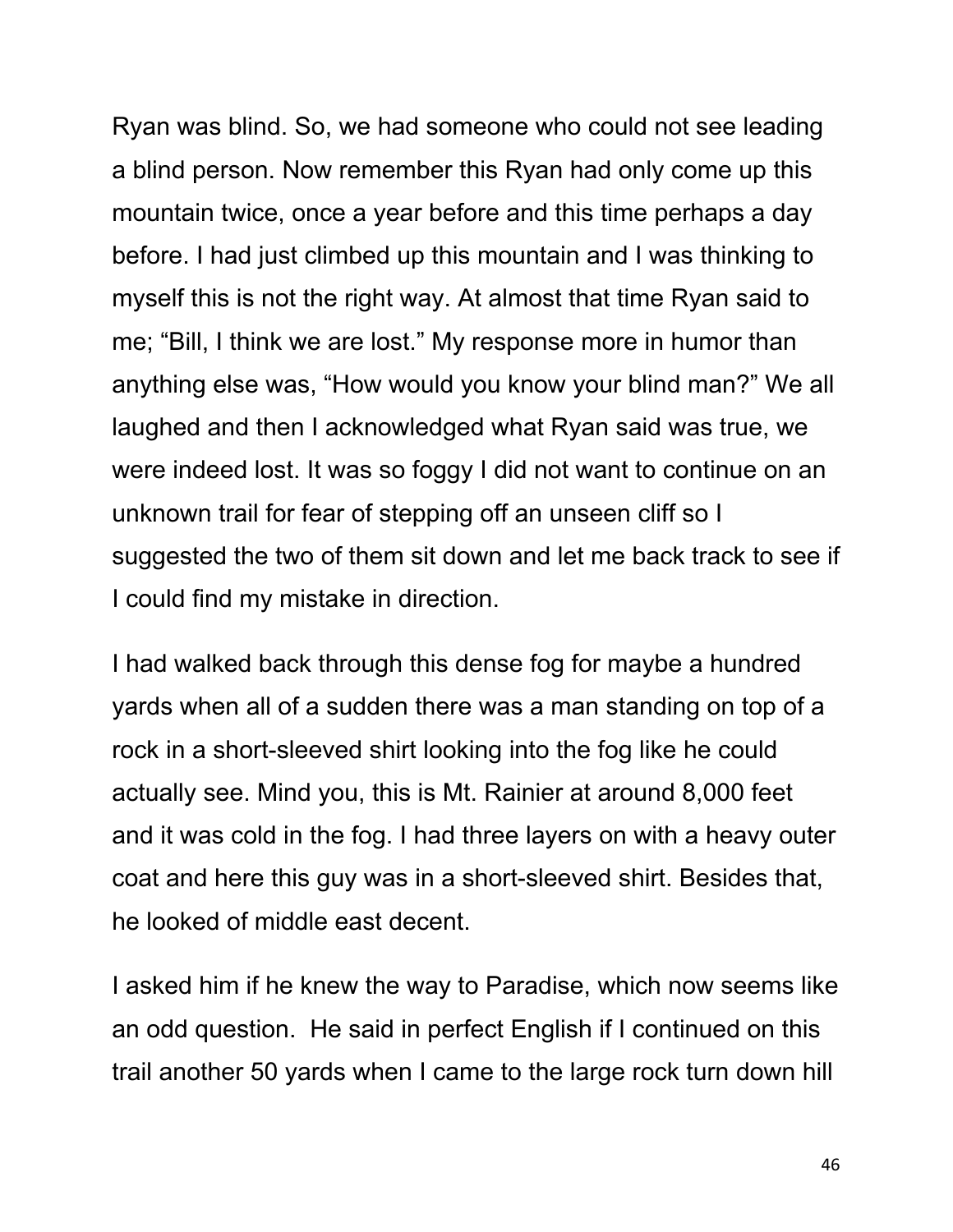and stay on that all the way to the lodge. I thanked him and returned for my blind companion and other companion that could see no better than I could.

It took maybe a minute to get back to them and another minute to get to where I had seen this man and he was gone. It was very quiet up on the mountain so you could hear footsteps a long ways off. We stopped and listened and could hear nothing and could see no sign of the man I had spoken with only 2 minutes before. I never saw him again on the trail or even back at the lodge.

Well we made it safely back, but it was an exercise in what Jesus was talking about the blind leading the blind. Ryan would often remind me of my leadership skills in helping a blind man down Mt. Rainier.

The real blindness that Christ speaks of in this verse is not blindness of the eye but blindness of the Spirit. A person that does not know Jesus Christ as Lord and Savior can certainly not lead another Spiritually blind person to Him.

### **40The disciple is not above his master: but every one that is perfect shall be as his master.**

Perfection belongs only to Christ; He is perfect in all ways. The verse here declares that if a person is perfect then he or she will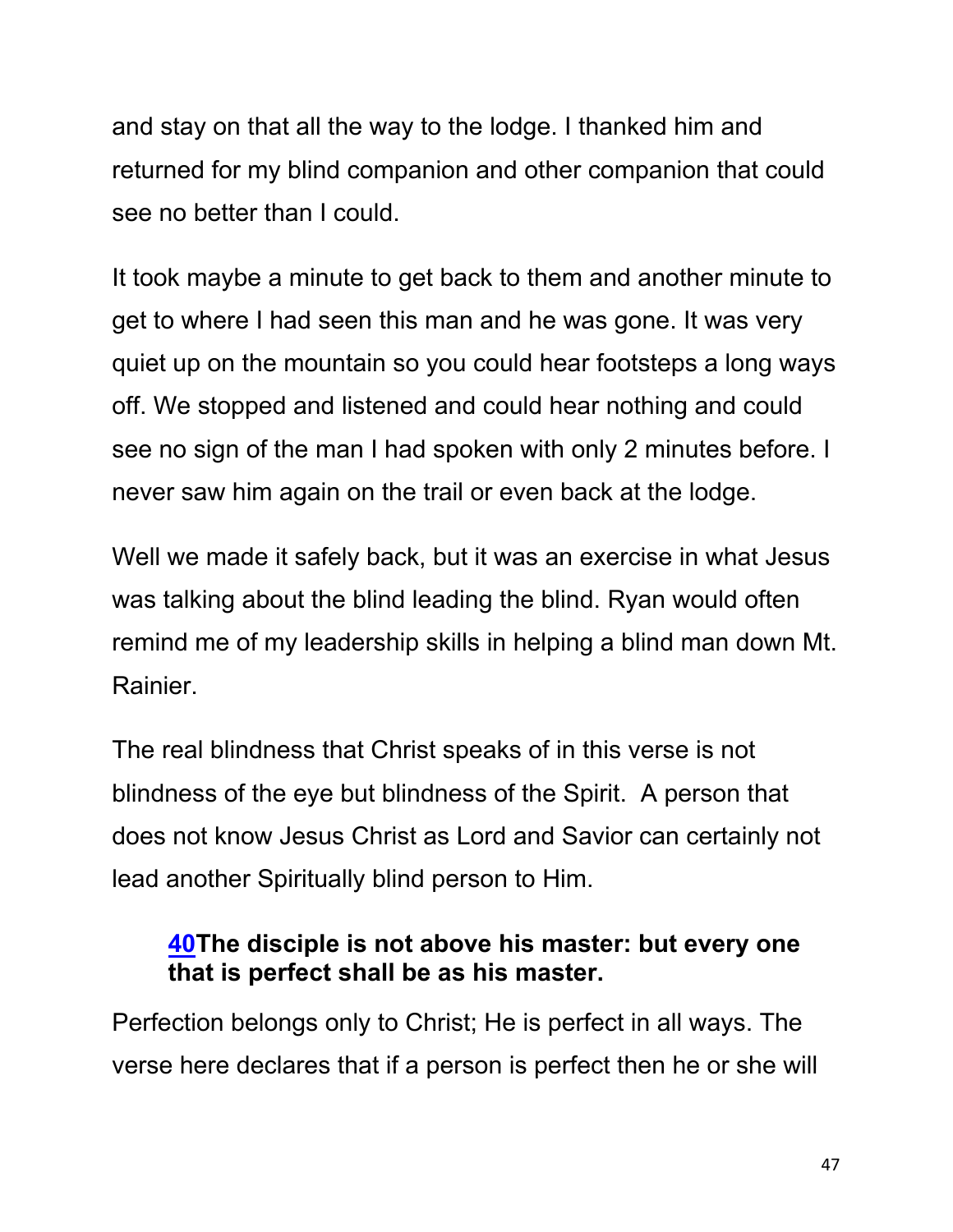be "as" or "like" his or her master. Through the process of sanctification, Christ is drawing us to perfection. We have spoken about a term used to describe how God sees us as "Already, but not yet." When God looks at a repentant believer, He sees His Son Jesus Christ, our intercessor, the One Who stands between us and a Holy God. We are not perfect by a long stretch, but we are on a path of sanctification or "right walking with God". But when God looks at us, He sees our final condition as being "perfect" already. So that is the meaning of the term; already but not yet. God sees the end and we only see the steps we are engaging in today, on the path to perfection in Christ.

**41And why beholdest thou the mote that is in thy brother's eye, but perceivest not the beam that is in thine own eye? 42Either how canst thou say to thy brother, Brother, let me pull out the mote that is in thine eye, when thou thyself beholdest not the beam that is in thine own eye?**

Jesus uses a physical malady to describe a Spiritual condition. We can't see clearly because we have an obstruction in our own Spiritual eye. The more we learn the more God removes the obstruction enhancing our ability to see the Spiritual Truth that is right before us. Our eye obstructions or "beam" that is in our vision is brought about by all kinds of biases, from religious biases to physical biases. We all have them, they are remnants of our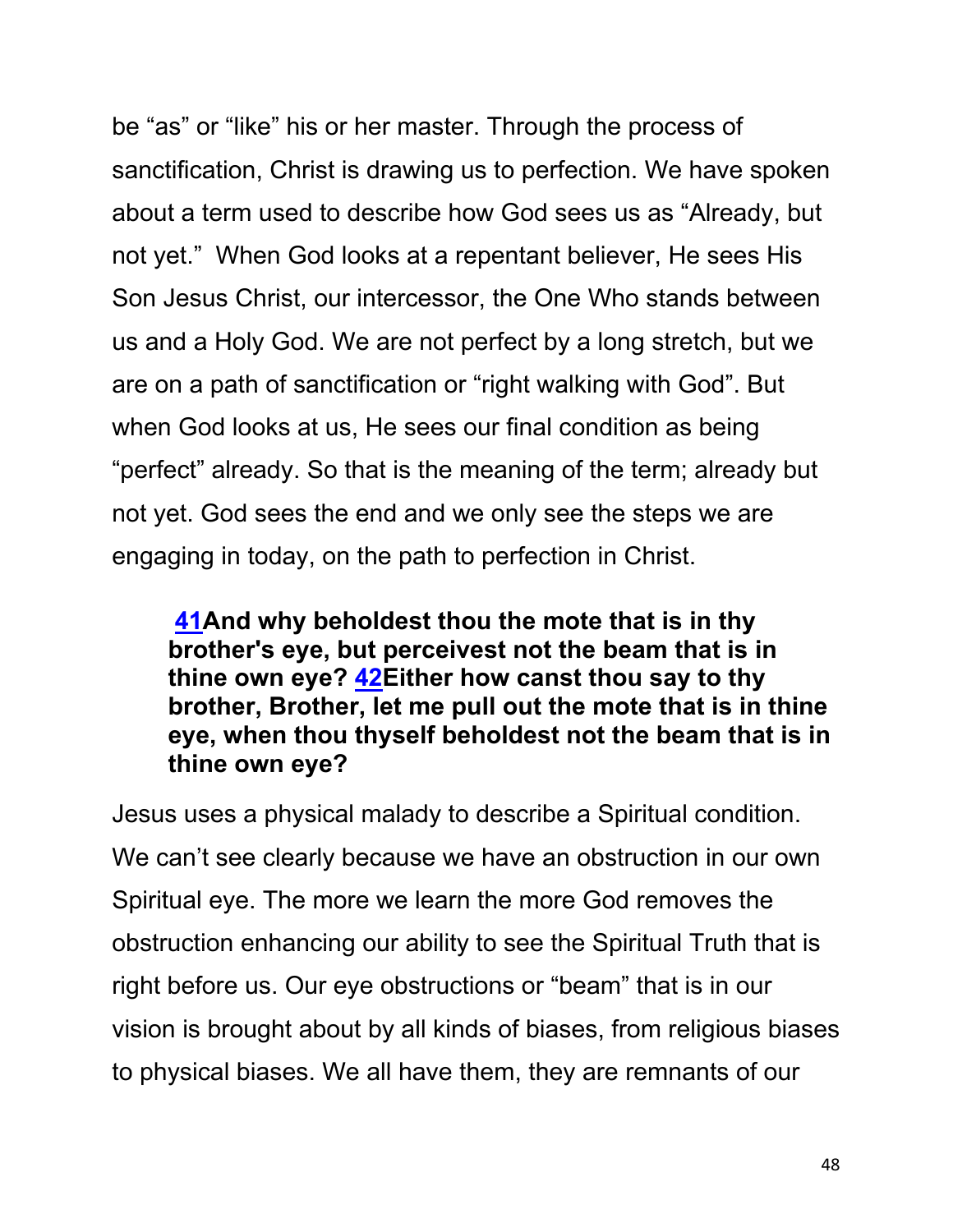upbringing, our adolescent and teen-age lives that were filled with rebellion and obstinance. They come from what we allow into our minds and hearts from the world. These beams can become lodged in our Spiritual vision and cause us to stumble and cause those around us to stumble due to our in appropriate actions or speech.

When we are stumbling around in this state of partial blindness, we can hardly find our own way let alone help our brothers and sisters in their Biblical walk. But Jesus has a suggestion.

## **Thou hypocrite, cast out first the beam out of thine own eye, and then shalt thou see clearly to pull out the mote that is in thy brother's eye.**

Wake up and smell the coffee you hypocrite; (and I speak to myself more than to those hearing or reading this) Take the time to find that beam in our own eye and pull it out. You might even need the help of a fellow believer to even find the one stuck in our eye and together you can safely pull it out. The goal is clear vision, clear Spiritual Vision. Being able to see the things of Christ and His Father through the Power of the Holy Spirit.

Many believers have visual obstructions, so badly embedded that they may not even know they can't clearly see. Spend time in prayer asking God to reveal your beams, splinter or chunks of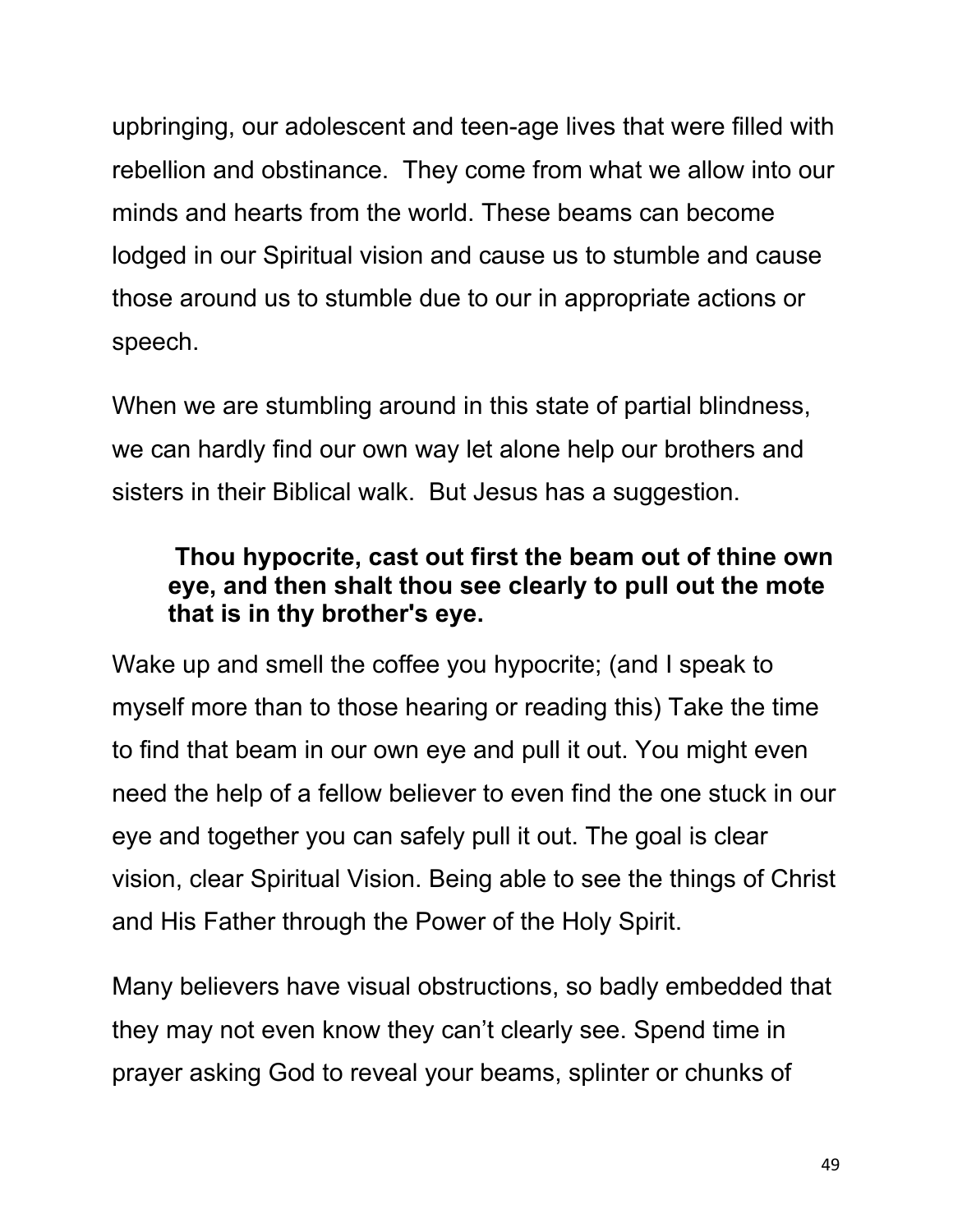wood blocking your vision. If a friend asks you for help to remove a particular problem beam from their eye, be honest and gentle but by all means help them.

# **A Tree and its Fruit**

# **(Matthew 7:15-23; Matthew 12:33-37)**

**43For a good tree bringeth not forth corrupt fruit; neither doth a corrupt tree bring forth good fruit. 44For every tree is known by his own fruit. For of thorns men do not gather figs, nor of a bramble bush gather they grapes.**

Again, Jesus uses a physical thing to describe a Spiritual Truth. When is the last time you saw a nice apple tree with bananas hanging from it or rose thorns on its branches? Each tree or in this case each person gives off fruit. What kind of fruit are you known for; anger, hostility, peace, love, grace, mercy, judgement, discernment? They all exist within our Christian community. If you are a believer that is infested with anger, it can be changed, you just have to be willing to let God do it and obey God's directions.

#### *James 4:7Submit yourselves therefore to God. Resist the devil, and he will flee from you.*

It all starts with repentance and surrender, neither of which will make Satan happy. But then again, we are not created to make Satan happy, are we?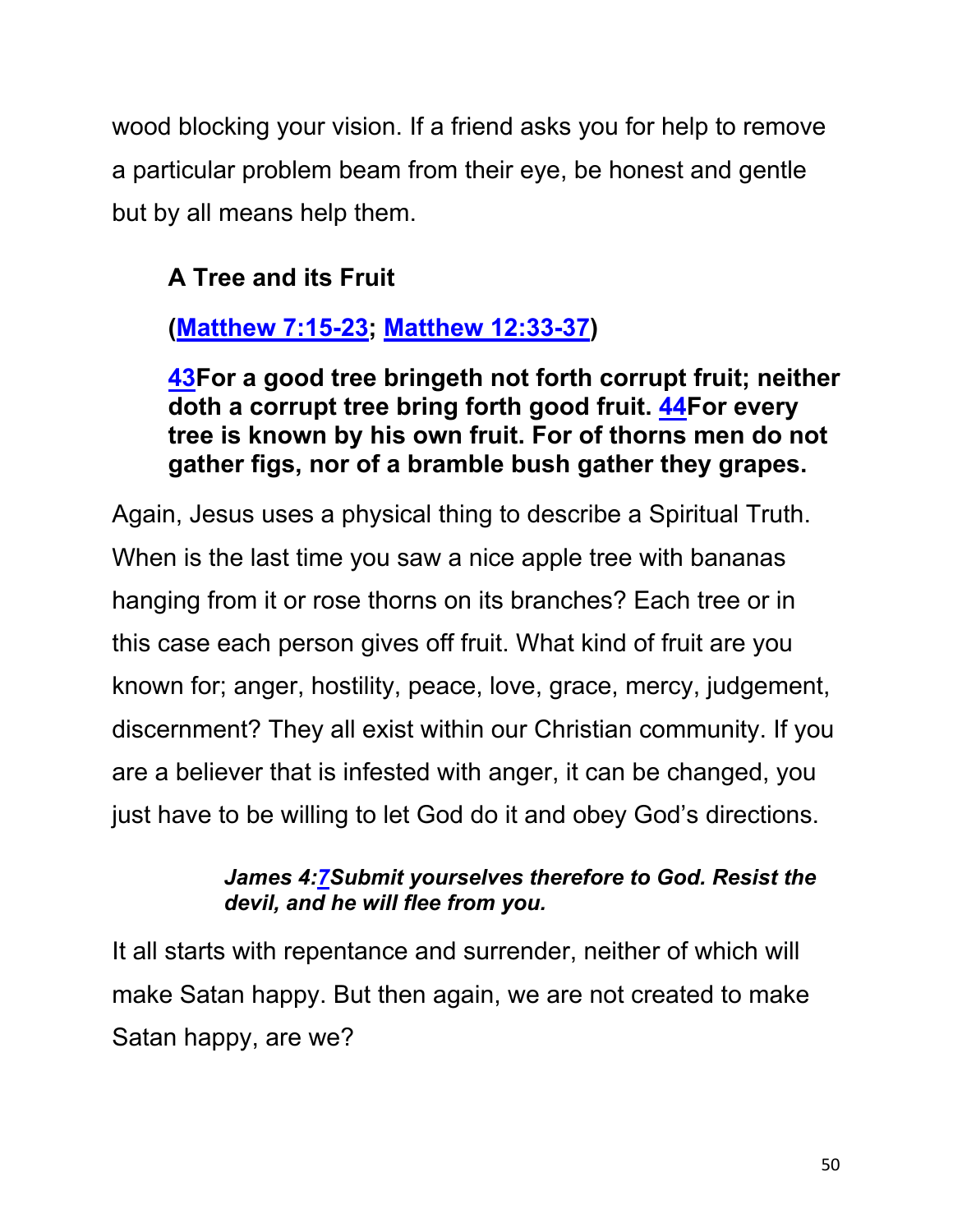**45A good man out of the good treasure of his heart bringeth forth that which is good; and an evil man out of the evil treasure of his heart bringeth forth that which is evil: for of the abundance of the heart his mouth speaketh.**

I have admitted that in my past I was known to be crude in speech and deed. It was the first thing Christ convicted me of and removed from me, foul speech. In my case it was actually quite easy, unlike most habits, our speech is controlled by our mind. Even though it can become a habit to curse, with repentance and seeking God in our speech it can come fully under His control.

I used to smoke and have not smoked in over 40 years but every once in a while, I get this intense urge to smoke and I don't have a clue as to why. I believe it to be the old man, rearing up grasping for a foothold to draw me back to that condition. I resist it like God tells us to do in Ephesians;

> *James 4:7Submit yourselves therefore to God. Resist the devil, and he will flee from you. 8Draw nigh to God, and he will draw nigh to you. Cleanse your hands, ye sinners; and purify your hearts, ye double minded. 9Be afflicted, and mourn, and weep: let your laughter be turned to mourning, and your joy to heaviness. 10Humble yourselves in the sight of the Lord, and he shall lift you up.*

Like with Jesus and parables here is a formula almost like a mathematical formula.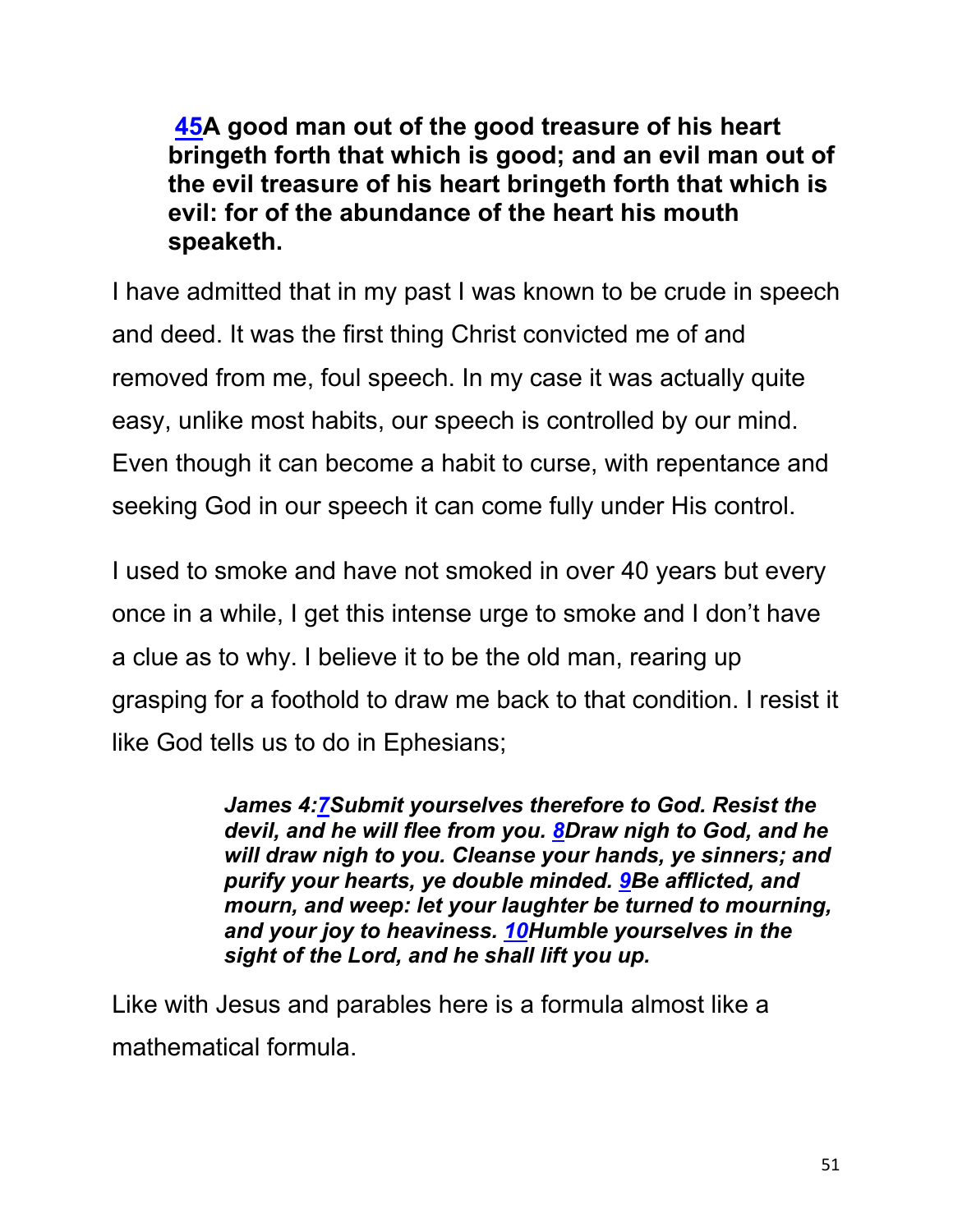#### $A + B = C$

First part of formula is to A "submit" to God

Step two B; resist the devil

Outcome C; Satan flees.

If we are loyal to God by submitting and in this resistance to evil in our lives, He is faithful to carry out His promise in this. God says this to us;

#### *John 14:15 If ye love me, keep my commandments.*

What does God expect from Believers?

*Colossians 3: 1If ye then be risen with Christ, seek those things which are above, where Christ sitteth on the right hand of God. 2Set your affection on things above, not on things on the earth. 3For ye are dead, and your life is hid with Christ in God. 4When Christ, who is our life, shall appear, then shall ye also appear with him in glory.*

*5Mortify therefore your members which are upon the earth; fornication, uncleanness, inordinate affection, evil concupiscence, and covetousness, which is idolatry: 6For which things' sake the wrath of God cometh on the children of disobedience: 7In the which ye also walked some time, when ye lived in them. 8But now ye also put off all these; anger, wrath, malice, blasphemy, filthy communication out of your mouth. 9Lie not one to another, seeing that ye have put off the old man with his deeds; 10And have put on the new man, which is renewed in knowledge after the image of him that created him: 11Where there is neither Greek nor Jew, circumcision nor uncircumcision, Barbarian, Scythian, bond nor free: but Christ is all, and in all.*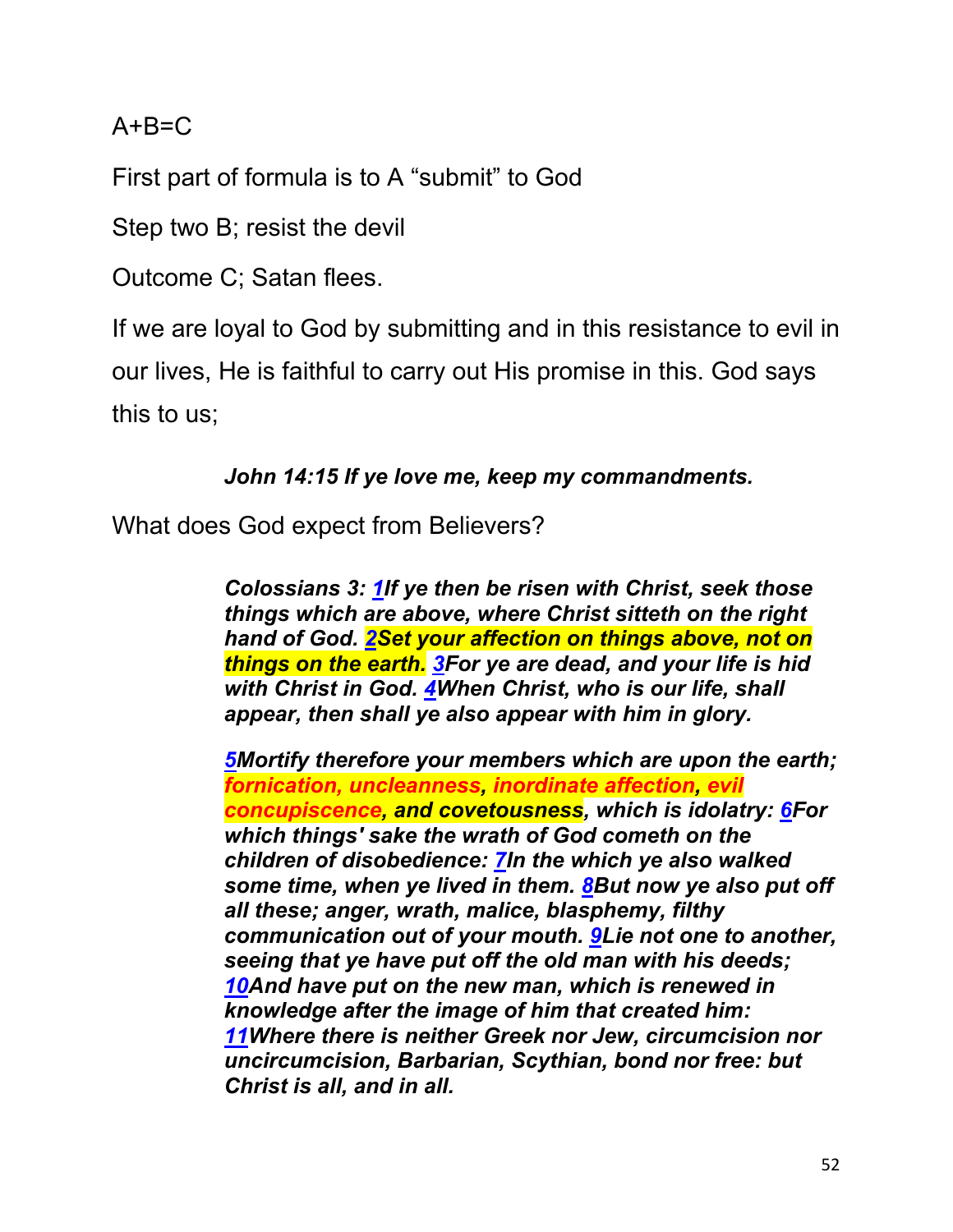If you are like me the word Concupiscence was not familiar, so here is the definition.

#### *Concupiscence definition;*

- *n. A strong desire, especially sexual desire; lust.*
- *n.Improper or illicit desire; sensual appetite; especially, lustful desire or feeling; sensuality; lust.*
- *n.Strong desire in general; appetite.*

Of the five sins listed in Colossians 3:5 four of them can be directly connected to sex sins. I believe sexual impurity is one of Satan's most used and successful sins. I am uncertain if it affects men more than women, but my sense is that is the case. Men, we must guard against our thoughts and behavior when it comes to sex sins. We must "submit to God, resist the devil and he will flee".

God does not want us to sin, He instead wants us to do this:

*Collosians 3: 12Put on therefore, as the elect of God, holy and beloved, bowels of mercies, kindness, humbleness of mind, meekness, longsuffering; 13Forbearing one another, and forgiving one another, if any man have a quarrel against any: even as Christ forgave you, so also do ye. 14And above all these things put on charity, which is the bond of perfectness. 15And let the peace of God rule in your hearts, to the which also ye are called in one body; and be ye thankful. 16Let the word of Christ dwell in you richly in all wisdom; teaching and admonishing one another in psalms and hymns and spiritual songs, singing with grace in your hearts to the Lord. 17And whatsoever ye*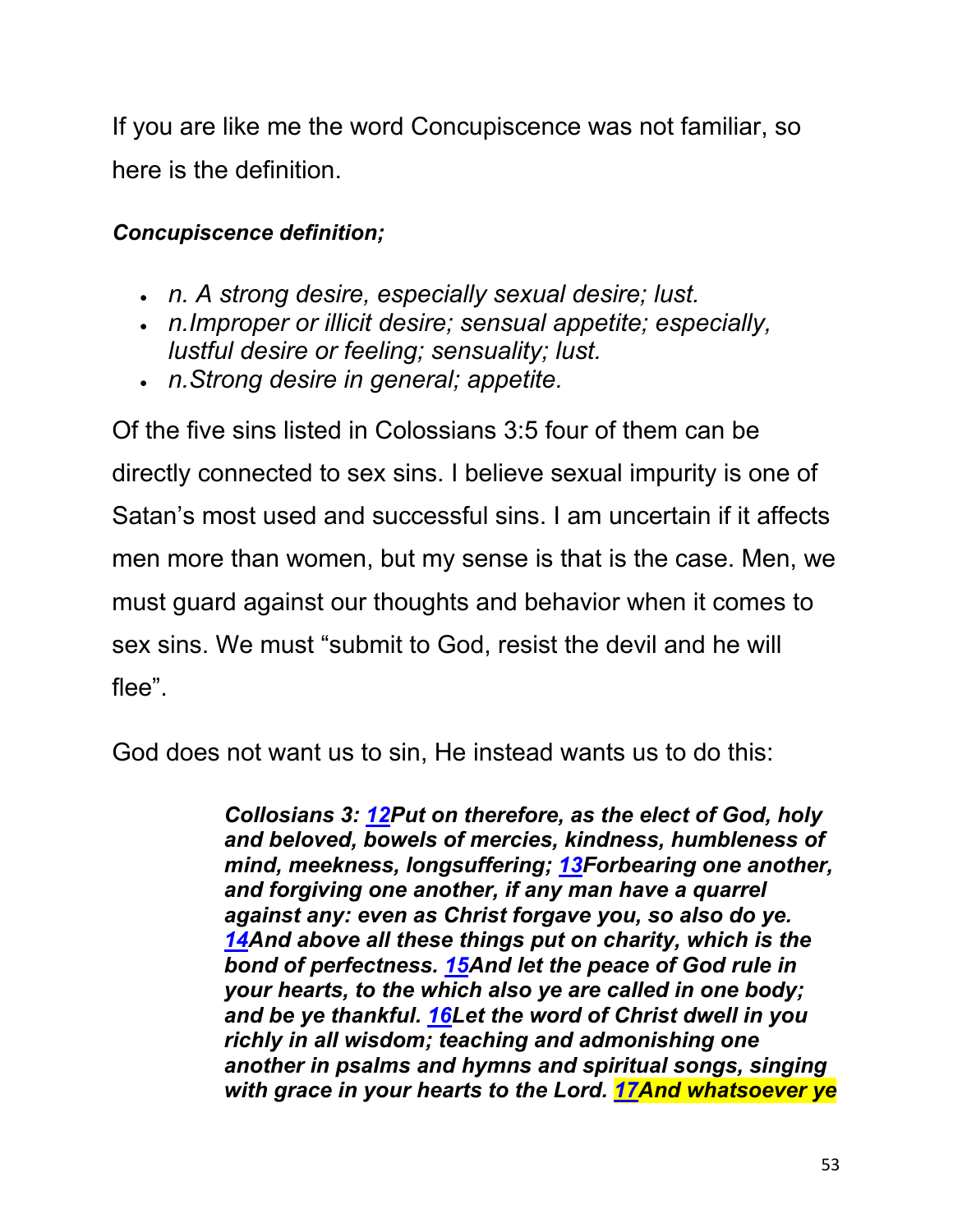#### *do in word or deed, do all in the name of the Lord Jesus, giving thanks to God and the Father by him.*

The challenge is do we resist, or do we just put up a little fight and then cave into temptation. I have done the caving more than I care to admit. To say "resist" is easy to speak the words but to put real effort into resisting is another matter.

In my opinion it starts way before the attack begins. It starts with steadfastness, resolve, determination, doggedness; to preset an outcome by determining in advance that you will not quit, you will not surrender, you will not waiver. Without predetermining your commitment to not commit a particular sin we fall prey to weakness in our own flesh. Pray about this and consider while you have nothing else to do how you will responded to known attacks that have come at you time and time again. Consider how you have fallen and resolve to not fail again.

#### *Psalms 4:4 Stand in awe, and sin not: commune with your own heart upon your bed, and be still. Selah.*

God is telling us to be still and contemplate His Word; it will keep us from sin and manage our minds to keep them on what is important; God and His Truth.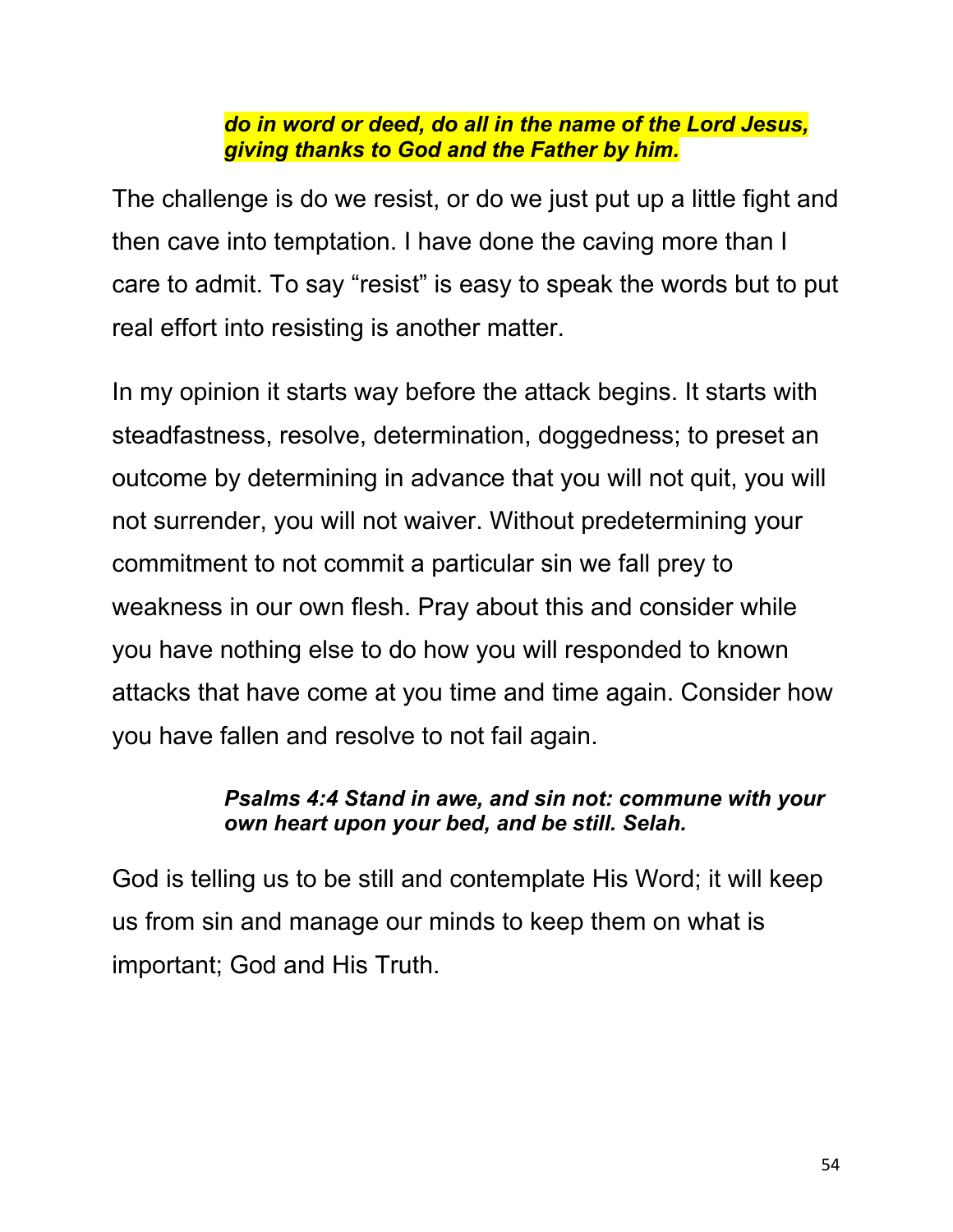#### **The House on the Rock**

# **(Matthew 7:24-27)**

## **46And why call ye me, Lord, Lord, and do not the things which I say?**

Here is God's question to either people who think they are saved or to those who are saved but walk in the flesh. He wants to know why do you call out my name and proclaim me to be your Lord and Master and then do not the things that He asks?

#### *John 14:15 If ye love me, keep my commandments.*

Can anyone relate to that question; are there areas of each of our lives where we know we are not walking with Christ? That is what He is talking about. We claim to be Christians but then we curse, complain, denigrate other people, commit sexual sin, lust in our hearts and the list goes on. God wants to know why we are not doing what He says to do? The answer is quite simple and falls into two camps; we are either "idiots" or "liars". If the first, then we still let the flesh call the shots in how we walk out our day to day lives.

If the second is true, then we have lied to ourselves that we are born again; likely we believe we are saved in our minds but not in our hearts. They say the distance from heaven to hell is about 18 inches; the distance from our head to our hearts. We have got to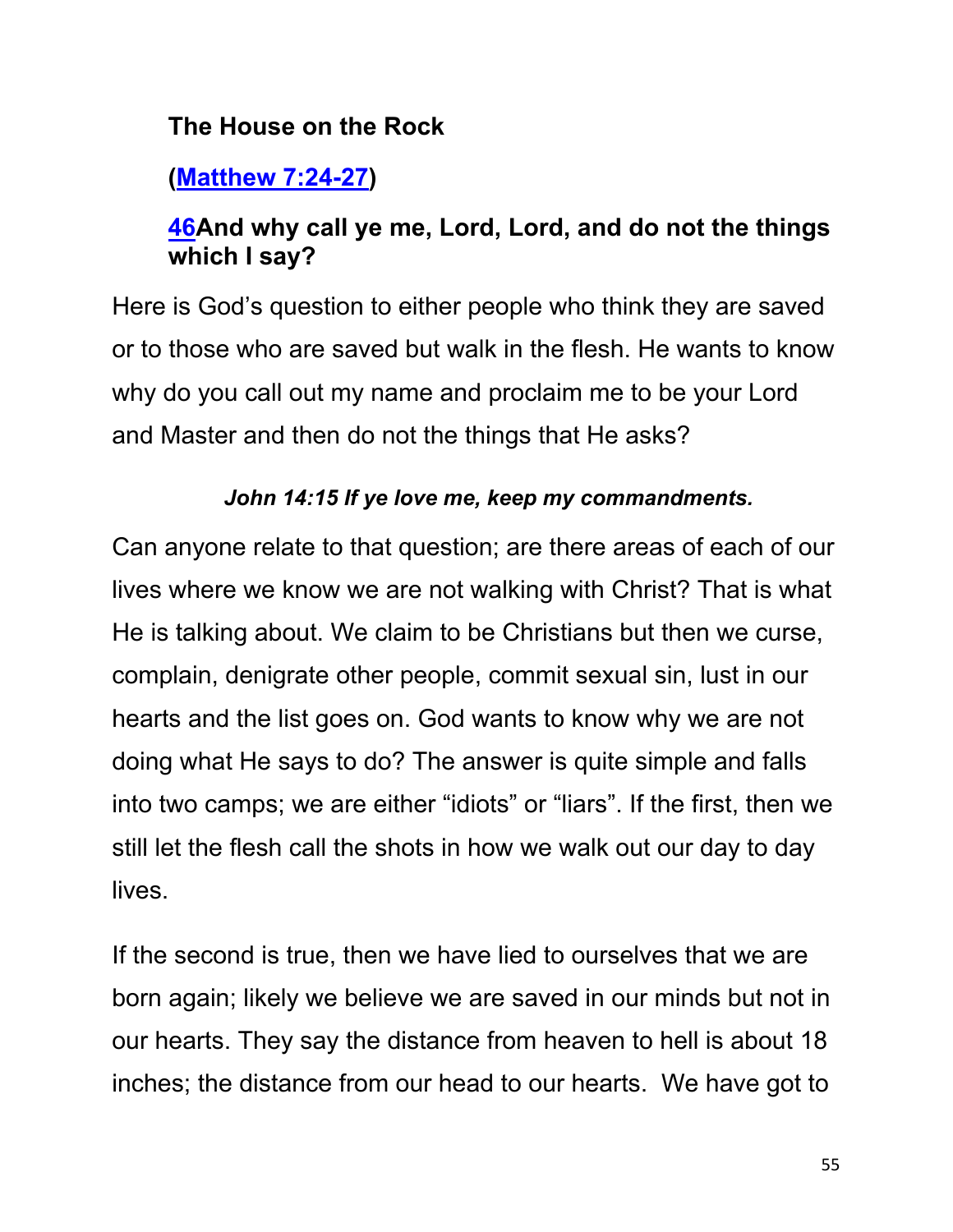be honest with ourselves and with God who already knows the truth, we are the ones in trouble.

Study and walk in a way that our minds and our hearts belong to God and are in One Accord with Him and the TRUTH.

## **47Whosoever cometh to me, and heareth my sayings, and doeth them, I will shew you to whom he is like:**

God is going to use a simile to explain the attributes of being an obedient believer. The example God uses is about the sturdiness of a certain type of construction used on building the foundation of a house. And the simile is that if this is how to build a strong foundation for a house it is also the way a man or woman should build the foundation of their life as a believer.

#### **48He is like a man which built an house, and digged deep, and laid the foundation on a rock: and when the flood arose, the stream beat vehemently upon that house, and could not shake it: for it was founded upon a rock.**

God often uses the description of storms to depict the impact on the lives of people; there are those who have a strong relationship with Jesus and are secure during the storm and then there are those who have a weak on nonexistent relationship with Jesus and the doom that befalls them for their failure to walk in obedience to Christ.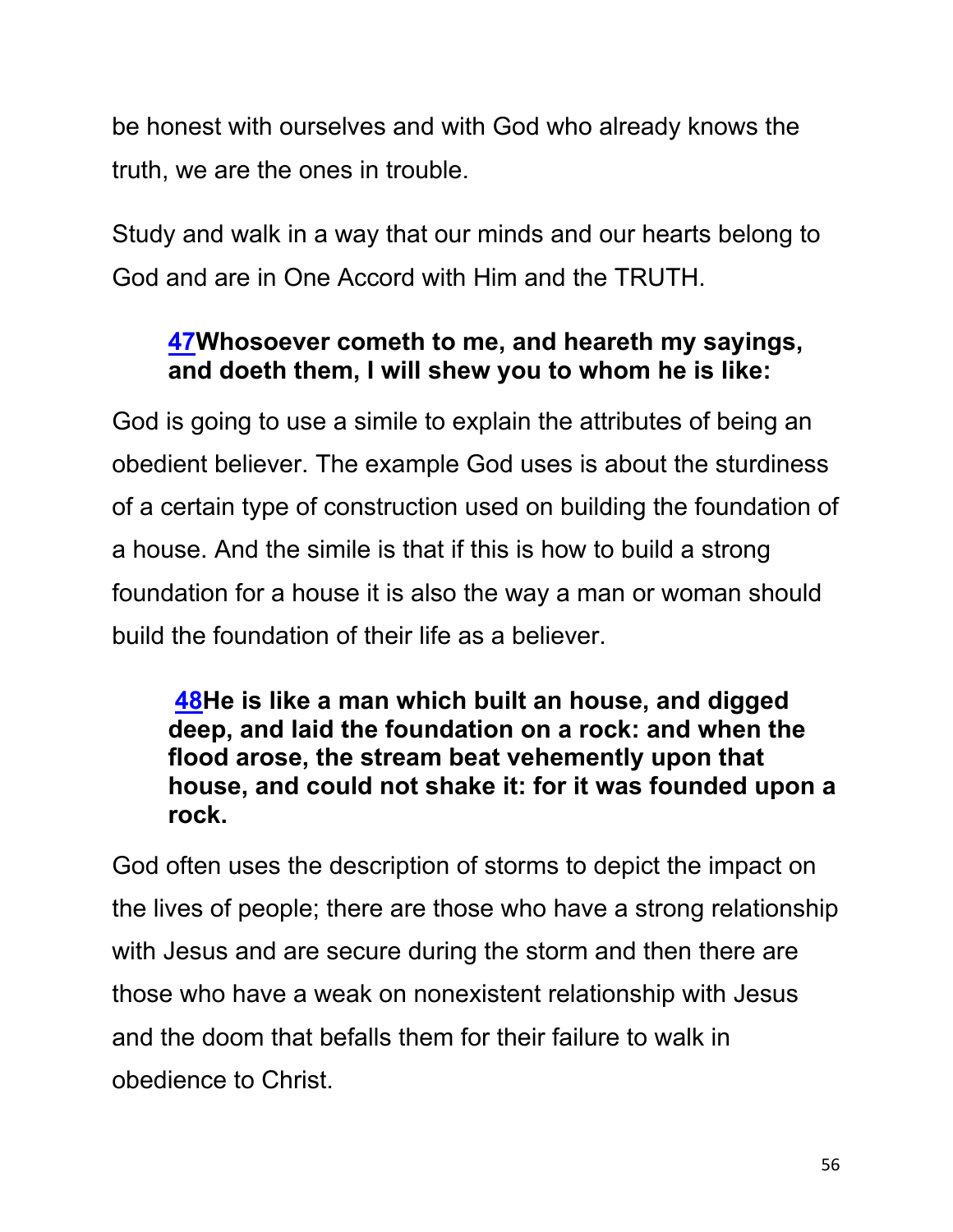The Rock in this simile is God and Christ;

*Psalms 62:7 In God is my salvation and my glory: the rock of my strength, and my refuge, is in God.*

*1 Corinthian 10:4 And did all drink the same spiritual drink: for they drank of that spiritual Rock that followed them: and that Rock was Christ.*

*Romans 9:33 As it is written, Behold, I lay in Sion a stumblingstone and rock of offence: and whosoever believeth on him shall not be ashamed.*

Many places in the Old and New Testament both God and Jesus are referred to as "the Rock".

The simile used her depicts that the believer digs down through the earth to find the rock to build on, but for believers, they dig in God's Word to not only find Truth but to find the Rock or the foundation of that Truth; it is always God and Christ Jesus.

#### **49But he that heareth, and doeth not, is like a man that without a foundation built an house upon the earth; against which the stream did beat vehemently, and immediately it fell; and the ruin of that house was great.**

The antithesis of using sound wisdom in search for the truth is the one that in this simile builds his house on sand. Sand that shifts with the winds and the tides. The unstable man will seek wisdom in things that shift and move with no consistency. Things this world holds up as valuable, money, gold, silver,